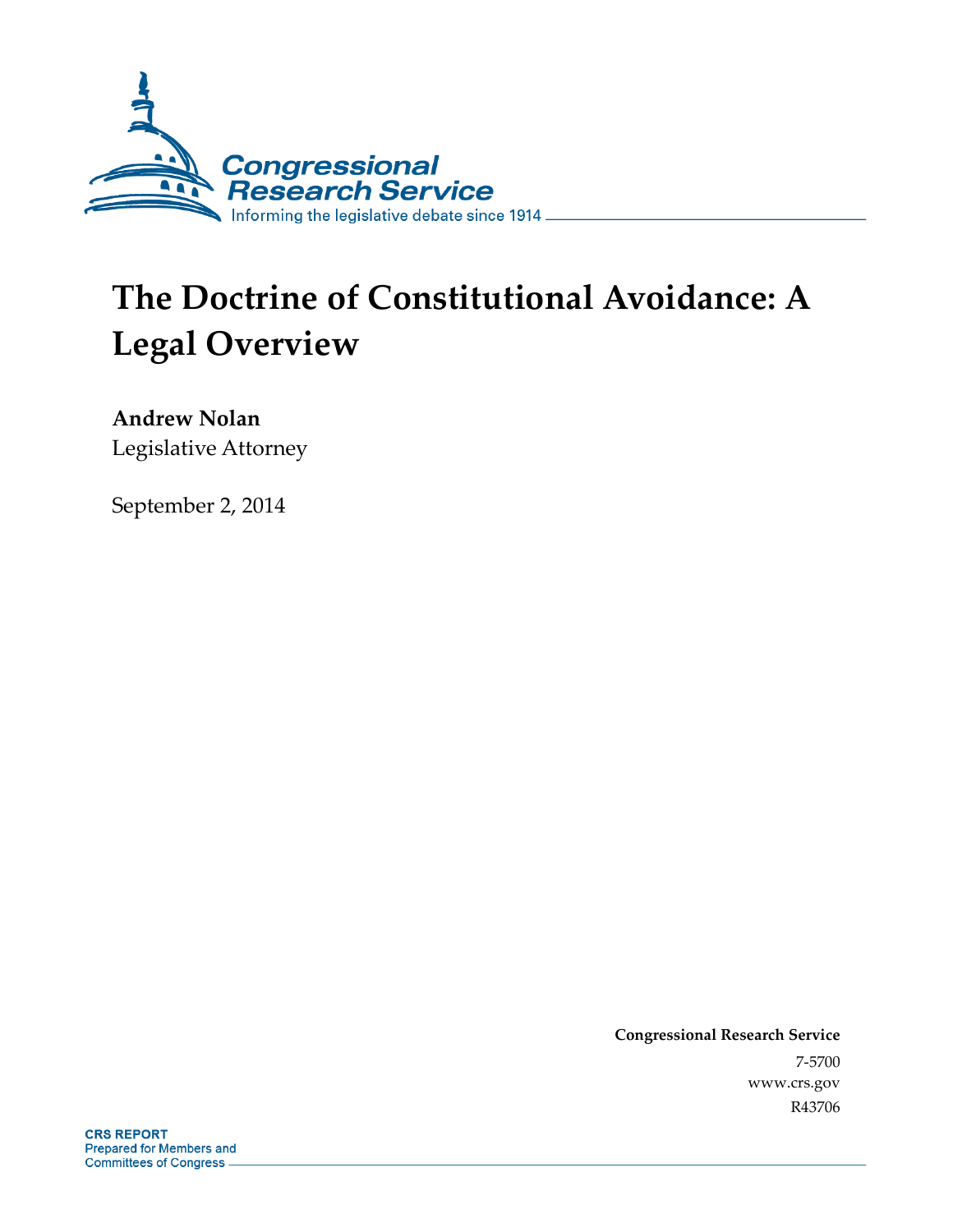# **Summary**

Article III of the Constitution established the judicial branch of the United States, staffing the branch with life-tenured and salary-protected judges. Amongst the powers of the federal judiciary is the power of "judicial review"—that is, the power to invalidate the acts of other branches of government and the states that contravene the Constitution. The Framers of the Constitution established this "countermajoritarian" role for the judiciary to help protect the written Constitution and its principles against incursions from the political branches. The power of judicial review is both a potent and controversial power, as American history has been replete with examples of outcry at when unelected federal judges invalidate the acts of a democratically elected branch of government. The potential for backlash to judicial review by the political branches has resulted in what late Professor Alexander Bickel termed a "countermajoritarian difficulty," as the judiciary is needed to protect the basic principles of the Constitution, but is also necessarily dependent on the political branches to enforce the judiciary's mandates. In other words, judicial review, while necessary to protect the mandates of the Constitution, is inherently antidemocratic, risking an erosion of the judiciary's role in the American constitutional form of government.

The prominent solution to the potential perils of the countermajoritarian difficulty, as espoused by Professor Bickel, is that the judiciary—and in particular the High Court—should exercise the "passive virtues," a set of tools, such as the justiciability doctrines, with which a court can return an unsettled and controversial constitutional problem to the political realm for resolution. The logic of Bickel's theory is that by "staying its hand" a court can avoid unnecessary entanglement in controversial and sensitive constitutional issues, while simultaneously allowing the judiciary to better gauge what is the appropriate constitutional principle animating a particular issue. Professor Bickel's work has been built on by Professor Cass Sunstein, who has argued that when the Supreme Court does reach the merits of a constitutional question (as opposed to avoiding the question entirely), the Court should practice "judicial minimalism,"—that is, in deciding cases, judges should say no more than necessary to justify an outcome and leave as much as possible undecided. Sunstein justified his theories on the grounds that minimalism reduces burdens on the Supreme Court and promotes democratic dialogue on difficult constitutional law questions.

The works of Professors Bickel and Sunstein are anchored in "deeply rooted" precedent from the Supreme Court in a doctrine called the constitutional avoidance doctrine. The doctrine was perhaps best articulated in a concurrence by Justice Louis Brandeis in *Ashwander v. TVA*, in which Justice Brandeis listed seven different loosely related rules that allow a court to avoid issuing broad rulings on matters of constitutional law*.* A host of recent cases from the Roberts Court on some of the most controversial legal issues currently facing the nation—including foreign surveillance, gay marriage, voting rights, the scope of Congress's enumerated powers, affirmative action, and mandatory union dues—have deployed the *Ashwander* rules to avoid having the Supreme Court issue broad rulings on the Constitution. After providing general background on the power of judicial review and the major theories on the constitutional avoidance doctrine, this report explores the various rules that allow a court to avoid a ruling that invalidates a democratically enacted law and the logic behind those rules. The report concludes with an exploration of how the doctrine of constitutional avoidance has influenced some of the recent jurisprudence of the Roberts Court, criticisms of the doctrine, and the implications for Congress.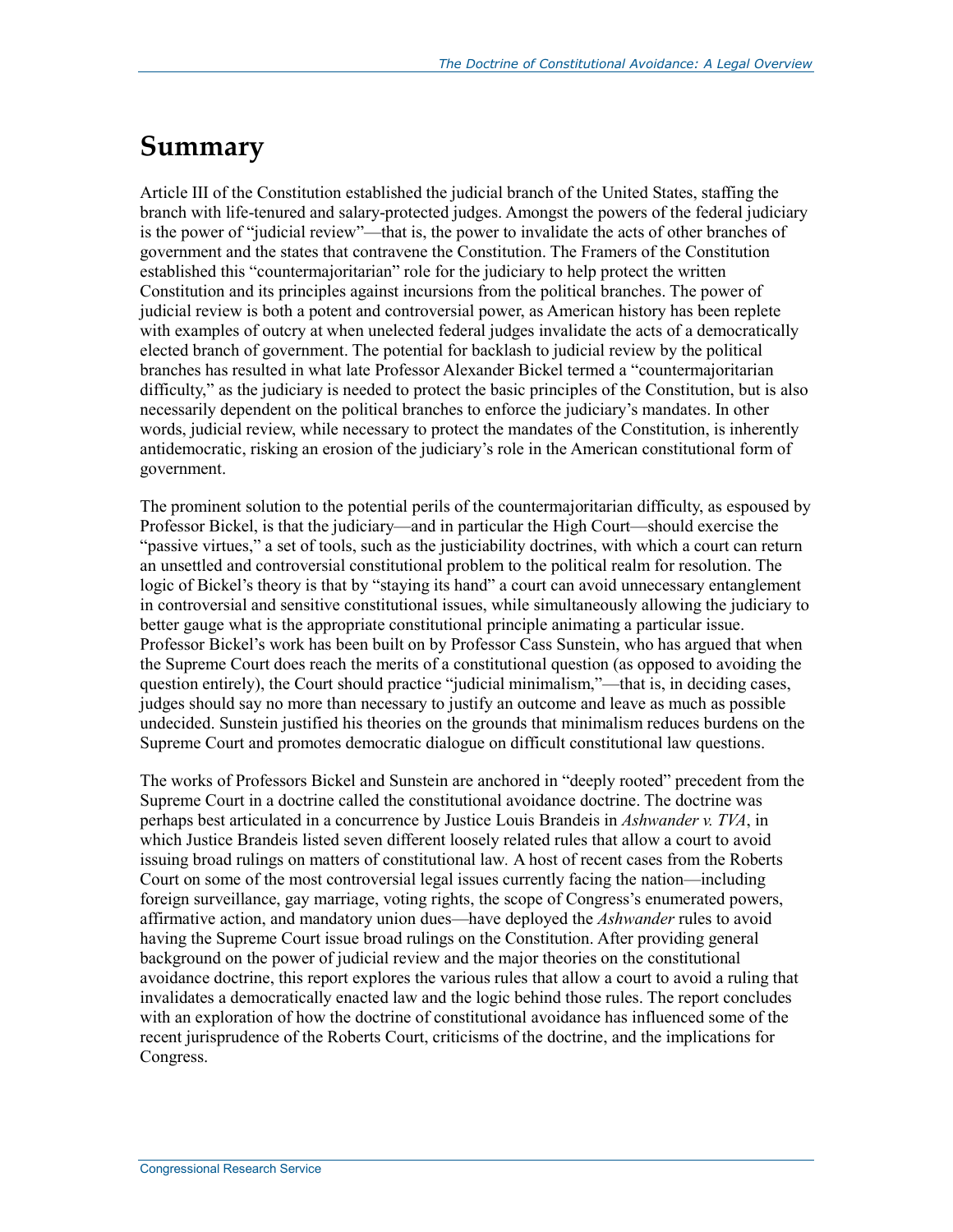# **Contents**

|                                                                                      | <b>20</b> |
|--------------------------------------------------------------------------------------|-----------|
|                                                                                      |           |
| Criticisms Related to How the Constitutional Avoidance Doctrine Is Used By Judges 22 |           |
|                                                                                      |           |
|                                                                                      |           |
|                                                                                      | 26        |
|                                                                                      | 27        |

## **Tables**

|--|--|

### **Contacts**

|--|--|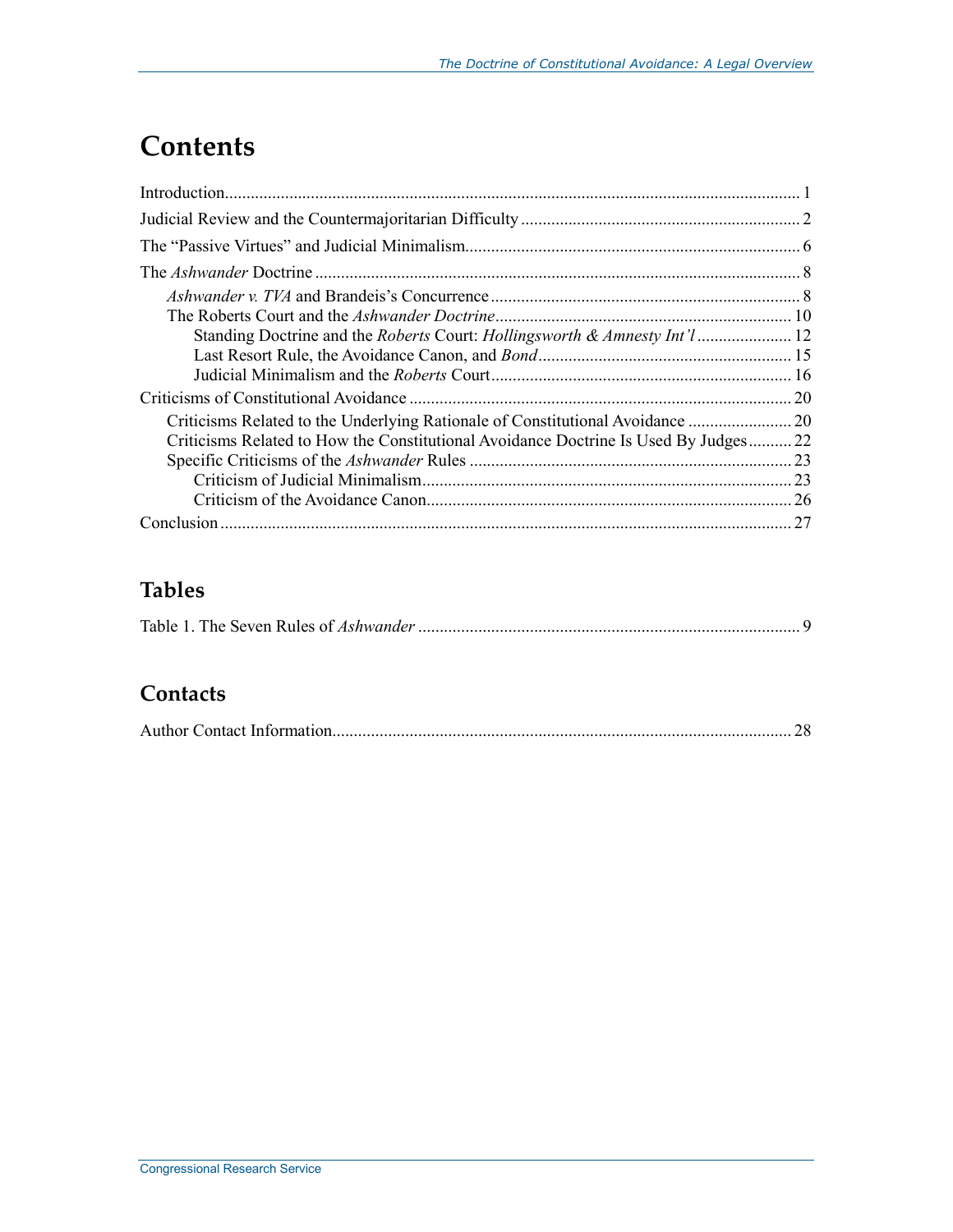# **Introduction**

Article III of the Constitution established the judicial branch of the United States, consisting of the Supreme Court and of any "inferior Courts as the Congress may from time to time ordain and establish.... "<sup>1</sup> To staff such courts, the Constitution empowered life-tenured and salary-protected judges to adjudicate certain "cases" or "controversies," including cases arising under the Constitution.2 The Supreme Court, in *Marbury v. Madison,* held that the judicial power to interpret the Constitution necessarily includes the power of judicial review<sup>3</sup>—that is, the power to countermand the decisions by other government agents because a given decision contravenes the Constitution.4 Judicial review is not only a potent tool for the judiciary—it is also a controversial one, in that unelected federal judges possess the power to undo the decisions of the branches that are theoretically the most responsive to the people. From the early days of the republic to the New Deal to modern times, the history of the United States is replete with examples of conflicts between the political branches and the judiciary over the latter's use of the power of judicial review.<sup>5</sup> Indeed, over the last two terms of the Supreme Court, the High Court, whether in striking down Section 3 of the federal Defense of Marriage Act (DOMA) in *United States v. Windsor*<sup>6</sup> or Section 441 of the Federal Election Campaign Act (FECA) in *McCutcheon v. FEC*,<sup>7</sup> has shown a willingness to exercise its power to invalidate a congressionally enacted law, and, in turn, the Supreme Court's exercise of the power of judicial review has led to sharp criticisms of the Court and accusations of judicial "activism" thwarting the will of the majority.<sup>8</sup>

1

8 For examples of criticisms of the *Windsor* decision and the role of judicial review, *see, e.g.,* Former Governor Mike Huckabee, as quoted in Jeff Poor, *Huckabee on Supreme Court gay marriage ruling: 'Jesus wept,'* DAILY CALLER, (June 26, 2013), http://dailycaller.com/2013/06/26/huckabee-on-supreme-court-gay-marriage-ruling-jesus-wept/ ("Five people in robes said they are bigger than the voters of California and Congress combined."); Senator Lindsey Graham, as quoted in Kate Nocera, *Supreme Court Rulings Reveal Republican Rift on Marriage Equality,* BUZZFEED NEWS (June 26, 2013), http://www.buzzfeed.com/katenocera/supreme-court-rulings-reveal-republican-rift-on-marriageequ#wwpzpu ("In my view elected officials should be defining marriage, not judges, but the court has ruled and I respect the court."); *but see* Senator Harry Reid, *Reid Statement on the Supreme Court's Decision for Marriage Equality*, press release, (June 26, 2013), http://www.reid.senate.gov/press\_releases/reid-statement-on-the-supremecourts-decision-for-marriage-equality#.U\_yHH4UUqSo ("I'm glad that today the Supreme Court recognized that the federal government has no business picking and choosing which American couples get the legal recognition and protections they deserve."). For examples of criticisms of the *McCutcheon* decision and the role of judicial review, *see, e.g.,* Senator Tammy Baldwin, *Baldwin's statement on Supreme Court Decision in McCutcheon v. Federal Election Commission*, press release, (April 2, 2014), http://www.baldwin.senate.gov/blog/baldwins-statement-on-supreme-courtdecision-in-mccutcheon-v-federal-election-commission ("This decision is extremely disappointing but not surprising coming from an activist court majority that has previously opened the floodgates of corporate special interest influence in our elections with the Citizens United decision."); Senator Bernie Sanders, *Supreme Court Voids Campaign Spending Limits,* press release, (April 2, 2014), http://www.sanders.senate.gov/newsroom/press-releases/supreme- (continued...)

<sup>1</sup> *See* U.S. CONST. art. III, § 1.

<sup>2</sup> *Id.* art. III, § 2.

 $3 \times 5$  U.S. (1 Cranch) 137, 178 (1803) ("If then the courts are to regard the constitution; and the constitution is superior to any ordinary act of the legislature; the constitution, and not such ordinary act, must govern the case to which they both apply.").

<sup>&</sup>lt;sup>4</sup> See Black's Law Dictionary (9<sup>th</sup> ed. 2009) (defining "judicial review" as a "court's power to review the actions of other branches or levels of government; esp., the courts' power to invalidate legislative and executive actions as being unconstitutional.").

<sup>5</sup> *See infra "Judicial Review and the Countermajoritarian Difficulty*."

<sup>6</sup> *See* 570 U.S. \_\_, 133 S. Ct. 2675 (2013).

<sup>7</sup> *See* 572 U.S. \_\_, 134 S. Ct. 1434 (2014).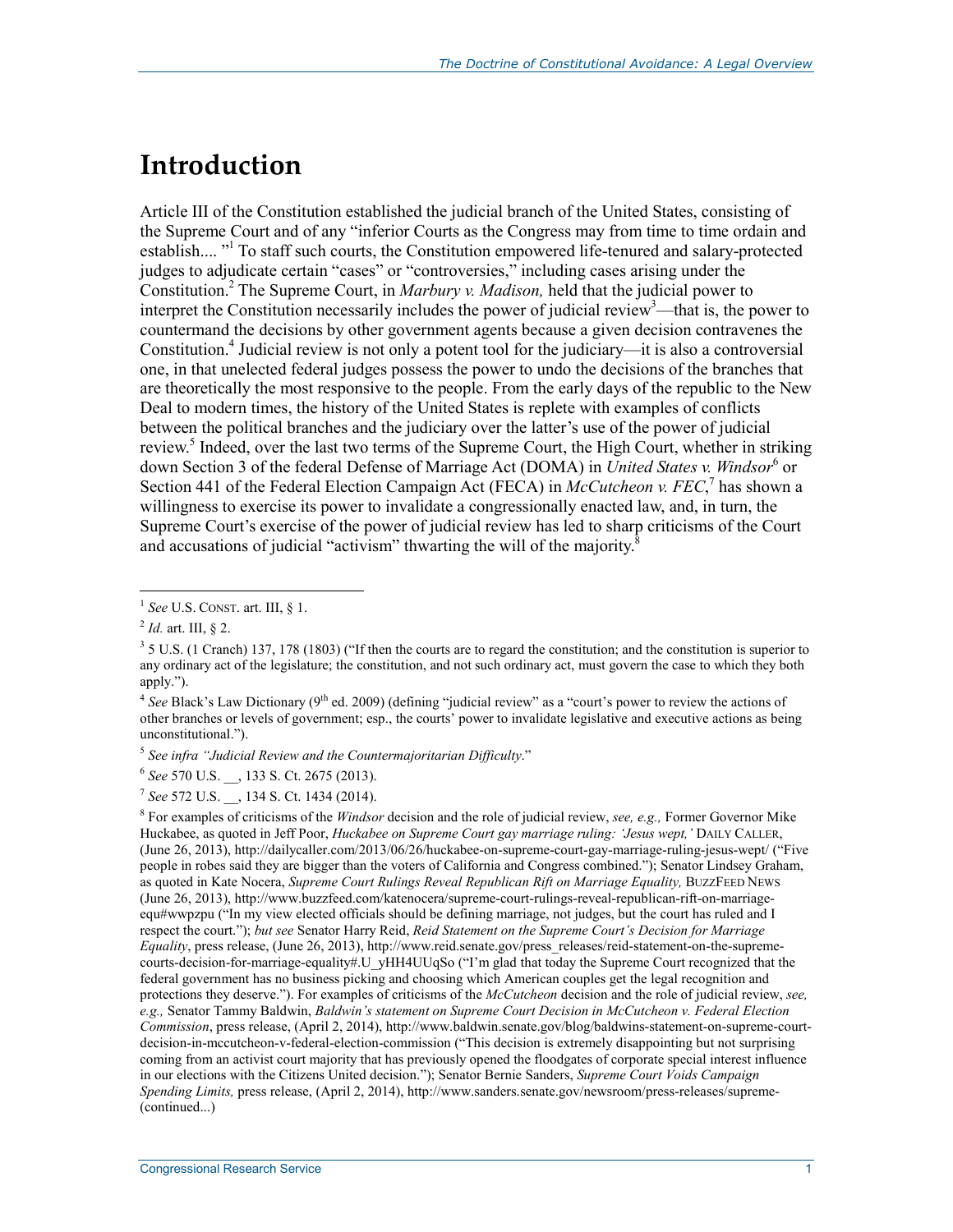Notwithstanding the recent high-profile matters in which the Court has exercised its often controversial power of judicial review, judicial invalidation of democratically enacted laws on constitutional grounds remains relatively rare at the Supreme Court. Of the 75 opinions issued by the Roberts Court in the October 2013 term, only one decision—*McCutcheon—*invalidated a congressionally enacted law on constitutional grounds,<sup>9</sup> and three cases<sup>10</sup> declared a positive enactment under state law to be unconstitutional.<sup>11</sup> The Court's apparent reticence in using judicial review is supported by long-standing case law cautioning against judicial review and counseling courts to "avoid" unnecessarily broad rulings on constitutional questions. For example, the Supreme Court has established a "time-honored presumption" that a congressionally enacted law is constitutional,<sup>12</sup> and, as a general rule, courts should not "pass on questions of constitutionality ... unless such adjudication is unavoidable.<sup>"13</sup> Indeed, the Supreme Court has established a host of loosely related rules generally called the constitutional avoidance doctrine that discourage a federal court from issuing broad rulings on matters of constitutional law.<sup>14</sup> After providing general background on the power of judicial review and the major theories justifying the constitutional avoidance doctrine, this report explores the various rules that allow a court to avoid a broad ruling that invalidates a democratically enacted law and the logic behind those rules. The report concludes with an exploration of how the doctrine of constitutional avoidance has influenced some of the recent jurisprudence of the Roberts Court, criticisms of the doctrine, and the implications for Congress.

# **Judicial Review and the Countermajoritarian Difficulty**

In establishing the federal tripartite government, the Framers of the Constitution, while proponents of democracy,<sup>15</sup> were wary of any form of unchecked power, even when that power

<sup>(...</sup>continued)

court-voids-campaign-spending-limits ("What world are the five conservative Supreme Court justices living in? ... To equate the ability of billionairs to buy elections with 'freedom of speech' is totally absurd."); *but see* Senator Mitch McConnell, *McConnell Statement on Supreme Court Decision in* McCutcheon v. FEC, press release, (April 2, 2014), http://www.mcconnell.senate.gov/public/index.cfm?p=PressReleases&ContentRecord\_id=57f6000c-f6a3-44e1-af0ce900b087d0a4 ("[T]he court did recognize that it is the right of the individual, and not the prerogative of Congress, to determine how many candidates and parties to support.").

<sup>9</sup> Other cases invalidated discrete executive actions on constitutional grounds. *See, e.g.,* NLRB v. Noel Canning, 573 U.S.  $\,$ , 134 S. Ct. 2550 (2014) (concluding that the President lacked the power to make recess appointments during a three-day recess amidst a *pro forma* session of Congress).

<sup>&</sup>lt;sup>10</sup> See Harris v. Quinn, 573 U.S. , 134 S. Ct. 896 (2014) (striking down the Illinois Public Labor Relations Act as applied to "personal assistants" that provide homecare services); McCullen v. Coakley, 573 U.S. \_\_, 134 S. Ct. 2518 (2014) (striking down the Massachusetts Reproductive Health Care Facilities Act); Hall v. Florida, 572 U.S. \_\_, 134 S. Ct. 1986 (2014) (striking down Fla. Stat. § 921.137).

<sup>11</sup> The Court in other cases applied the Constitution to invalidate discrete actions or practices by state officials, *see, e.g.,*  California v. Riley, 573 U.S. \_\_ , 134 S. Ct. 2473 (2014) (holding that the search of the contents of a cell phone during an arrest violated the Fourth Amendment), or state common law as interpreted by a state court, *see, e.g.,* Northwest Inc. v. Ginsberg, 572 U.S. \_\_, 134 S. Ct. 1422 (2014) (holding that the Airline Deregulation Act, together with the Supremacy Clause of the Constitution, preempts a state law claim for breach of the implied covenant of good faith and fair dealing).

<sup>12</sup> *See* Reno v. Condon, 528 U.S. 141, 148 (2000).

<sup>13</sup> *See* Spector Motor Service, Inc., McLaughlin, 323 U.S. 101, 105 (1944).

<sup>14</sup> *See infra "The "Passive Virtues" and Judicial Minimalism."*

<sup>&</sup>lt;sup>15</sup> See The Federalist, No. 49, at 281-82 (James Madison) (Clinton Rossiter ed., 1999) ("[T]he people are the only (continued...)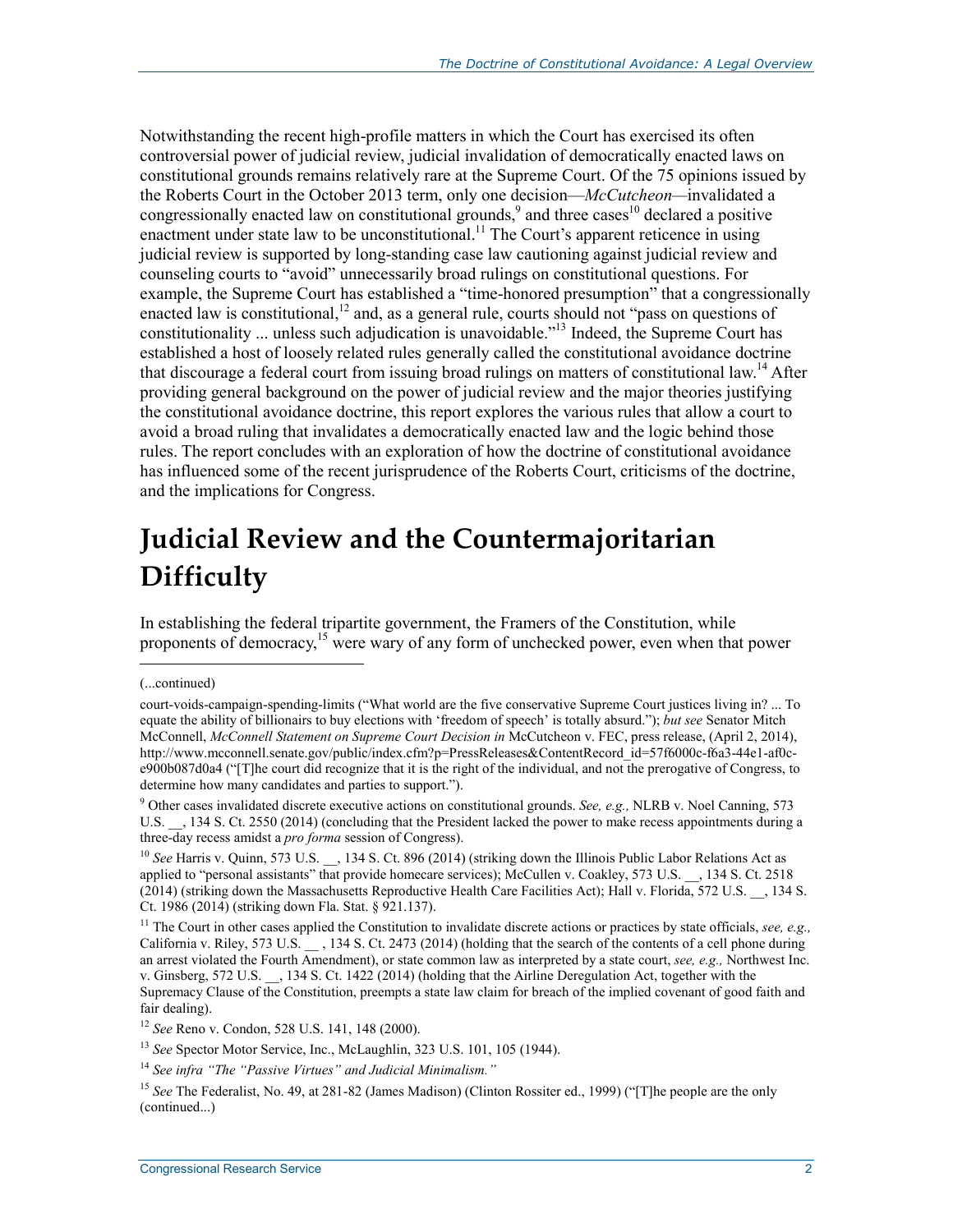was lodged in a democratic majority.<sup>16</sup> As a consequence, the Framers envisioned a written Constitution, which protected specific values, principles, and rights, as a limit of what could be changed through ordinary political processes.<sup>17</sup> Because the political branches may not be expected to always adhere to the constitutional limitations placed on each body, as these branches are most directly responsive to the often temporary whims of the people, the federal judiciary established under Article III was deliberately designed by the Framers of the Constitution to be a "countermajoritarian" branch that interpreted the written Constitution and protected its principles.<sup>18</sup> The Constitution did this by "insulating the federal judiciary" from potential pressures, from either the political branches or the public, which could potentially "skew the decision making process or compromise the integrity or legitimacy of federal court decisions."19 The key sources of the judiciary "insulation" from the political processes are the Good Behavior Clause and the Compensation Clause of Article III. For the Framers, the Good Behavior Clause, by creating a "permanent tenure of judicial offices," ensures an "independent spirit in judges,"<sup>20</sup> and the Compensation Clause, by creating a "fixed provision for [the judiciary's] support," prevents the political branches from having power over a judge's subsistence and, with that, "power over his will."<sup>21</sup> While the Constitution itself is silent on the power of judicial review, in *Marbury v. Madison,* Chief Justice John Marshall formally concluded that the logic of the written Constitution coupled with an independent judiciary necessitated the federal judiciary's unique role in being able to invalidate the acts of other branches of government that contravened the Constitution<sup>22</sup>

In contrast to the political branches, the federal judiciary as envisioned by the nation's founding document arguably raised few concerns and was the subject of little debate for the Framers of the Constitution.<sup>23</sup> Records from the Constitutional Convention of 1787 consist of "surprisingly little" on the federal judiciary.<sup>24</sup> Most delegates to the Convention took "for granted" even the

<sup>(...</sup>continued)

legitimate fountain of power, and it is from them that the constitutional charter ... is derived.... ").

<sup>16</sup> Martin H. Redish and Karen L. Drizin, *Constitutional Federalism and Judicial Review: The Role of Textual Analysis,*  62 N.Y.U.L. REV. 1, 15 (1987); *see also* THE FEDERALIST, No. 49, at 285 (James Madison) (Clinton Rossiter ed., 1999) ("But it is the reason, alone, of the public, that ought to control and regulate the government. The passions ought to be controlled and regulated by the government.")

<sup>&</sup>lt;sup>17</sup> See Redish and Drizin, *supra* note 16, at 15. Alexander Hamilton, in Federalist No. 78, envisioned a "limited Constitution" that "contains certain specified exceptions" to a given branch's power—such as the prohibition on the legislature's ability to enact bills of attainder or *ex post facto* laws. *See* THE FEDERALIST, No. 78, at 434 (Alexander Hamilton) (Clinton Rossiter ed., 1999).

<sup>&</sup>lt;sup>18</sup> See THE FEDERALIST, No. 78, at 435 (Alexander Hamilton) (Clinton Rossiter ed., 1999) ("[C]ourts were designed to be an intermediate body between the people and the legislature in order ... to keep the latter within the limits assigned to their authority."); *see generally* ALEXANDER M.BICKEL, THE LEAST DANGEROUS BRANCH: THE SUPREME COURT AT THE BAR OF POLITICS 16-17 (1962).

<sup>&</sup>lt;sup>19</sup> Martin H. Redish, *Federal Judicial Independence: Constitutional and Political Perspectives, 46 MERCER L. REV.* 697, 700-701 (1995).

<sup>20</sup> *See* THE FEDERALIST, No. 78, at 437 (Alexander Hamilton) (Clinton Rossiter ed., 1999).

<sup>21</sup> *See* THE FEDERALIST, No. 79, at 440 (Alexander Hamilton) (Clinton Rossiter ed., 1999).

<sup>22</sup> *See* 5 U.S. (1 Cranch) 137, 177-78 (1803); *see generally* Michael Stokes Paulsen, *The Irrepressible Myth of Marbury*, 101 MICH. L. REV. 2706, 2707 (2003) (criticizing the widely-held belief that judicial review was established by *Marbury* and instead pointing out that *Marbury* merely applied well-established principles respecting the Court's powers).

<sup>&</sup>lt;sup>23</sup> See Richard H. Fallon, Jr. et al., HART AND WECHSLER'S THE FEDERAL COURTS AND THE FEDERAL SYSTEM 1 (5<sup>th</sup> ed. 2003) ("For most of the delegates, the judiciary was a secondary or even a tertiary concern.").

<sup>&</sup>lt;sup>24</sup> Max Farrand, THE RECORDS OF THE FEDERAL CONVENTION 154 (1911) (noting that for "[o]ne who is especially (continued...)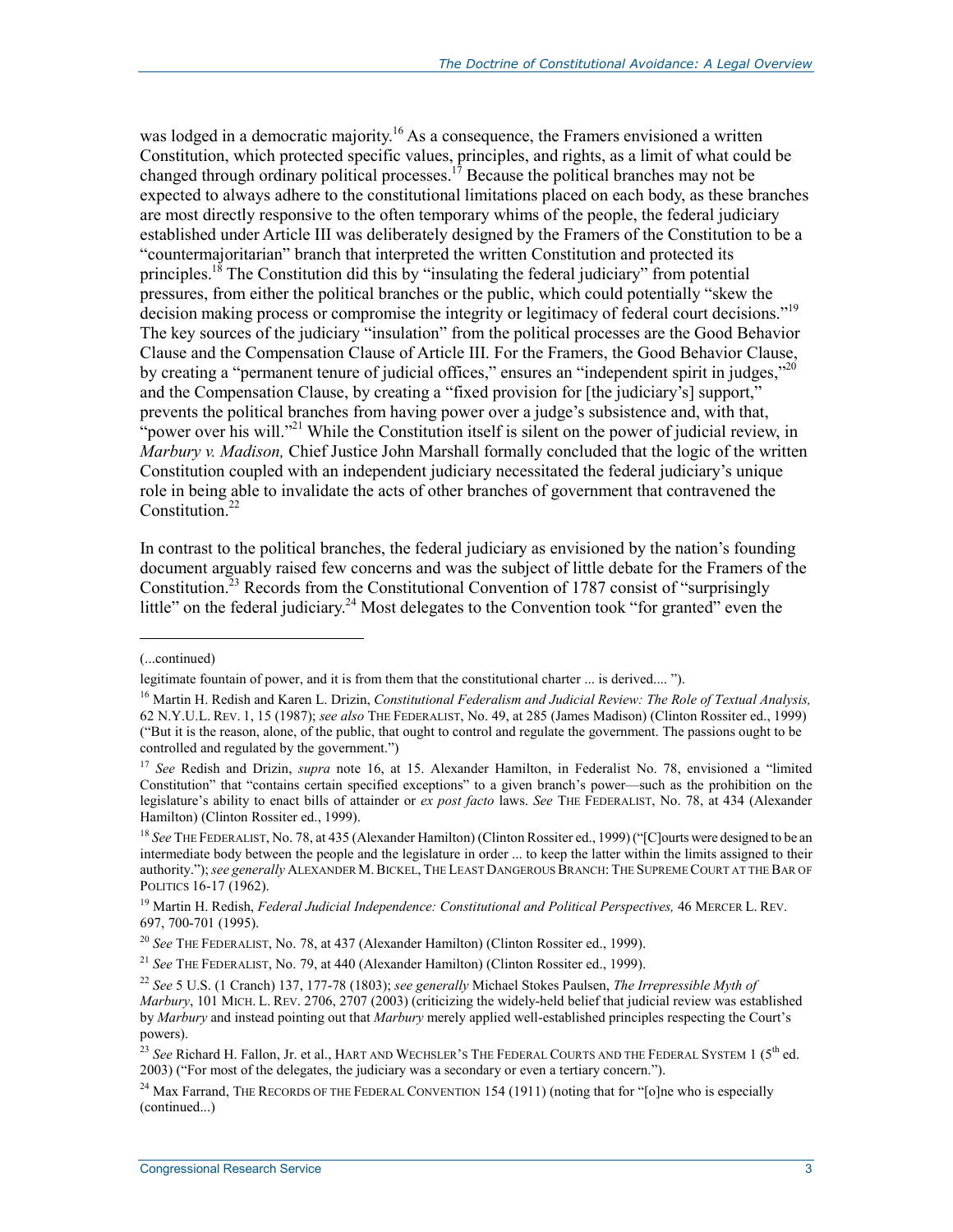seemingly most controversial aspect of the federal judicial power, the power of judicial review.<sup>25</sup> Moreover, the Constitution itself devotes—relative to the other branches—very little attention to the role of the judiciary: less than 500 words.<sup>26</sup> And in the midst of the debate over whether to ratify the Constitution, Alexander Hamilton famously downplayed anti-federalist concerns regarding the power of the federal courts, calling the judiciary the "least dangerous branch" because the judiciary possesses neither the power of the purse, like the legislative branch, nor the power of the sword, like the executive branch. $27$ 

In sharp contrast to the views of the Framers, American history has been replete with examples of outcry at the scope of the powers provided to the unelected federal judiciary. Thomas Jefferson, in the wake of his presidency, disavowed the power of judicial review, arguing that "[e]ach of the three departments has equally the right to decide for itself what is its duty under the constitution, without any regard to what the others may have decided for themselves under a similar question."<sup>28</sup> Andrew Jackson, in vetoing the reauthorization of the Bank of the United States, dismissed the 1819 case *McCulloch v. Maryland* that upheld the constitutionality of the Bank,<sup>29</sup> contending that "the opinion of the judges has no more authority over Congress than the opinion of Congress has over the judges, and on that point the President is independent of both."30 In the wake of *Dred Scott v. Sandford* and its declaration that African Americans had "no rights which the white man was bound to respect,"<sup>31</sup> Abraham Lincoln, in his first inaugural address, famously noted that,

if the policy of government upon vital questions ... is to be irrevocably fixed by decisions of the Supreme Court ... the people will have ceased to be their own rulers, having ... practically resigned their government into the hands of that eminent tribunal.<sup>32</sup>

While modern criticisms of the Court have eschewed explicitly disputing *Marbury's* central holding, controversies over the power of judicial review have extended into the  $20<sup>th</sup>$  and  $21<sup>st</sup>$ centuries. In 1935, Franklin Roosevelt prepared a message announcing that he would ignore the Court's decision in the *Gold Clause Cases*, 33 deterred only by a favorable ruling by the High

<sup>(...</sup>continued)

interested in the judiciary, there is surprisingly little on the subject to be found in the records of the convention.").

<sup>25</sup> *See* Fallon, *supra* note 23, at 11; *see also* Saikrishna B. Prakash & John C. Yoo, *The Origins of Judicial Review*, 70 U. CHI. L. REV. 887, 951-53 (2003) (arguing that historical evidence indicates that "[n]umerous delegates ... foresaw that judicial review would arise from a written, limited constitution with a separation of powers."); *but see* Larry D. Kramer, *Foreword: We the Court*, 115 HARV. L. REV. 4, 64 (2001) (arguing that only a few delegates expressed any views on judicial review at the Convention and the framers did not endorse a robust vision of judicial review).

<sup>26</sup> *See* U.S. CONST. art. III; *see also* G. Brinton Lucas, *Structural Exceptionalism and Comparative Constitutional Law,*  96 VA. L. REV. 1965, 1978 (2010) ("Article III of the U.S. Constitution is striking in its brevity. Less than five hundred words long, the Constitution's treatment of the federal judiciary pales in comparison to its detailed discussions of the legislative and executive branches.").

<sup>27</sup> *See* THE FEDERALIST, No. 78, at 433 (Alexander Hamilton) (Clinton Rossiter ed., 1999).

<sup>28</sup> *See Letter from Thomas Jefferson to Spencer Roane* (Sept. 6, 1819), in 10 THE WRITINGS OF THOMAS JEFFERSON 1816-1826, at 140 (Paul Leicester Ford ed., New York, G.P. Putnam's Sons 1899).

 $^{29}$  17 U.S. 316 (1819).

<sup>30</sup> *See* Andrew Jackson, *Veto Message* (July 10, 1832), *available at* http://avalon.law.yale.edu/19th\_century/ ajveto01.asp.

<sup>31 60</sup> U.S. 393, 19 How. 393, 406, 407, 15 L. Ed. 691 (1857).

<sup>32</sup> *See* Abraham Lincoln, *First Inaugural Address of Abraham Lincoln,* (Mar. 4, 1861), *available at*  http://avalon.law.yale.edu/19th\_century/lincoln1.asp.

<sup>&</sup>lt;sup>33</sup>See Kathleen M. Sullivan & Gerald Gunther, CONSTITUTIONAL LAW 24-25 (16<sup>th</sup> ed. 2005) (discussing Franklin (continued...)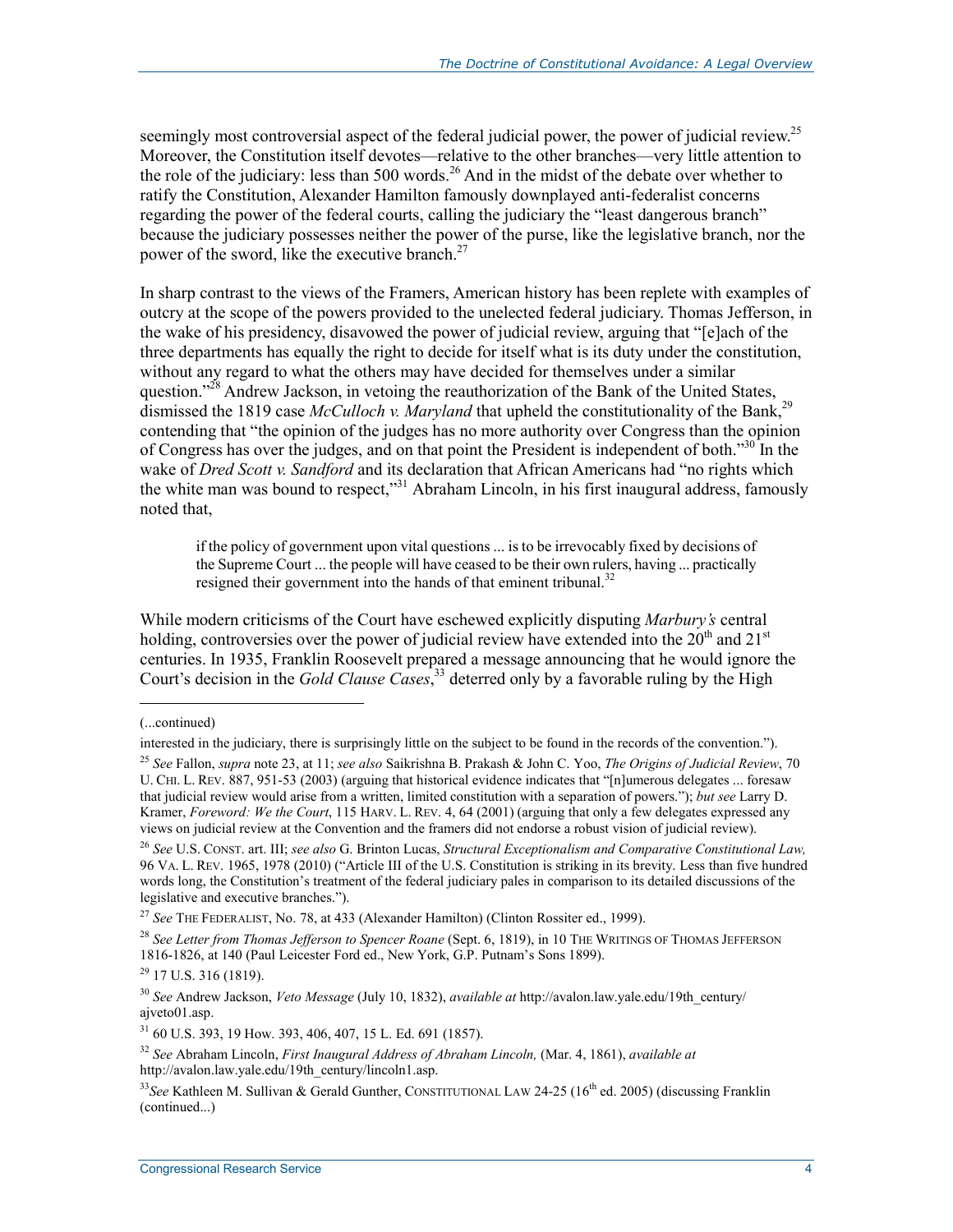Court.34 And the Supreme Court's invalidation of several of the central features of Roosevelt's New Deal<sup>35</sup> spurred the President's infamous "court packing" plan aimed at limiting the power of the Court to invalidate progressive legislation.36 Two decades later, the Court's decision in *Brown vs. Board of Education* ending racial segregation in public schools<sup>37</sup> spurred intense backlash against the Court in the South, with one prominent southern Senator going so far as to describe *Brown* as a "legislative decision by a political court.... "38 By the late 1960s, Richard Nixon coined the phrase "judicial activism" to describe the constitutional jurisprudence of the Warren Court and pledged to appoint "strict constructionists" to the Court to "restore" a proper "balance, $\mathbb{R}^{39}$  leading some scholars to suggest that Nixon's message in 1968 was centered on the anti-*Marbury* proposition that it was "not for the Court to be deciding major constitutional issues."<sup>40</sup> And President Obama, following oral argument regarding the constitutionality of the Affordable Care Act, expressed concern that an "unelected group of people" would take the "unprecedented, extraordinary step of overturning a law that was passed by a strong majority of a democratically elected Congress."<sup>41</sup>

The Framers' treatment of the judiciary's powers juxtaposed with the political branches' oftenfractious relationship with the judiciary illustrates the "root difficulty" with the power of judicial review.<sup>42</sup> On one hand, an independent judiciary is needed to ensure that the core norms of our society, as embodied in the Constitution, are enforced against temporary populist interests.<sup>43</sup> After all, according to Professor Alexander Bickel in his seminal work *The Least Dangerous Branch,*  "when the pressure for immediate results is strong enough and emotions ride high enough," the political branches may "prefer to act on expediency rather than take the long view."44 In contrast to acting on "expediency," the federal judiciary, per Bickel, acts on "principle"<sup>45</sup> and, therefore, should be expected to be the central governmental actor that, for example, enforces the First Amendment to "protect unpopular individuals from retaliation—and their ideas from

1

<sup>44</sup> *Id.* at 25.

<sup>45</sup> *Id.* 

<sup>(...</sup>continued)

Roosevelt's proposed gold clause speech).

<sup>34</sup> *See* Norman v. Baltimore & Ohio R.R., 294 U.S. 240 (1935) and Perry v. United States, 294 U.S. 330 (1935).

<sup>35</sup> *See, e.g.,* Schechter Poultry Corp. v. United States, 295 U.S. 495 (1935) (striking down the National Industrial Recovery Act); Carter v. Carter Coal Co., 293 U.S. 388 (1935) (invalidating the Bituminous Coal Act).

<sup>36</sup> *See generally* Jeffrey Shesol, SUPREME POWER: FRANKLIN ROOSEVELT VS. THE SUPREME COURT 243-250 (2010). 37 347 U.S. 483 (1954).

<sup>38</sup> *See* Senator James Eastland, as quoted by Lucas A. Powe, Jr., THE WARREN COURT AND AMERICAN POLITICS 218  $(2000).$ 

<sup>39</sup> *See* Richard Nixon, *Remarks on Accepting the Presidential Nomination of the Republican National Convention* (Aug. 8, 1968), available at http://www.presidency.ucsb.edu/ws/index.php?pid=3537#axzz1lSqYLW00.

<sup>40</sup> *See* David Fontana and Donald Braman, *Judicial Backlash? Evidence From a National Experiment,* 112 Colum. L. Rev. 731, 741 (2012).

<sup>41</sup> *See* Barack Obama as quoted by Jeff Mason, *Obama Takes a Shot at Supreme Court Over Healthcare*, REUTERS (Apr. 2, 2012), http://www.reuters.com/article/2012/04/02/us-obama-healthcare-idUSBRE8310WP20120402.

<sup>42</sup> *See* Bickel, *supra* note 18, at 16 ("The root difficulty is that judicial review is a counter-majoritarian force in our system.").

<sup>&</sup>lt;sup>43</sup> *Id.* at 17 ("[D]ecisions that have been submitted to the electoral process ... are not continually resubmitted, and they are certainly not continually unmade. Once run through the process, once rendered by "the people," ... myriad decisions remain to govern the present and future despite what may well be fluctuating majorities against them at any given time.").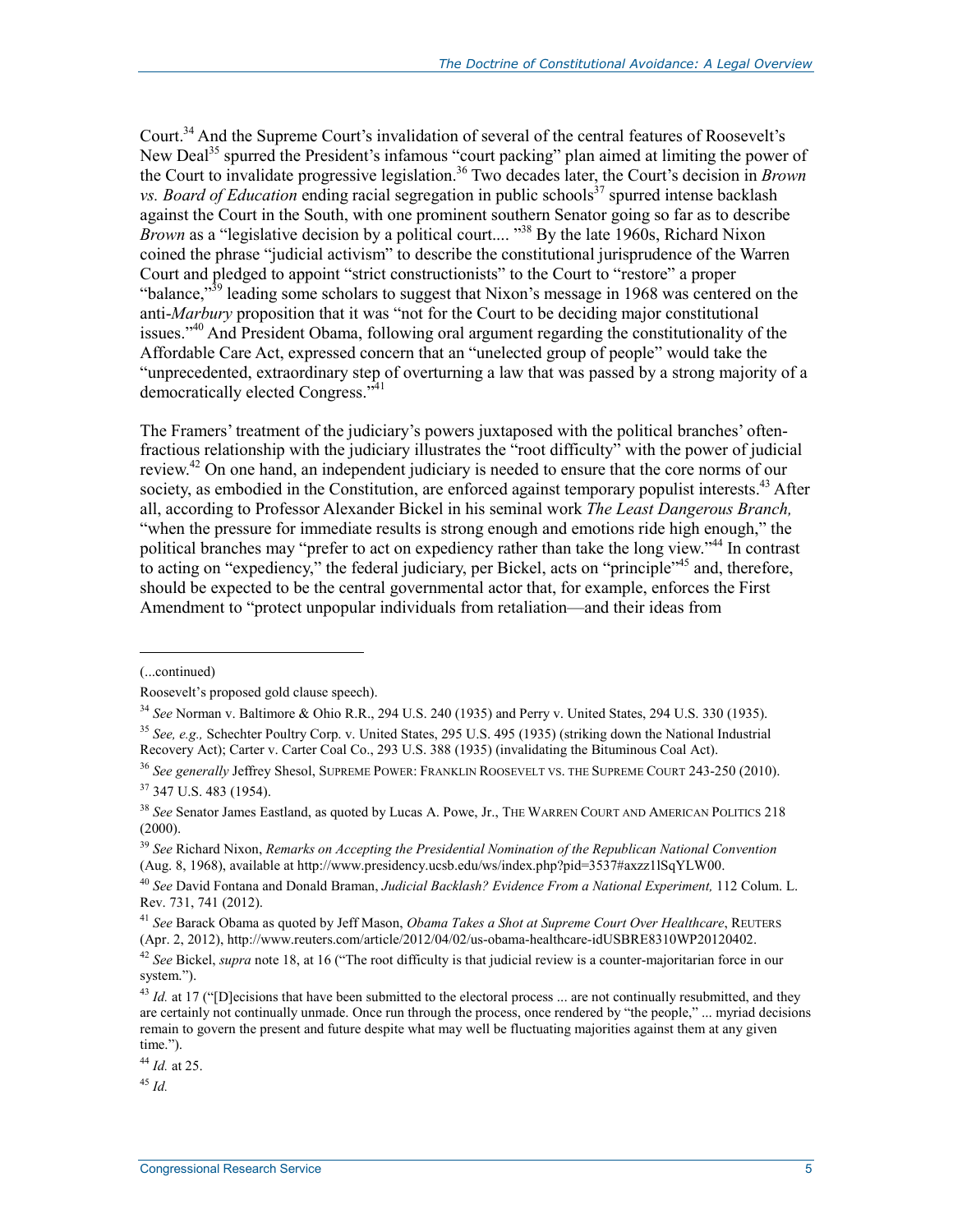suppression—at the hand of an intolerant society."<sup>46</sup> And when the Court opts to shirk its duty to act on "principle" and instead upholds a law that may not in actuality adhere to core constitutional norms, the High Court "legitimates" or validates that law, and, in so doing, risks damage to the basic values undergirding our system of government.<sup>47</sup>

On the other hand, when a court "declares unconstitutional a legislative act or the action of an elected executive, [the court] thwarts" the enforcement of an act that presumably reflects the will of the voters.48 As a result, judicial review necessarily invites conflict with the political branches. This "countermajoritarian difficulty"<sup>49</sup>—a phrase coined by Professor Bickel—creates a fundamental dilemma for a court, because the judiciary, lacking either the power of the "sword" or "purse,"<sup>50</sup> cannot enforce its own decisions and must rely on external support to "compel" recalcitrant parties" to comply with a given ruling.<sup>51</sup> As a consequence, the "Court's power lies ... in its legitimacy, a product of substance and perception that shows itself in the people's acceptance of the Judiciary as fit to determine what the Nation's law means and to declare what it demands."<sup>52</sup> In turn, a Court that is overly aggressive in its exercise of judicial review or simply abuses that power risks losing its legitimacy and, with that, invites political and cultural backlash that can undermine the role of the judiciary in our system of government.<sup>53</sup> More broadly, aggressive use of judicial review can "seriously ... weaken the democratic process."<sup>54</sup> After all, by striking down legislation on a constitutional ground a court not only voids the law that is being challenged, but generally prohibits *any* future version of that law from being enacted. And if a court's act of judicial review is simply mistaken or proves to be unwise, the constitutional nature of a decision forecloses a legislature from correcting the error. As a result, at its worst, judicial review can "foreclos[e] all democratic outlet for the deep passions" on a particular issue and invite intense conflict within the nation.<sup>55</sup> Given the challenges posed by the countermajoritarian difficulty, ultimately the question for the Supreme Court is how to maintain the "peaceful coexistence of the countermajoritarian implications of judicial review and the democratic principles upon which our Federal Government ... rests."<sup>56</sup>

# **The "Passive Virtues" and Judicial Minimalism**

In *The Least Dangerous Branch,* Professor Alexander Bickel proposed a solution to the countermajoritarian difficulty, a solution that has deep roots in the High Court's constitutional jurisprudence and has been the inspiration for many members of the judiciary when approaching

<u>.</u>

<sup>46</sup> McIntyre v. Ohio Elections Comm'n, 514 U.S. 334, 357 (1995).

<sup>47</sup> *See* Bickel, *supra* note 18, at 129-30.

<sup>48</sup> *Id*. at 16-17.

<sup>49</sup> *Id.* at 16.

<sup>50</sup> *See* THE FEDERALIST, No. 78, at 435 (Alexander Hamilton) (Clinton Rossiter ed., 1999).

<sup>51</sup> *See* Michael J. Klarman, *The Plessy Era,* 1998 Sup. Ct. Rev. 303, 392 (1998).

<sup>52</sup> Planned Parenthood v. Casey, 505 U.S. 833, 865 (1992) (plurality opinion).

<sup>53</sup> *See generally* Gerald N. Rosenberg, THE HOLLOW HOPE, CAN COURTS BRING ABOUT SOCIAL CHANGE? (1991); Mark

V. Tushnet, TAKING THE CONSTITUTION AWAY FROM THE COURTS (2000).

<sup>54</sup> *See* Bickel, *supra* note 18, at 21.

<sup>55</sup> *See Casey,* 505 U.S. 833, 1002 (Scalia, J., dissenting) (citing the example of *Dred Scott* and its role in bringing about the American Civil War to demonstrate the dangers of unprincipled judicial review).

<sup>56</sup> *See* United States v. Richardson, 418 U.S. 166, 192 (Powell, J., concurring).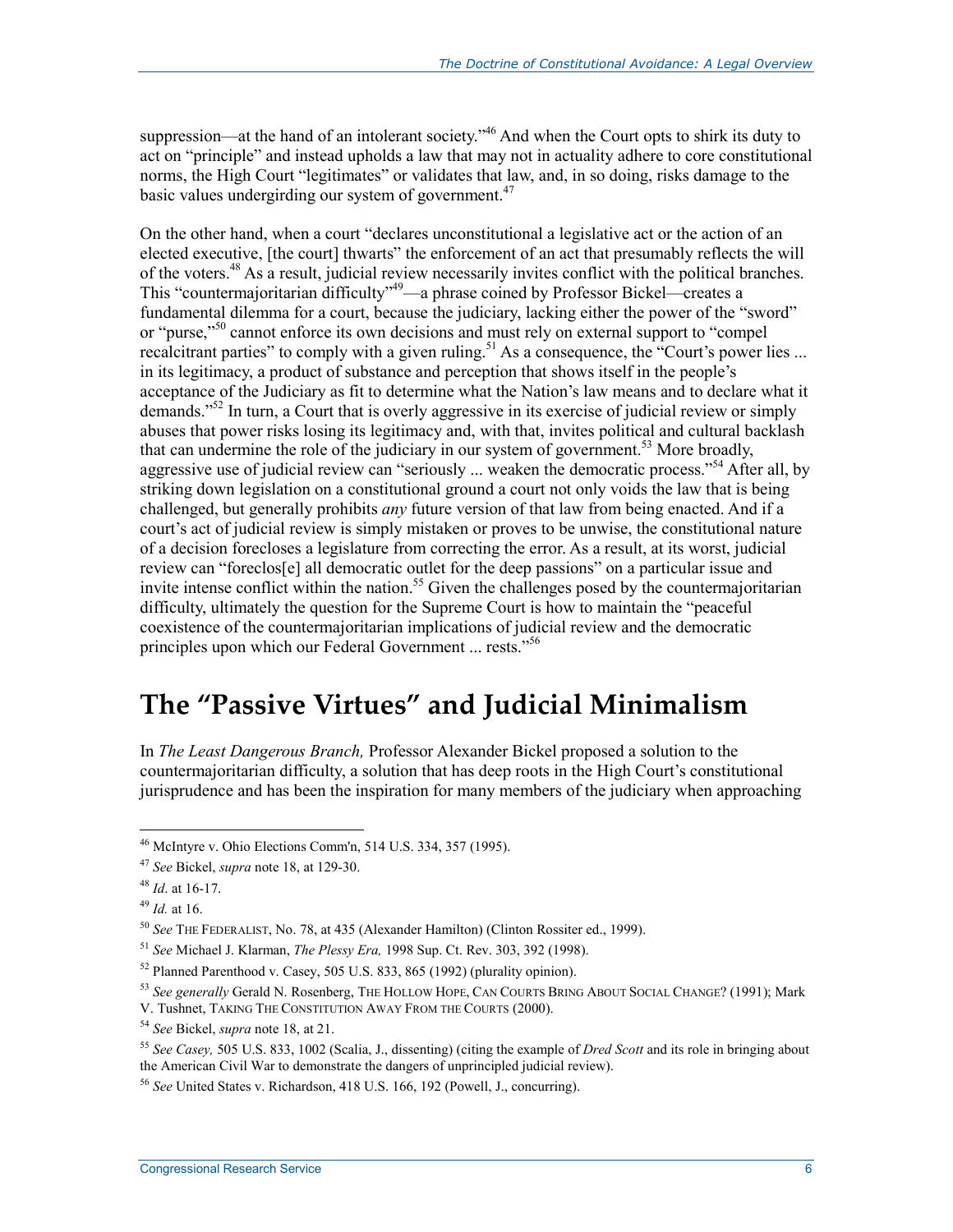difficult constitutional questions. Bickel argued that when the Supreme Court is faced with a difficult question of constitutional law, the Court need not as a matter of course exercise the power of judicial review and serve in either a legitimating or countermajoritarian role.<sup>57</sup> Instead of validating a law or striking down a piece of legislation, Bickel noted that the Court "*may do neither*" and simply "stay[] its hand."<sup>58</sup>

The Supreme Court can opt for the third route by practicing the so-called "passive virtues," a set of tools, such as the justiciability doctrines and the Court's discretionary *certiorari* power, with which the Court can return an unsettled constitutional problem to the political realm for resolution.<sup>59</sup> For Bickel, by employing the "passive virtues" and exercising judicial review only when constitutional principles are sufficiently clear for resolution, the Court can avoid unnecessary entanglement in controversial and sensitive constitutional issues, protecting the judiciary from potential backlash by the political branches and preserving the Court's role as the protector of established constitutional principles.<sup>60</sup> At the same time, the use of the "passive" virtues," according to Bickel, encourages constitutional dialogue within the other branches and the public and allows the Court to better gauge what is the appropriate constitutional principle animating a particular issue.<sup>61</sup> Put another way, for Professor Bickel, the value of the "passive" virtues" can be summarized in a short quote from Justice Louis Brandeis: "The most important thing we do is not doing." $62$ 

Professor Cass Sunstein's work on "judicial minimalism" is often seen as the modern continuation of Professor Bickel's work.<sup>63</sup> In contrast to Bickel's focus on a court's silence in response to a controversial constitutional question, however, Sunstein's approach to constitutional adjudication is geared toward the type of response the Supreme Court should provide when it reaches the merits of the constitutional question that has been presented to the Court.<sup>64</sup> Specifically, Professor Sunstein advocates for "judicial minimalism"—that is, in deciding cases, judges should "say[] no more than necessary to justify an outcome, and leav[e] as much as possible undecided....<sup>565</sup> In particular, courts, according to Sunstein, should strive to make rulings that are both narrow—decisions that are no broader than necessary to resolve the case at hand $\delta^6$ —and shallow—decisions that avoid questions of basic principle and reach "concrete" judgments on particular cases, unaccompanied by abstract accounts about what accounts for those judgments."<sup>67</sup>

<u>.</u>

<sup>64</sup> *See* Cass R. Sunstein, ONE CASE AT A TIME: JUDICIAL MINIMALISM ON THE SUPREME COURT 3 (1999).

<sup>65</sup> *Id.*

<sup>66</sup> *Id.* at 10-11.

<sup>57</sup> *See* Bickel, *supra* note 18, at 69.

<sup>58</sup> *Id.* at 69-70.

<sup>59</sup> *Id.* at 111; *see generally* Alexander M. Bickel, *Foreword: The Passive Virtues*, 75 HARV. L. REV. 40 (1961).

<sup>60</sup> *See* Bickel, *supra* note 18, at 70.

<sup>61</sup> *Id.* at 115.

<sup>62</sup> *Id.* at 71, 112.

<sup>63</sup> *See, e.g.,* Catherine Bateup, *The Dialogic Promise. Assessing the Normative Potential of Theories of Constitutional Dialogue,* 71 BROOK. L. REV. 1109, 1131-35 (2006).

 $67$  *Id.* at 13. In this sense, Sunstein's focus on "shallow" rulings that do not rely on basic principles sets his theories apart from those of Bickel, who deeply relied on the notion of principle guiding the Court's rulings. *See* Jonathan T. Molot, *Principled Minimalism: Restriking the Balance Between Judicial Minimalism and Neutral Principles,* 90 VA. L. REV. 1753, 1779 (2004) ("Sunstein seems to accept principle grudgingly, rather than to embrace it as part of the solution to the countermajoritarian difficulty. Too much principle would foreclose too many options in his view, and so (continued...)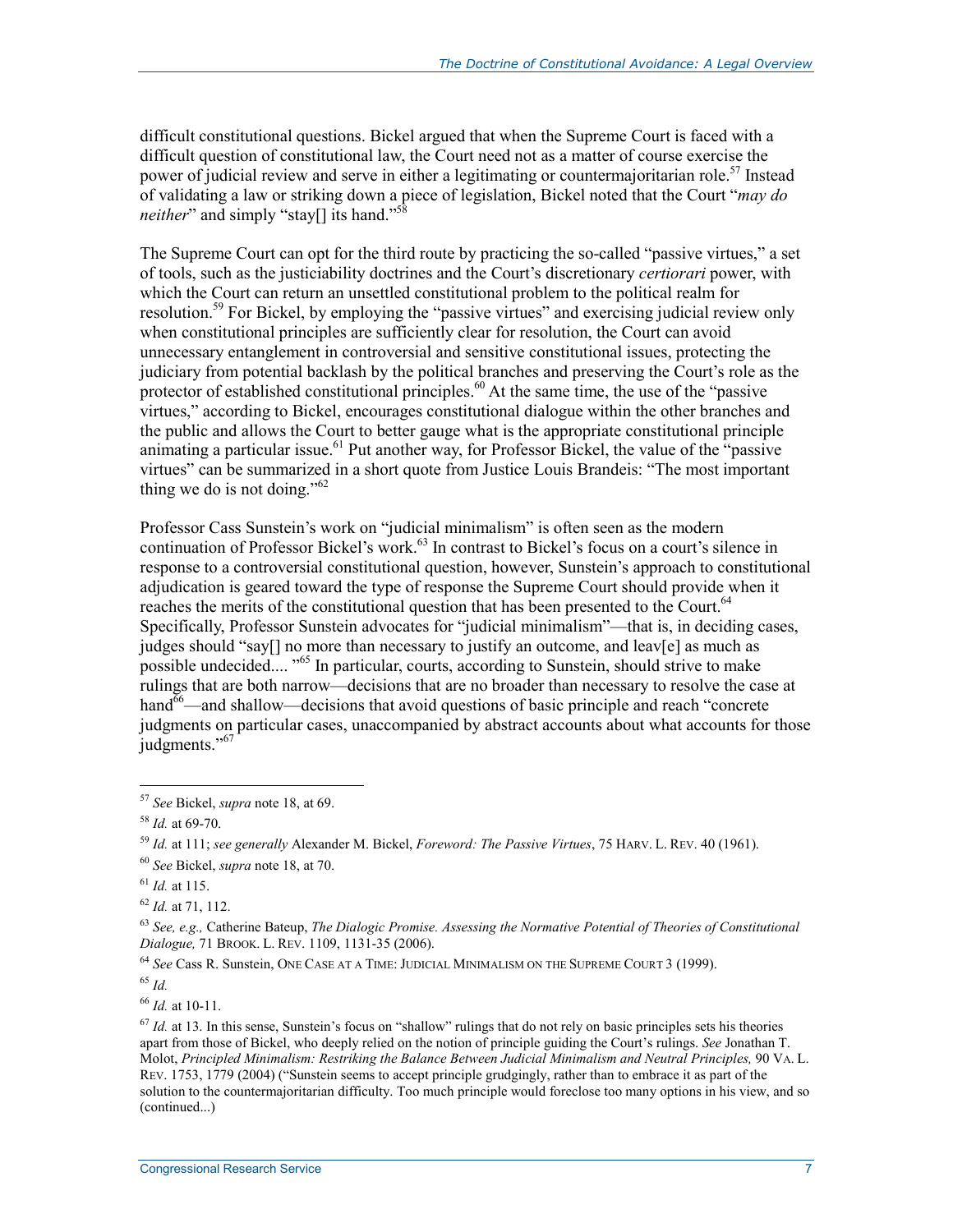Sunstein, echoing Bickel, justifies his theory of minimalism on two separate grounds. First, Professor Sunstein argues that minimalism reduces burdens on the judiciary in trying to reach a decision.<sup>68</sup> For Sunstein, at least with respect to the Supreme Court, attempting to wholly resolve a broad and complex constitutional legal issue by a "multimember court, consisting of diverse people who disagree on a great deal," in a single opinion may be time-consuming, resource- $\frac{1}{2}$  draining, and poorly suited to the competencies of the Court.<sup>69</sup> Second, and perhaps most important to Sunstein, minimalism makes "judicial errors less frequent and (above all) less damaging," as a court that "leaves things open will not foreclose options in a way that may do a great deal of harm."70 As a consequence, Sunstein views judicial minimalism to go hand-in-hand with democratic deliberation, as minimalist rulings on major constitutional issues "increase the space for further reflection and debate at the local, state, and national levels, simply because [such rulings] do not foreclose subsequent decisions."71 In this sense, like Bickel, Sunstein proposes a judicial philosophy aimed at successfully responding to the "countermajoritarian difficulty."<sup>72</sup>

# **The** *Ashwander* **Doctrine**

Professor Bickel's "passive virtues," Professor Sunstein's "minimalism," and the general theories of constitutional avoidance are not grounded purely in theory, but instead have their basis in longstanding Supreme Court case law. As Justice Felix Frankfurter wrote over 70 years ago, "[i]f there is one doctrine more deeply rooted than any other in the process of constitutional adjudication, it is that we ought not pass on questions of constitutionality ... unless such adjudication is unavoidable.<sup>773</sup> To understand the modern influence of constitutional avoidance on judicial decision making, the starting point is the most famous articulation<sup>74</sup> of the constitutional avoidance doctrine and the various "passive virtues": Justice Brandeis's concurring opinion in *Ashwander v. Tennessee Valley Authority (TVA)*. 75

### *Ashwander v. TVA* **and Brandeis's Concurrence**

In *Ashwander,* George Ashwander and other preferred shareholders of the Alabama Power Company, after unsuccessfully petitioning the company, sued the corporation and the TVA over a contract between the government agency and the power company.<sup>76</sup> Specifically, the plaintiffs challenged the legality of a contract that the company had entered into with the government

 $\overline{\phantom{a}}$ 

<sup>(...</sup>continued)

principle should be kept to a minimum.").

<sup>68</sup> *See* Sunstein, *supra* note 64, at 4.

<sup>69</sup> *Id.*

<sup>70</sup> *Id.*

 $^{71}$  *Id.* 

<sup>72</sup> *See* Christine Bateup, *The Dialogic Promise Assessing The Normative Potential of Theories of Constitutional Dialogue*, 71 Brooklyn L. Rev. 1109, 1133 (2006) (arguing that "judicial minimalism is quite successful in responding to the countermajoritarian difficulty.").

<sup>73</sup> Spector Motor Service, Inc. v. McLaughlin, 323 U.S. 101, 103 (1944).

<sup>74</sup> *See* Lisa A. Kloppenberg, *Avoiding Constitutional Questions*, 35 B.C. L. REV. 1003, 1012 (1994) (describing Brandeis's concurrence as "the most significant formulation of the avoidance doctrine.").

<sup>75 297</sup> U.S. 288, 345-48 (Brandeis, J., concurring) (1936).

<sup>76 297</sup> U.S. 288, 316-17 (1936) (plurality opinion).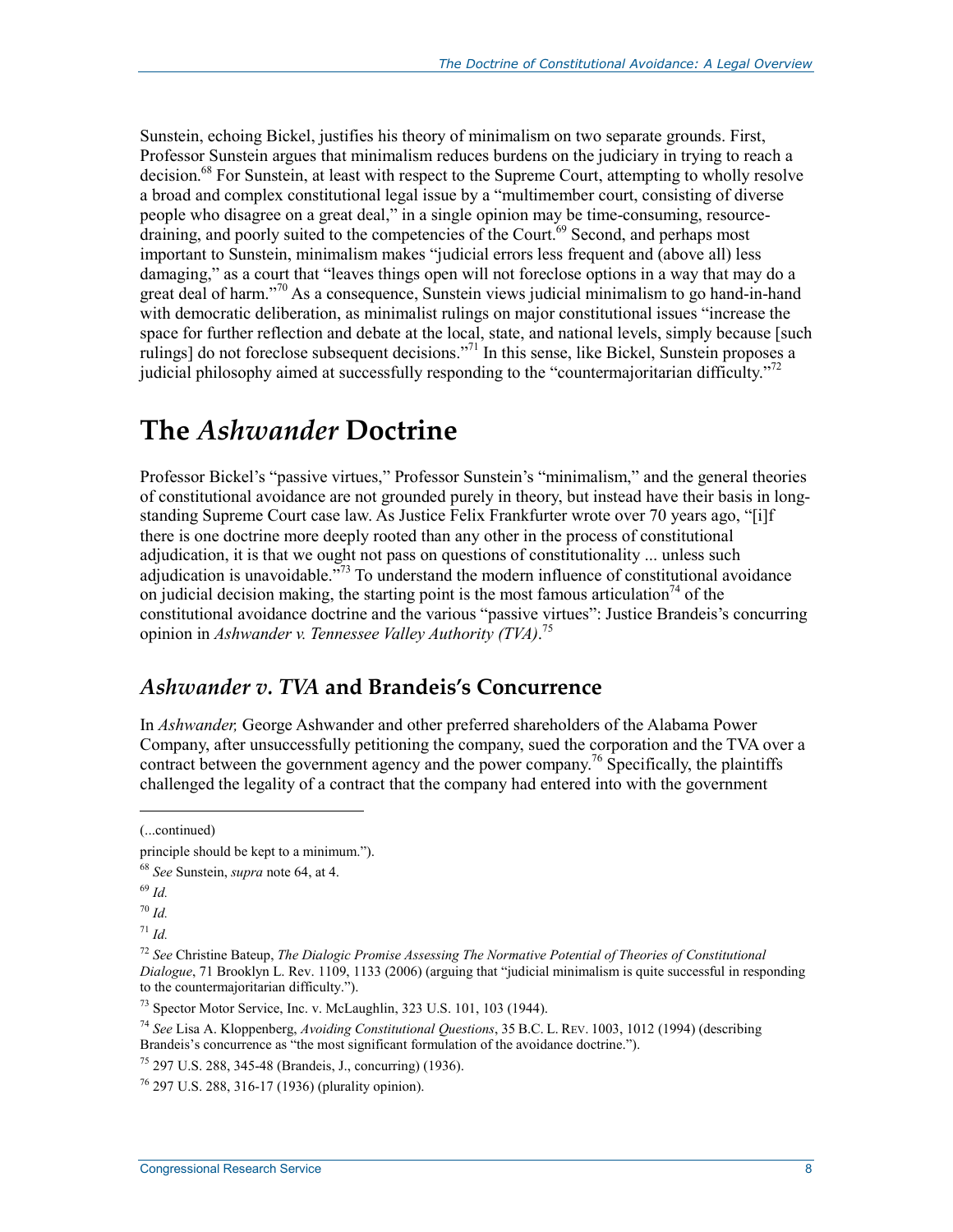agency to (1) purchase the company's property and transmission facilities and (2) sell the company surplus power generated by the government-owned Wilson Dam in northern Alabama.<sup>77</sup> Among the legal theories espoused by the plaintiffs was that the TVA acted in excess of the federal government's constitutional authority when it entered into the contract.<sup>78</sup> A plurality opinion, written by Chief Justice Hughes, ruled against the plaintiffs, upholding Congress's constitutional authority to both construct the Wilson Dam and dispose of electric energy generated at the dam based on Congress's war power, the commerce power, and the power to dispose of property belonging to the United States.<sup>79</sup>

In an opinion epitomizing Professor Bickel's advocacy for the "passive virtues," Justice Brandeis, joined by three other Justices, wrote a concurring opinion in which he argued that while he agreed with the Court's resolution of the constitutional questions posed by the case, the constitutional questions in *Ashwander* should have been avoided by the Court.<sup>80</sup> Specifically, Brandeis argued that because the plaintiffs had already unsuccessfully voiced their complaints to the corporation, the plaintiffs had no "right to interfere" in corporate governance under the substantive law and, therefore, lacked a sufficient injury necessary to bring the lawsuit. $81$  In addition, the concurrence noted that the stockholders could not show an "irreparable injury" to the plaintiffs' own property rights that would result from the allegedly illegal conduct of the government.<sup>82</sup> Finally, Justice Brandeis argued that even if the plaintiffs did possess a sufficient injury to maintain the lawsuit, the Court, in its discretion, can simply "refuse an injunction unless the alleged invalidity [of the law establishing the TVA] is clear."<sup>83</sup>

Placing his views in a broader context, in perhaps the most famous and quoted aspect of the *Ashwander* concurrence,<sup>84</sup> Justice Brandeis listed a "series of rules under which [the Court] has avoided passing upon a large part of all the constitutional questions pressed upon it for decision."85 The seven rules contained within Brandeis's *Ashwander* concurrence and their corresponding modern doctrines are listed in **Table 1**.

| Rule                                                                                                            | <b>Modern Doctrine</b>                        |
|-----------------------------------------------------------------------------------------------------------------|-----------------------------------------------|
| The Court will not pass upon the constitutionality of legislation in a<br>friendly, non-adversary, proceeding   | Rule Against Feigned or Collusive<br>Lawsuits |
| The Court will not "anticipate a question of constitutional law in advance<br>of the necessity of deciding it." | Ripeness                                      |

#### **Table 1. The Seven Rules of** *Ashwander*

<sup>&</sup>lt;u>.</u> <sup>77</sup> *Id.* 

<sup>78</sup> *Id.* 

<sup>79</sup> *Id.* at 326-30.

<sup>80 297</sup> U.S. 288, 345-48 (Brandeis, J., concurring).

<sup>81</sup> *Id.* at 341-44.

<sup>82</sup> *Id.* at 345.

<sup>83</sup> *Id.* at 354.

<sup>84</sup> According to KeyCite search on Westlaw, as of late August 2014, Brandeis's *Ashwander* concurrence has been cited in 1,279 federal cases. A similar "FOCUS" search on LexisNexis showed that Brandeis's concurrence appeared in 1,265 federal cases.

<sup>85 297</sup> U.S. 288, 346 (Brandeis, J., concurring).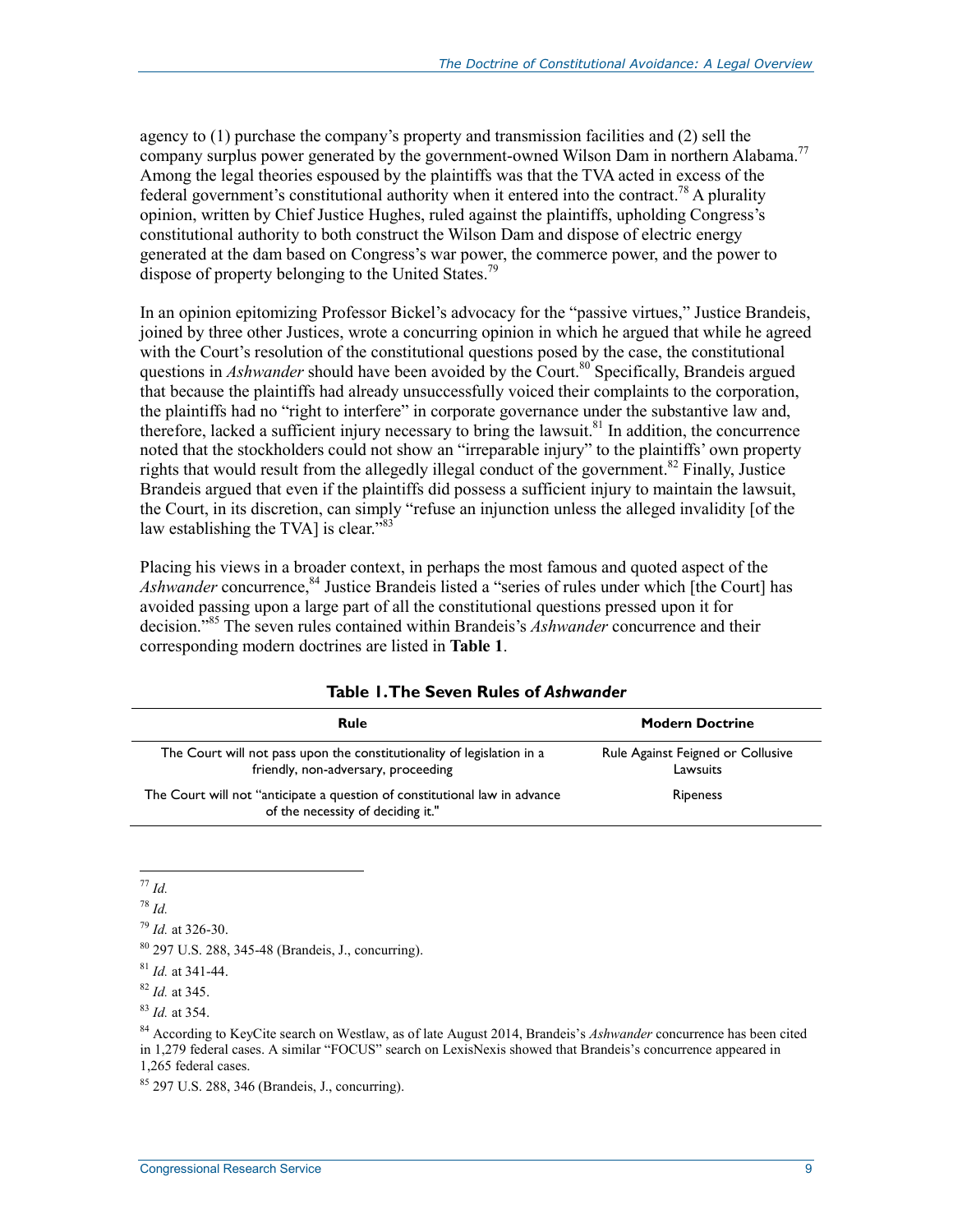| <b>Rule</b>                                                                                                                                                                                                                                                                                           | <b>Modern Doctrine</b>         |
|-------------------------------------------------------------------------------------------------------------------------------------------------------------------------------------------------------------------------------------------------------------------------------------------------------|--------------------------------|
| The Court will not "formulate a rule of constitutional law broader than is<br>required by the precise facts to which it is to be applied."                                                                                                                                                            | Judicial Minimalism            |
| The Court will not pass upon a constitutional question although properly<br>presented by the record, if there is also present some other ground upon<br>which the case may be disposed of.                                                                                                            | Last Resort Rule               |
| The Court will not pass upon the validity of a statute upon complaint of<br>one who fails to show that he is injured by its operation.                                                                                                                                                                | <b>Standing</b> ; Mootness     |
| The Court will not pass upon the constitutionality of a statute at the<br>instance of one who has availed himself of its benefits.                                                                                                                                                                    | Constitutional Estoppel        |
| When the validity of an act of the Congress is drawn in question, and even<br>if a serious doubt of constitutionality is raised, it is a cardinal principle that<br>this Court will first ascertain whether a construction of the statute is fairly<br>possible by which the question may be avoided. | Constitutional Avoidance Canon |

**Source:** *Ashwander v. TVA,* 297 U.S. 288, 345-48 (Brandeis, J., concurring) (1936).

It is important to note Justice Brandeis's rules and the entire avoidance doctrine are not unitary in nature, but rather consist of seven loosely related principles and canons that allow a court to avoid making broad rulings on constitutional grounds. Some of the *Ashwander* rules, such as the rule against feigned or collusive suits or the rule of constitutional estoppel, rarely arise in constitutional law litigation.<sup>86</sup> Moreover, other *Ashwander* rules have been largely subsumed by core Article III concerns, and to the extent a court dismisses a case based on a jurisdictional defect premised from a "principled interpretation[]" of Article III, the court would arguably not be acting solely out of a concern to "avoid" ruling on a constitutional question in line with the views of Justice Brandeis.87 Nonetheless, the rules articulated by Justice Brandeis in his *Ashwander*  concurrence form the basis for Professor Bickel's "passive virtues"88 and Professor Sunstein's "minimalism"<sup>89</sup> and remain important tools used by federal courts to avoid making broad constitutional rulings. $90$ 

### **The Roberts Court and the** *Ashwander Doctrine*

Perhaps the two most controversial opinions $91$  issued by the Roberts Court are the Court's decisions in *Citizens United v. FEC,* respecting restrictions on corporate independent expenditures on political speech,<sup>92</sup> and *NFIB v. Sebelius*, regarding the constitutionality of the

<u>.</u>

<sup>86</sup> *See, e.g.* David P. Currie, *The Constitution in the Supreme Court,* 49 U. Chi. L. Rev. 887, 891 (1982) (noting the difficulty in proving a feigned or collusive case); Arnett v. Kennedy, 416 U.S. 134, 153 (1974) (noting that the doctrine of constitutional estoppel has "unquestionably been applied unevenly in the past, and observed as often as not in the breach.").

<sup>87</sup> *See* Fallon, *supra* note 23, at 86.

<sup>88</sup> *See* Bickel, *supra* note 18, at 115.

<sup>89</sup> *See* Cass R. Sunstein, *Foreword: Leaving Things Undecided*, 110 HARV. L. REV. 6, 51 (1996) (noting that "principles of justiciability - mootness, ripeness, reviewability, standing - can be understood as ways to minimize the judicial presence in American public life.").

<sup>90</sup> *See infra* "The Roberts Court and the *Ashwander* Doctrine."

<sup>91</sup> *See* Pamela Karlan, *The Supreme Court 2011 Term: Forward: Democracy and Disdain,* 126 HARV. L. REV. 1, 29 (2012) (arguing that "until *NFIB,* the most controversial decision of the Roberts Court was *Citizens United v. FEC.*").

<sup>92</sup> *See* Citizens United v. FEC, 558 U.S. 310 (2010).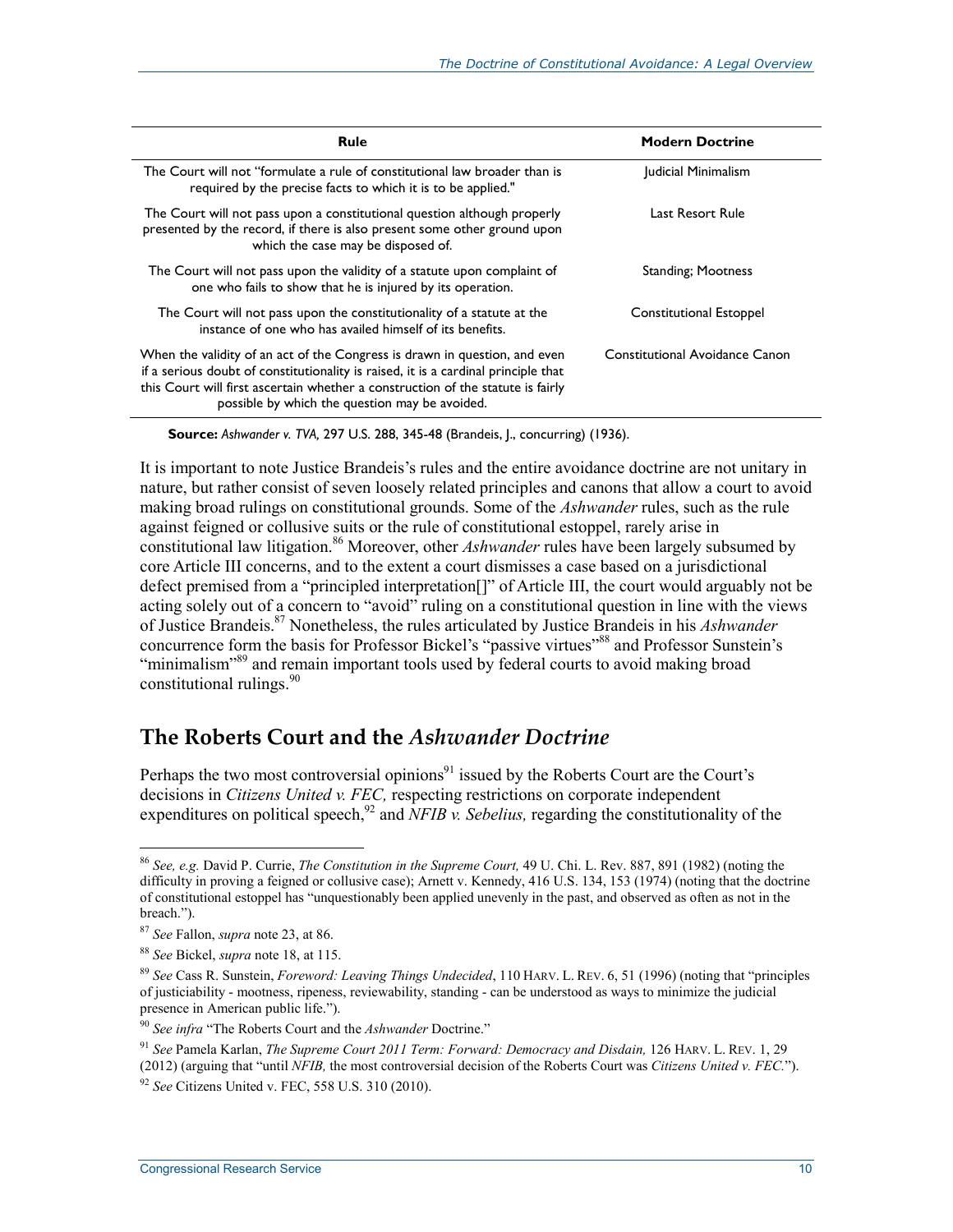Affordable Care Act's individual mandate and spending conditions imposed upon the states.<sup>93</sup> In both opinions, the Court opted to not issue a ruling on a non-constitutional ground, choosing instead to answer the broad constitutional questions posed in each case.<sup>94</sup> Critics of the decisions have accused the Court of "overreach" in each case,  $\frac{95}{5}$  and both cases have been cited by scholars as examples of the Roberts Court's alleged disdain for the perils of the countermajoritarian difficulty.<sup>96</sup>

While cases like *Citizens United* and *NFIB* certainly garner the attention of constitutional scholars and even the public, and while arguments can be made about the necessity of the scope of both of those rulings,<sup>97</sup> broad rulings on matters of constitutional law are a rarity at the Roberts Court. Indeed, the vast majority of opinions issued by the Supreme Court simply do not centrally involve a question of constitutional law.<sup>98</sup> Moreover, as will be discussed below, when the Supreme Court is squarely faced with a major constitutional question, the Roberts Court has frequently either avoided answering the question posed to it or resolved the constitutional question on narrow grounds,<sup>99</sup> illustrating the continued viability of the *Ashwander* doctrine.<sup>100</sup>

<u>.</u>

<sup>95</sup> *See, e.g.,* Alliance for Justice, *The Roberts Court and Judicial Overreach,* 2013, 6-8 *available at* http://www.afj.org/ wp-content/uploads/2013/09/the-roberts-court-and-judicial-overreach.pdf (highlighting *Citizens United* and *NFIB* as examples of "stealth judicial overreach"); Tonja Jacobi, *Obamacare as a Window on Judicial Strategy,* 80 Tenn. L. Rev. 763, 842 (2013) (arguing that Chief Justice Roberts's majority opinion in *NFIB* revealed "[Roberts] to be not a humble law applier, but a keen politico-legal strategist."); *but see Citizens United,* 558 U.S. at 374 (Roberts, C.J., concurring) (arguing that *Citizens United "*accords with our standard practice of avoiding broad constitutional questions except when necessary to decide the case before us."); and *NFIB*, 132 S. Ct. at 2579 ("Our permissive reading of these powers is explained in part by a general reticence to invalidate the acts of the Nation's elected leaders. 'Proper respect for a coordinate branch of the government' requires that we strike down an Act of Congress only if 'the lack of constitutional authority to pass [the] act in question is clearly demonstrated.") (internal citations omitted).

<sup>96</sup> *See* Karlan, *supra* note 91, at 57 (arguing the *NFIB* "issued a set of opinions that may set the terms of constitutional arguments for years to come," in sharp contrast to Bickel's passive virtues); *see also id.* at 29 (arguing that *Citizens United* elevated "a particular conception of liberty over the political branches' choice of a competing conception of equality."); *but see* Steven G. Calabresi, *The Constitution and Disdain,* 126 HARV. L. REV. F. 13, 14-15, 19 (2012) (criticizing Professor Karlan's assessment of the countermajoritarian difficulty's applicability to *NFIB* and *Citizens United*).

<sup>97</sup> *See supra* notes 94-95.

<sup>98</sup> *See supra* notes 9-11 and accompanying text.

<sup>99</sup> The October 2013 term of the Supreme Court witnessed a remarkable uptick in the number of unanimous opinions. *See* Erwin Chemerinsky, *First impressions of this term's SCOTUS decisions were misleading,* ABA Journal, (Aug. 4, 2014), http://www.abajournal.com/news/article/chemerinsky\_reexamining\_this\_terms\_scotus\_decisions\_shows initial impressio/ ("A stunning 65 percent of the cases were decided unanimously, compared with 49 percent being unanimous in the term before and 43 percent being unanimous two years ago."). Some scholars contend that the recent unanimity trend may be due to the Court "not deciding the difficult, and likely divisive, issue presented, but instead resolving the case on narrow grounds." *Id.*

<sup>100</sup> Indeed, all but one Justice on the current Supreme Court has, at different times, cited to Brandeis' *Ashwander* concurrence for the proposition that judicial restraint requires the avoidance of broad constitutional rulings. *See* Bond v. United States, 134 S. Ct. 2077, 2087 (Roberts, C.J.); Camreta v. Greene, 131 S. Ct. 2020, 2031 (2011) (Kagan, J.); Stop the Beach Renourishment, Inc. v. Fla. Dep't of Envtl. Prot., 560 U.S. 702, 744 (2010) (Breyer, J., concurring); Pearson v. Callahan, 555 U.S. 223, 241 (2009) (Alito, J.); Wash. State Grange v. Wash. State Republican Party, 552 U.S. 442, 450 (2008) (Thomas, J.); Legal Servs. Corp. v. Velazquez, 531 U.S. 533, 545 (2001) (Kennedy, J.); Vt. Agency of Natural Res. v. United States *ex rel*. Stevens, 529 U.S. 765, 787 (2000) (Scalia, J.); Jones v. United States, 529 U.S. (continued...)

<sup>93</sup> *See* NFIB v. Sebelius, 132 S. Ct. 2566 (2012).

<sup>94</sup> *See Citizens United*, 558 U.S. at 329 ("It is not judicial restraint to accept an unsound, narrow argument just so the Court can avoid another argument with broader implications. Indeed, a court would be remiss in performing its duties were it to accept an unsound principle merely to avoid the necessity of making a broader ruling."); *see also NFIB*, 132 S. Ct. at 2584 (holding that the Anti-Injunction Act's restriction on the jurisdiction of the court applied, allowing the Court to "proceed to the merits" of the lawsuit).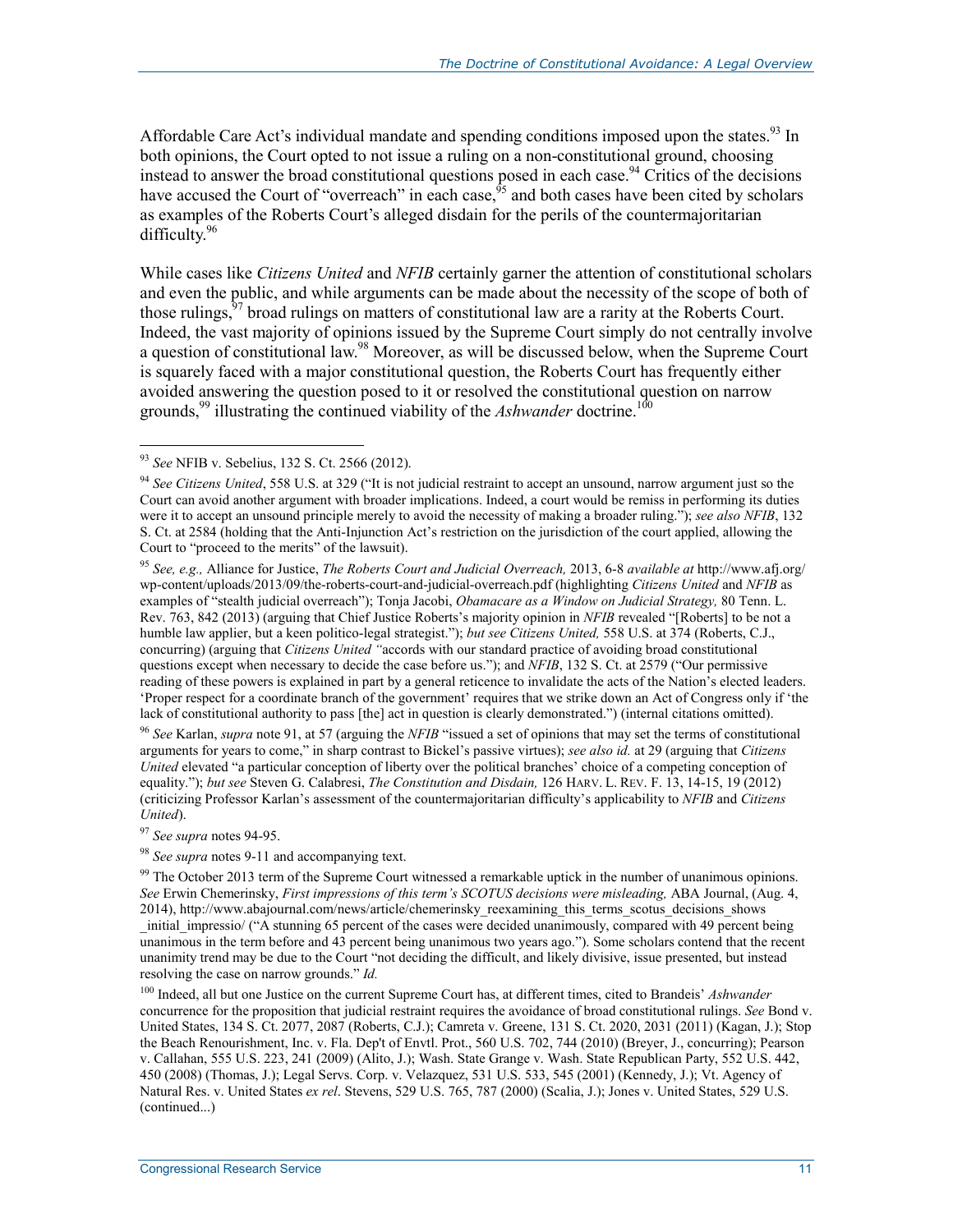#### **Standing Doctrine and the** *Roberts* **Court:** *Hollingsworth & Amnesty Int'l*

The recent jurisprudence of the Roberts Court has, at times, relied on a rule cited by Justice Brandeis's *Ashwander* concurrence that the "Court will not pass upon the validity of a statute" when the plaintiff has "failed to show that he is injured by its operation,"<sup>101</sup> a rule that has taken on a constitutional dimension in the years since *Ashwander*. Specifically, whenever an individual "invo[kes] ... [a] federal court['s] jurisdiction" and formally asks a federal court to exercise its "remedial powers on his [or her] behalf,"<sup>102</sup> the Supreme Court has interpreted the case-orcontroversy requirement of Article III of the Constitution such that the "party seeking judicial resolution of a dispute [must] 'show that he personally has suffered some actual or threatened injury as a result of the putatively illegal conduct" of the other party.<sup>103</sup> The injury must be both "concrete and particularized" and "actual or imminent, not conjectural or hypothetical."104 In addition to suffering an injury, the "irreducible constitutional minimum" of "standing" also requires that there be a "causal connection" between the injury and the conduct that is complained of, such that the injury is "fairly traceable" to the challenged action.<sup>105</sup> Finally, constitutional standing requires that it be likely that the injury will be redressed by a favorable decision.<sup>106</sup>

In contrast to the Article III concept of standing, the *Ashwander* concurrence and its progeny frames the issue of standing (and more generally, the doctrine of constitutional avoidance) as a prudential matter that can be invoked by the discretion of a federal court.<sup>107</sup> Nonetheless, the rationale for constitutional standing stems from many of the values implicit in the works of Professors Bickel and Sunstein. Specifically, the constitutional standing doctrine stems from the recognition that a federal court, in exercising judicial power, has the ability to "profoundly affect the lives, liberty, and property of those to whom it extends,"108 and, accordingly, the power to seek relief from a federal court must be placed in the hands of those who have a "direct stake" in the outcome of the case and not merely in the "hands of 'concerned bystanders. $10^{109}$  In turn, having parties with a "personal stake" in the outcome of the case "assure[s] ... concrete

<sup>(...</sup>continued)

<sup>848, 857 (2000) (</sup>Ginsburg, J.). Two of the Justices have cited Alexander Bickel as embodying their views on constitutional law. *See* John G. Roberts, Jr., *Chief Justice Interview on the Constitution,* C-SPAN, (June 25, 2011), http://www.c-span.org/video/?193515-1/chief-justice-interview-constitution (answering a question about a book that was "particularly important to [him] when it comes to the Constitution" with the response "books by people like Alexander Bickel.... ") ("Adam J. White, *The Burkean Justice*, THE WEEKLY STANDARD, (July 18, 2011), *available at*  http://www.weeklystandard.com/articles/burkean-justice 576470.html?page=3 (quoting a 1985 letter written by Samuel Alito, citing the "writings of Alexander Bickel advocating judicial restraint" as inspiration to go to Yale Law School).

 $101$  297 U.S. at 347 (Brandeis, J., concurring).

<sup>102</sup> *See* Simon v. Eastern Kentucky Welfare Rights Org.*,* 426 U.S. 26, 38 (1976) (quoting Warth v. Seldin, 422 U.S. 490, 498-99 (1975)).

<sup>103</sup> *See* Diamond v. Charles, 476 U.S. 54, 62 (1986).

<sup>104</sup> *See* Lujan v. Defenders of Wildlife, 504 U.S. 555, 560 (1992).

<sup>105</sup> *Id*.

<sup>106</sup> *Id.*

<sup>107 297</sup> U.S. at 347 (Brandeis, J., concurring); *but see* Lexmark Int'l, Inc. v. Static Control Components, Inc., 134 S. Ct. 1377, 1388 (2014) ("Just as a court cannot apply its independent policy judgment to recognize a cause of action that Congress has denied, it cannot limit a cause of action that Congress has created merely because 'prudence' dictates."). <sup>108</sup> Valley Forge Christian College v. Americans United for Separation of Church and State, Inc., 454 U.S. 464, 473 (1982).

<sup>109</sup> *Diamond,* 476 U.S. at 62.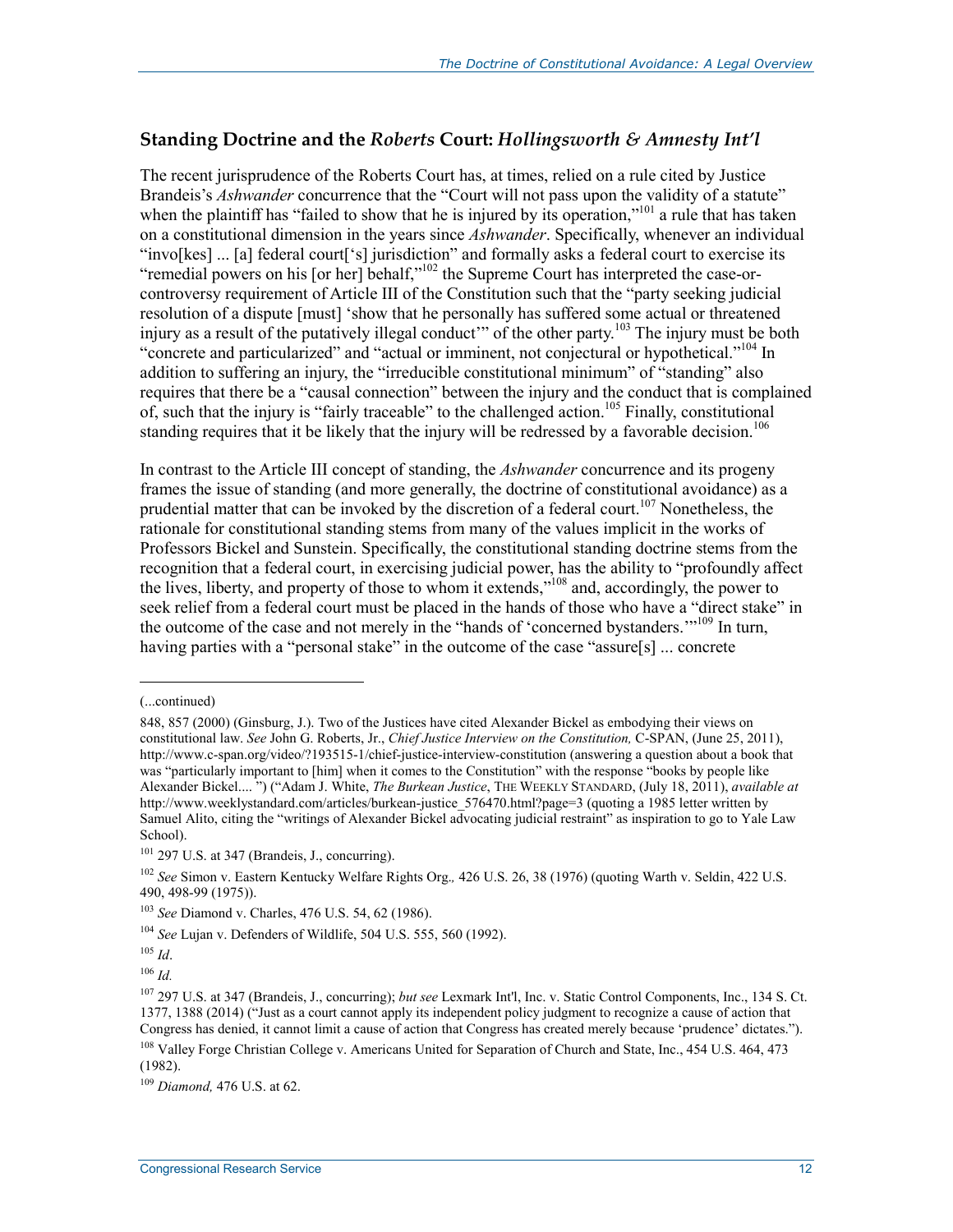adverseness which sharpens the presentation of issues upon which the court so largely depends for illumination," allowing the court to be properly informed of the competing values before it.<sup>110</sup> Perhaps more importantly, standing has its roots in the countermajoritarian difficulty, as the doctrine is based, in part, on limiting the Court's interference with the decisions made by the political branches.<sup>111</sup> Echoing Professor Bickel's advocacy for the "passive virtues," Justice O'Connor noted in *Allen v. Wright* that the standing doctrine "makes possible the gradual clarification of the law through judicial application" and ensures that federal courts "exercise power only 'in the last resort, and as a necessity.'"<sup>112</sup>

The October 2012 term witnessed the Roberts Court avoiding ruling on two of the most controversial legal issues currently being debated in the United States through the use of the standing doctrine. First, in *Clapper v. Amnesty International,* the Court avoided opining on the constitutionality of certain foreign surveillance practices conducted by the executive branch through the use of the standing doctrine.113 Specifically, *Amnesty International* presented a constitutional challenge to Section 702 of the Foreign Intelligence Surveillance Act of 1978 (FISA), a 2008 amendment to FISA that generally provides the federal government with the authority to engage in eavesdropping to gather intelligence information from foreign nations and non-state actors.<sup>114</sup> The Court, in a 5-4 ruling written by Justice Alito, held that the plaintiffs—a group of lawyers and human rights activists who claimed that Section 702 deterred their ability to speak with overseas clients who may be subject to foreign surveillance—lacked standing to bring the lawsuit, as the plaintiffs had failed to demonstrate that their alleged injuries arising from the 2008 law would be "certainly impending," as opposed to being merely probable.<sup>115</sup> In so doing, the Court noted that its ruling was based in part out of concern for the countermajoritarian difficulty. Specifically, Justice Alito noted that the ruling, at its base, was founded on "separationof-powers principles" that "serve[] to prevent the judicial process from being used to usurp the powers of the political branches," a purpose that is particularly important with respect to the politically sensitive "fields of intelligence gathering and foreign affairs."<sup>116</sup>

Second, in *Hollingsworth v. Perry,* the last opinion issued by the Roberts Court during the October 2012 term, the Court again declined to rule on the merits of a controversial constitutional law question—the constitutionality of a state ban on same-sex marriage—and instead opted to resolve the case on standing grounds.<sup>117</sup> Specifically, in *Hollingsworth*, the Court considered an Equal Protection and Due Process challenge to Proposition 8, a law that amended the California Constitution to provide that only marriage between a man and a woman is valid or recognized in

<sup>110</sup> *See* Baker v. Carr, 369 U.S. 186, 204 (1962); *see also Valley Forge Christian College,* 454 U.S. at 473 ("[Standing] tends to assure that the legal questions presented to the court will be resolved, not in the rarified atmosphere of a debating society, but in a concrete factual context conducive to a realistic appreciation of the consequences of judicial action.").

<sup>&</sup>lt;sup>111</sup> *Warth,* 422 U.S. at 498-99 (noting that Article III standing is "founded in concern about the proper—and properly limited—role of the courts in a democratic society.").

<sup>112 468</sup> U.S. 737, 752 (1984) (internal citations omitted).

<sup>113</sup> *See* 568 U.S. \_\_, 133 S.Ct. 1138 (2013).

<sup>114</sup> *See* 50 U.S.C. § 1881a.

<sup>115</sup> *See Amnesty Int'l,* 133 S.Ct. at 1150; *compare* Susan B. Anthony List v. Driehaus, 134 S. Ct. 2334, 2341 (2014) ("An allegation of future injury may suffice if the threatened injury is certainly impending, *or* there is a substantial risk that the harm will occur.") (internal citations and quotations omitted) (emphasis added).

<sup>116 133</sup> S.Ct. at 1147. For a broader discussion of the *Amnesty International* decision, *see* CRS Report R43107, *Foreign Surveillance and the Future of Standing to Sue Post-Clapper* , by Andrew Nolan.

 $117$  133 S. Ct. 2652 (2013).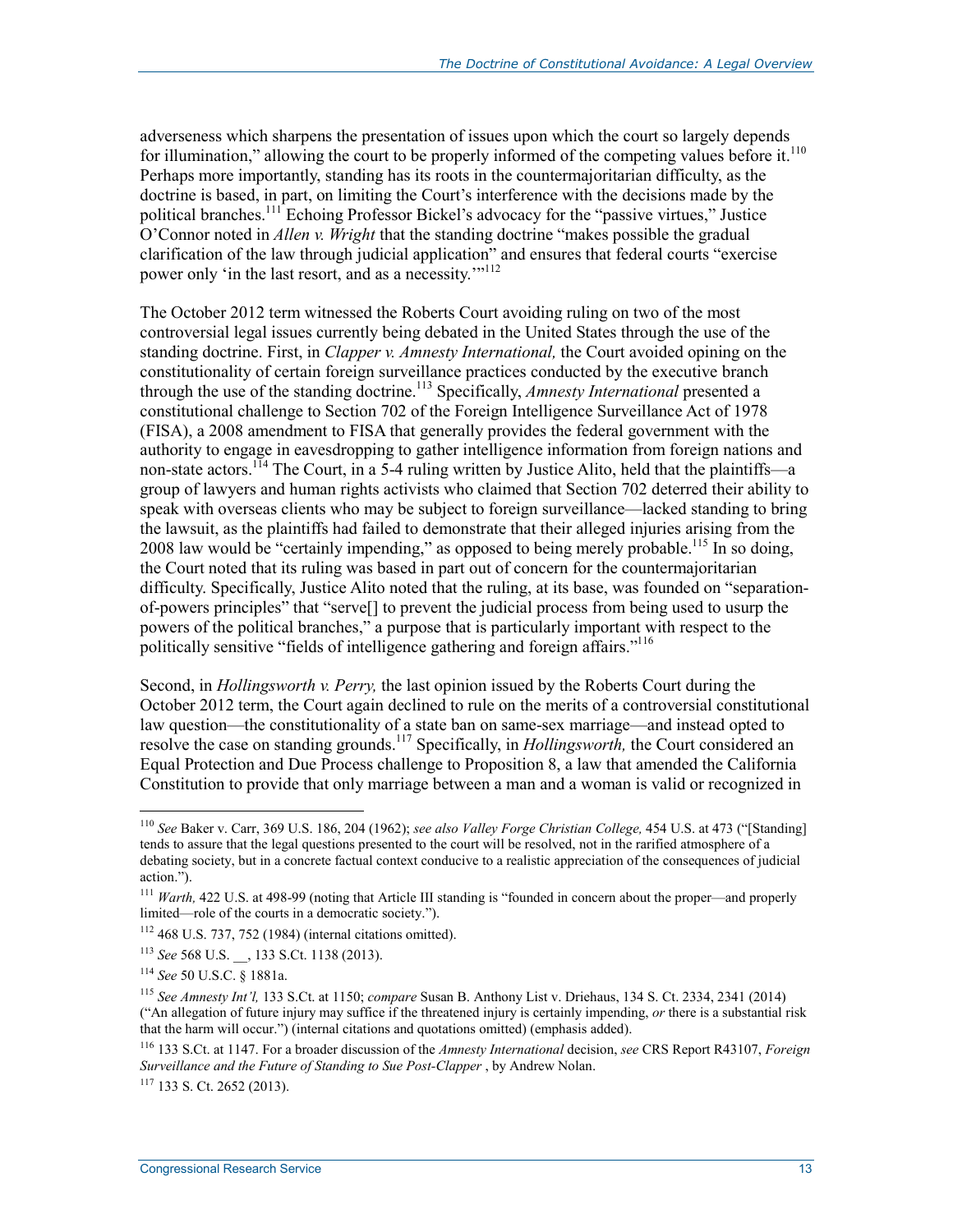California.<sup>118</sup> Because the state officials had declined to appeal an adverse district court ruling, the official "proponents"<sup>119</sup> of the proposition defended the law on appeal, prompting the question of whether the proponents had standing to appeal the district court's decision.<sup>120</sup> The Court, in 5-4 ruling written by the Chief Justice, held that the appellants lacked standing to defend Proposition 8 on appeal, as they lacked a "direct stake" in the outcome of their appeal and "their only interest in having the District Court order reversed was to vindicate the constitutional validity of a generally applicable California law."<sup>121</sup> In rejecting what the Court viewed as a "generalized" grievance," the Court emphasized the standing doctrine's role in avoiding the potential perils of the countermajoritarian difficulty.<sup>122</sup> Specifically, the Court noted that by "[r]efusing to entertain generalized grievances," the Court "respects 'the proper—and properly limited—role of the courts in a democratic society.""<sup>123</sup>

In the wake of both *Amnesty International* and *Hollingsworth*, new litigants with far stronger standing defenses have brought nearly identical constitutional claims to those heard in both 2013 rulings. For example, following the Court's ruling in *Amnesty International,* litigants who unquestionably have suffered an injury because of Section 702 of FISA—criminal defendants who are being prosecuted because of evidence obtained under the authority provided by the 2008 law—have begun to challenge Section 702 in district courts throughout the country, meaning the Court may, in the near future, revisit the underlying Fourth Amendment question posed by the *Amnesty International* litigants.124 Similarly, after *Hollingsworth,* a host of challenges to various prohibitions on same-sex marriage have been defended by state officials who unquestionably have the authority under state law, and therefore have suffered the requisite injury, to defend a same-sex marriage ban.<sup>125</sup> In this sense, *Amnesty International* and *Hollingsworth* both illustrate the Roberts Court's use of one of the "passive virtues"—the standing doctrine—to "stay its hand" on major constitutional law questions, allowing those questions to percolate in the lower courts and in the political branches until the Court can more confidently resolve the underlying issues in the case. $126$ 

<u>.</u>

<sup>118</sup> *Id*. at 2659.

<sup>119</sup> Under Cal. Elec. Code Ann. §342, "[p]roponents of an initiative or referendum measure' means ... the elector or electors who submit the text of a proposed initiative or referendum to the Attorney General ... ; or ... the person or persons who publish a notice or intention to circulate petitions, or, where publication is not required, who file petitions with the elections official or legislative body."

<sup>&</sup>lt;sup>120</sup> *Hollingsworth*, 133 S. Ct. at 2661. The Court also rejected the proposition that the referendum proponents were formally authorized to litigate on behalf of the State of California. *Id.* at 2664. For an extended discussion about *Hollingsworth* and the agency theory of standing, *see* CRS Report R43260, *Reform of the Foreign Intelligence Surveillance Courts: Introducing a Public Advocate*, by Andrew Nolan, Richard M. Thompson II, and Vivian S. Chu, at pp. 36-38.

<sup>121</sup> *Id.* at 2662.

<sup>122</sup> *Id.*

<sup>&</sup>lt;sup>123</sup> *Id.* at 2667 (internal citations omitted).

<sup>124</sup> *See* CRS Report R43459, *Overview of Constitutional Challenges to NSA Collection Activities and Recent Developments*, by Edward C. Liu, Andrew Nolan, and Richard M. Thompson II, at pp. 14-15.

<sup>125</sup> *See* CRS Report R43481, *Same-Sex Marriage: A Legal Background After United States v. Windsor*, by Alison M. Smith, at pp. 5-6.

<sup>126</sup> *See generally* Richard M. Re, *Relative Standing,* 102 Geo. L.J. 1191, 1244-1249 (2014) (discussing the relationship between *Amnesty International* and *Hollingsworth*).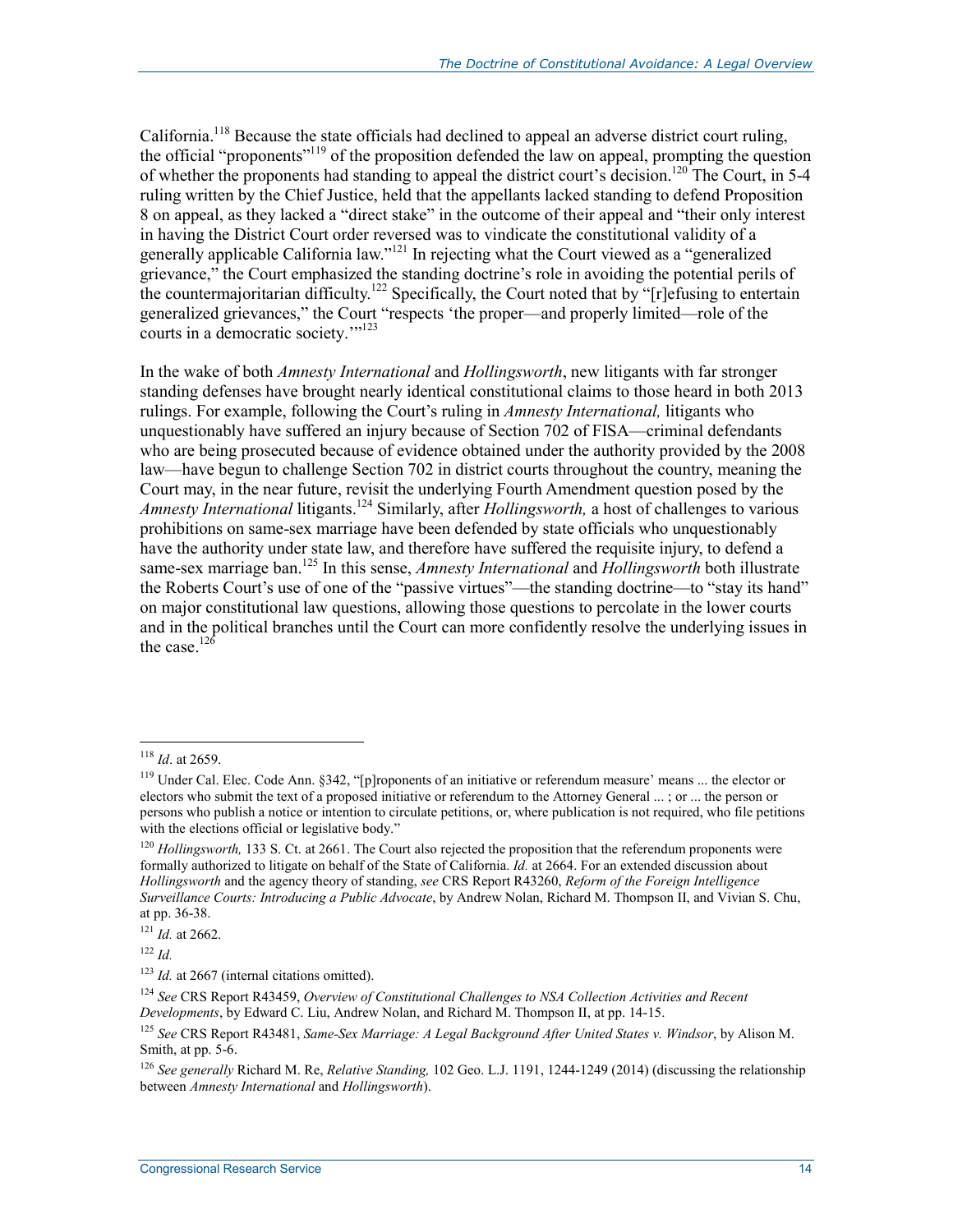#### **Last Resort Rule, the Avoidance Canon, and** *Bond*

The standing doctrine is not the only rule invoked in Justice Brandeis's *Ashwander* concurrence that the Roberts Court has relied on in recent years. In fact, in one of the most anticipated cases<sup>127</sup> of the October 2013 term—*Bond v. United States*<sup>128</sup>*—*the Court invoked two of the *Ashwander*  rules in resolving the case: the "last resort rule" and the "avoidance canon." The last resort rule states that a court should "not pass upon a constitutional question ... if there is also present some other ground upon which the case may be disposed of." $129$  The rule tends to be invoked when a party that claims "relief on federal constitutional grounds also asserts a right to relief under a federal statute or regulations or on state law grounds."130 The avoidance canon is a rule of statutory construction that states that "[w]hen the validity of an act ... is drawn in question, and even if a serious doubt of constitutionality is raised, ... [the Court] will first ascertain whether a construction of the statute is fairly possible by which the question may be avoided."<sup>131</sup> The avoidance canon has been described as the "most important and controversial" of the avoidance rules $^{132}$ 

*Bond* concerned the ability of the federal government to prosecute an embittered spouse, Carol Anne Bond, who had attempted to poison her husband's lover by coating her car door handles and mailbox with a mixture of toxic chemicals purchased on Amazon.com.<sup>133</sup> Federal prosecutors charged Ms. Bond with violating 18 U.S.C. Section 229, the Chemical Weapons Convention Implementation Act (CWCIA), which prohibits a person from "knowlingly" "us[ing" a "chemical weapon."<sup>134</sup> In turn, the CWCIA defines the term "chemical weapon" in a broad manner to include using a "toxic chemical"—that is, "*any* chemical through its chemical action on life processes can cause death, temporary incapacitation, or permanent harm to humans or animals."<sup>135</sup> On its face, the statute arguably applied to the conduct of Carol Bond when she attempted to expose her romantic rival to an arsenic-based compound and potassium dichromate, a combination that was, according to the Court, "toxic to humans" and "potentially lethal" in high doses.<sup>136</sup> In her defense, Ms. Bond challenged whether the application of the CWCIA to a purely local crime was constitutionally valid, as, in her view, the law "exceeded Congress's enumerated powers and invaded powers reserved to the States by the Tenth Amendment."<sup>137</sup> The government defended Bond's challenge to the statute, arguing that the CWCIA was constitutionally enacted according to the President's constitutional treaty making power, coupled with the power of

<u>.</u>

<sup>127</sup> *See, e.g.,* Marty Lederman, *Obeservations on the Oral Arguments in* Bond*,* JUST SECURITY,(Nov. 6, 2013), http://justsecurity.org/2931/observations-oral-argument-bond/ (noting that *Bond* "could turn out to be a landmark case.... ").

<sup>128 564</sup> U.S. \_\_, 134 S.Ct. 2077, 2083 (2014).

<sup>129</sup> *Ashwander*, 297 U.S. at 347 (Brandeis, J., concurring).

<sup>130</sup> *See* Fallon, *supra* note 23, at 87.

<sup>131</sup> *Ashwander*, 297 U.S. at 348 (Brandeis, J., concurring). For an extended discussion of the avoidance canon, *see* CRS Report 97-589, *Statutory Interpretation: General Principles and Recent Trends*, by Larry M. Eig, at pp. 23-24.

<sup>132</sup> *See* Fallon, *supra* note 23, at 88.

<sup>133</sup> *See Bond,* 134 S. Ct. at 2085.

<sup>&</sup>lt;sup>134</sup> *Id.* The CWCIA does have several exceptions from its general prohibition, including the use of a toxic chemical for "peaceful purposes," such as industrial, agricultural, research, medical, or pharmaceutical activities. *See* 18 U.S.C. § 229F(7)(A). None of the exclusions were found applicable in *Bond. See Bond,* 134 S. Ct. at 2086.

<sup>135 18</sup> U.S.C. § 229F(8)(A) (emphasis added).

<sup>136</sup> *See Bond,* 134 S. Ct. at 2085.

<sup>137</sup> *Id.*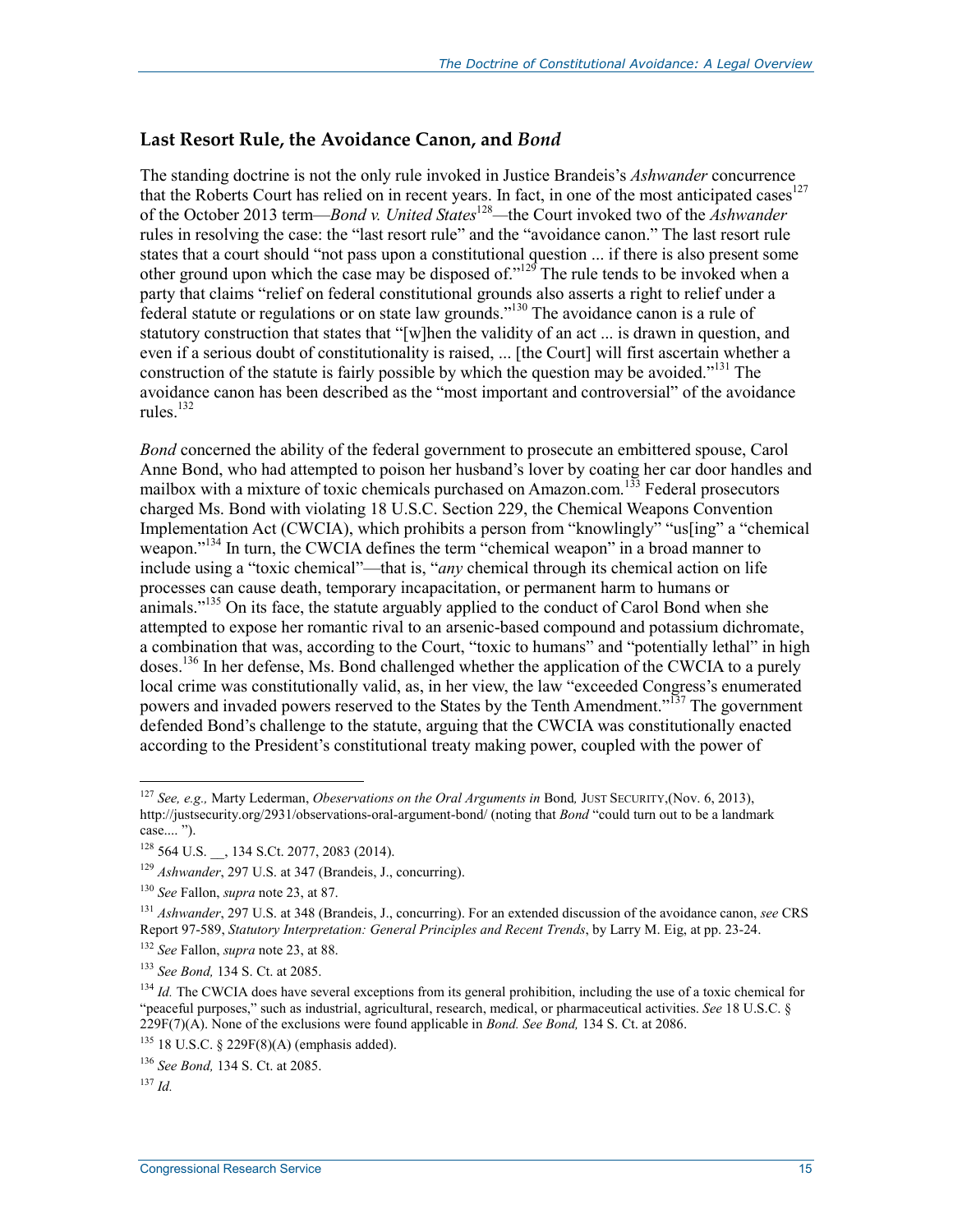Congress to enact legislation that is "necessary and proper" to carry into execution the treaty power.138 In short, the *Bond* case presented the Court with "significant" and long-debated constitutional questions respecting the "powers of federalism" and the scope of the treaty power.139

Nonetheless, invoking the *Ashwander* doctrine, Chief Justice Roberts, writing for a six-person majority, declined to reach the weighty constitutional issues posed by Ms. Bond's prosecution. The *Bond* opinion avoided the constitutional question regarding the scope of the treaty power by first noting that Ms. Bond raised a non-constitutional argument in her defense—that Section 229 did "not cover her conduct."140 Citing to Justice Brandeis's concurrence, Chief Justice Roberts invoked the last resort rule, stating that the "Court will not decide a constitutional question if there is some other ground upon which to dispose of the case."<sup>141</sup> As a result, the Court turned to the statutory question, and, relying on the avoidance canon, the Court held that the CWCIA simply did not reach Ms. Bond's activities.<sup>142</sup> For the Court, because under the Constitution Congress "possesses only limited powers" and typically does not have the power to criminalize "an act committed wholly within a State," the CWCIA should "be read consistent with the principles of federalism inherent in our constitutional structure."<sup>143</sup> While the term "chemical weapon" as used in the CWCIA has a potentially broad import, Chief Justice Roberts concluded that without a "clear indication" from Congress that Section 229 was to be read so expansively to reach purely local matters, the term "chemical weapon" in the act must be read narrowly and in light of the specific purposes of the CWC to prevent chemical warfare.<sup>144</sup> As such, just as the Court refused to reach questions regarding the constitutional propriety of U.S. foreign surveillance efforts and same-sex marriage bans in the October 2012 term, so too *Bond* arguably demonstrated a continued hesitancy by the Roberts Court to resolve divisive political issues through the process of judicial review.

#### **Judicial Minimalism and the** *Roberts* **Court**

Perhaps of all of the *Ashwander* rules, the one relied on by the Roberts Court most frequently is the rule that forms the basis of Professor Sunstein's judicial minimalism: the Court should not "formulate a rule of constitutional law broader than is required by the precise facts to which it is applied."145 Notwithstanding rulings like *Citizens United* and *NFIB,*146 constitutional law scholars

<sup>1</sup> <sup>138</sup> *Id.*

<sup>139</sup> *See* Scott Bomboy, *A Supreme Court love triangle case that could make history*, CONSTITUTION DAILY (May 12, 2014), http://blog.constitutioncenter.org/2014/05/the-supreme-courts-love-triangle-case-could-make-history/. For an extended discussion of *Bond* and the constitutional issues posed by the case, *see* CRS Report R42968, *Bond v. United States: Validity and Construction of the Federal Chemical Weapons Statute*, by Charles Doyle.

<sup>140</sup> *See Bond,* 134 S. Ct. at 2087.

<sup>&</sup>lt;sup>141</sup> *Id.* (internal citations omitted).

<sup>142</sup> *Id.* at 2090.

<sup>143</sup> *Id.* at 2088.

<sup>144</sup> *Id.* at 2093.

<sup>&</sup>lt;sup>145</sup> Ashwander, 297 U.S. at 347 (Brandeis, J., concurring).

<sup>146</sup> *See* Laurence H. Tribe, *What Should Congress Do About* Citizens United?, (Jan. 24, 2010),

http://www.scotusblog.com/2010/01/what-should-congress-do-about-citizens-united/ ("There is no doubt that Citizens United v. Federal Election Commission marks a major upheaval in First Amendment law and signals the end of whatever legitimate claim could otherwise have been made by the Roberts Court to an incremental and minimalist approach to constitutional adjudication, to a modest view of the judicial role vis-a -vis the political branches, or to a genuine concern with adherence to precedent.").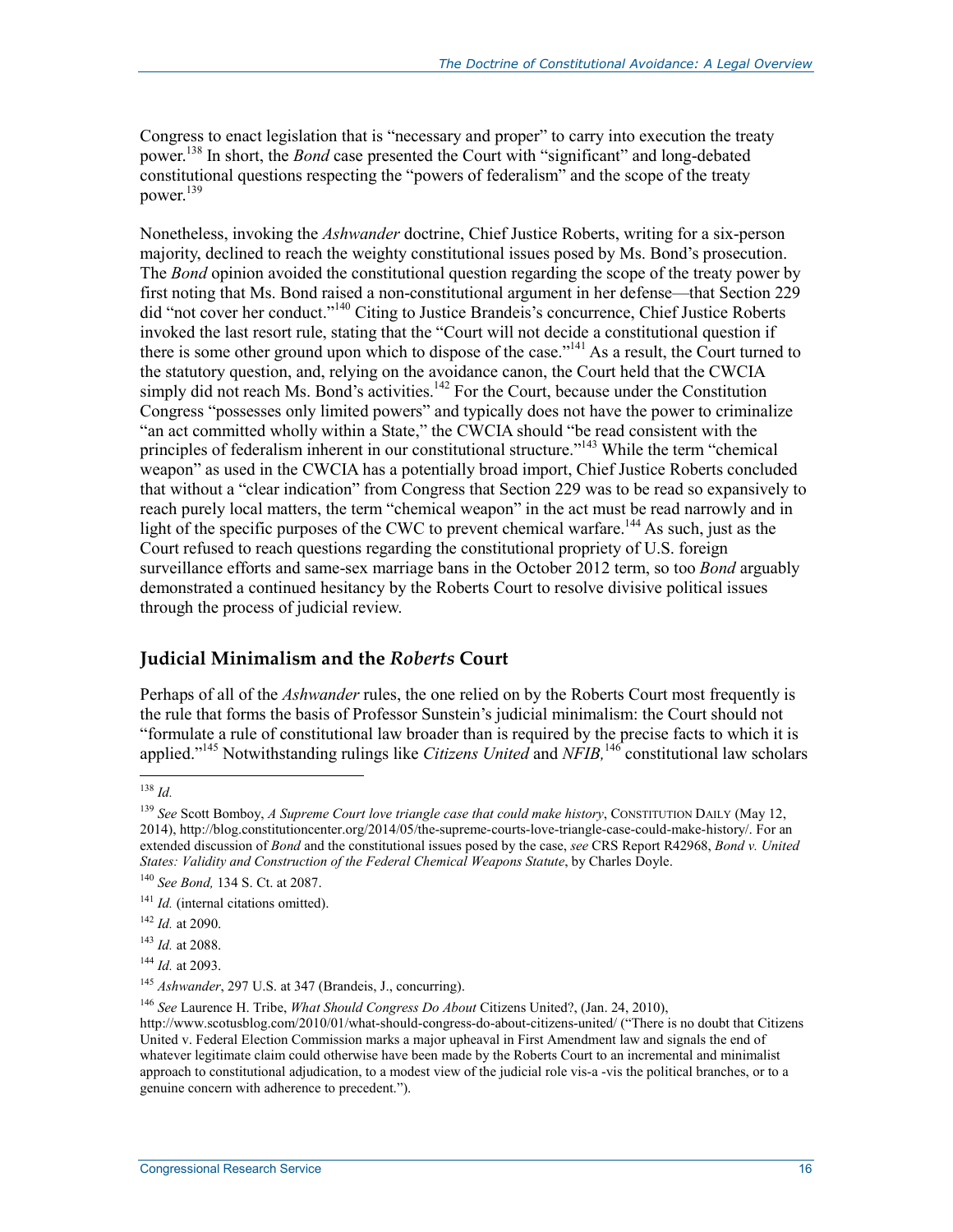have frequently described the Roberts Court as being minimalist in nature.<sup>147</sup> Indeed, recent scholarship comparing aggregate voting patterns of the Roberts and the Rehnquist Courts has concluded that the Roberts Court is "considerably more minimalist" and "there has been a decided shift in favor of minimalist behavior since Roberts became Chief."<sup>148</sup> And while a lively debate exists over whether the Roberts Court's use of minimalism is sufficiently minimalist or should be equated with judicial modesty,<sup>149</sup> the last two terms of the Roberts Court have witnessed the Court embracing some form of minimalism in its constitutional law jurisprudence, with the Court issuing rulings that could have had the potential to be far broader in their implications and were largely limited to the facts of the case at hand.<sup>150</sup>

For example, in the final week of the October 2012 term, the Court issued three rulings that arguably exemplify the Roberts Court's embrace of more "narrow" and "shallow" rulings in constitutional law cases. For example, on June 24, 2013, the Court issued a 7-1 ruling in *Fisher v. University of Texas,* reversing a lower court decision upholding the University of Texas's affirmative action program.<sup>151</sup> However, in lieu of, as some suspected, issuing a broad ruling settling long-debated questions on the constitutionality of affirmative action in higher education,<sup>152</sup> the Court resolved the case on the more narrow ground that the lower court in *Fisher* had inappropriately deferred to University of Texas's judgment about the necessity of the affirmative action program in achieving diversity, a judgment that implicitly reaffirmed that diversity could serve as a compelling interest justifying affirmative action under the Equal Protection Clause of the Fourteenth Amendment.<sup>153</sup> In other words, *Fisher* was a ruling that was

<sup>151</sup> 570 U.S. \_\_, 133 S. Ct. 2411.

<sup>147</sup> *See, e.g., See Artemus Ward & J. Mitchell Pickerill, Judicial Minimalism Is Alive and Well on the Roberts Court,*  NAT'L L.J. (July 3, 2013), http://www.nationallawjournal.com/id=1202609561827 ("Instead, narrow, minimalist rulings are now the order of the day. In each case, Roberts voted for a narrow position and his view prevailed in three of the four decisions. In the case where it did not- Windsor-he drafted a dissent emphasizing that the Court's holding was limited.")*;* Hans Bader, Free Enterprise Fund v. PCAOB: *Narrow Separation-of-Powers Ruling Illustrates That the Supreme Court Is Not "Pro-Business",* 2010 CATO SUP. CT. REV. 269, 269 ("Chief Justice John Roberts has often been depicted as an advocate of narrow rulings and a judicial philosophy of minimalism."); Randall T. Adams, Note, *Recent Development:* Northwest Austin Municipal Utility District Number One v. Holder, 45 HARV. C.R.-C.L. L. REV. 135, 135 (2010) (noting a series of decisions by the Roberts Court "that might be fairly characterized as 'minimalist'").

<sup>&</sup>lt;sup>148</sup> See J. Mitchell Pickerill and Artemus Ward, *Measuring Judicial Minimalism on the Roberts Court*, (August 21, 2013). Available at SSRN: http://ssrn.com/abstract=2314135 or http://dx.doi.org/10.2139/ssrn.2314135 (concluding that the aggregate votes of the justices on the Roberts Court were minimalist 76.7% of the time, compared to 54.7% for the Rehnquist Court). This scholarship echoes earlier studies of the Roberts Court. *See* Robert Anderson IV, *Measuring Meta-Doctrine: An Empirical Assessment of Judicial Minimalism in the Supreme Court*, 32 HARV. J.L. & PUB. POL'Y 1045, 1089-1090 (2009) (noting that the preliminary data from the "Roberts Court suggests that minimalist need not worry about a major change in the minimalism of the Court" and that Roberts "may be among the more minimalist members of the Court.... ").

<sup>149</sup> *See, e.g.,* Richard L. Hasen, *The Chief Justice's Long Game,* N.Y TIMES (June 25, 2013), http://www.nytimes.com/ 2013/06/26/opinion/the-chief-justices-long-game.html?\_r=0; Scott Lemieux, *The Maximalist Supreme Court,* The American Prospect, (April 13, 2011), http://prospect.org/article/maximalist-supreme-court.

<sup>150</sup> *Cf.* Sunstein, *supra* note 64, at 10-13.

<sup>&</sup>lt;sup>152</sup> See Cass R. Sunstein, *Judicial Minimalism Triumphs in Affirmative Action Case*, BLOOMBERGVIEW (June 24, 2013), http://www.bloombergview.com/articles/2013-06-24/judicial-minimalism-triumphs-in-affirmative-action-case ("In Fisher, many people hoped—or feared—that a majority of the court would take the opportunity to insist on colorblindness."). For an extended discussion of the constitutional issues raised by *Fisher, see* CRS Report RL30410, *Affirmative Action and Diversity in Public Education: Legal Developments*, by Jody Feder.

<sup>&</sup>lt;sup>153</sup> Fisher, 133 S. Ct. at 2420 ("The University must prove that the means chosen by the University to attain diversity are narrowly tailored to that goal. On this point, the University receives no deference.").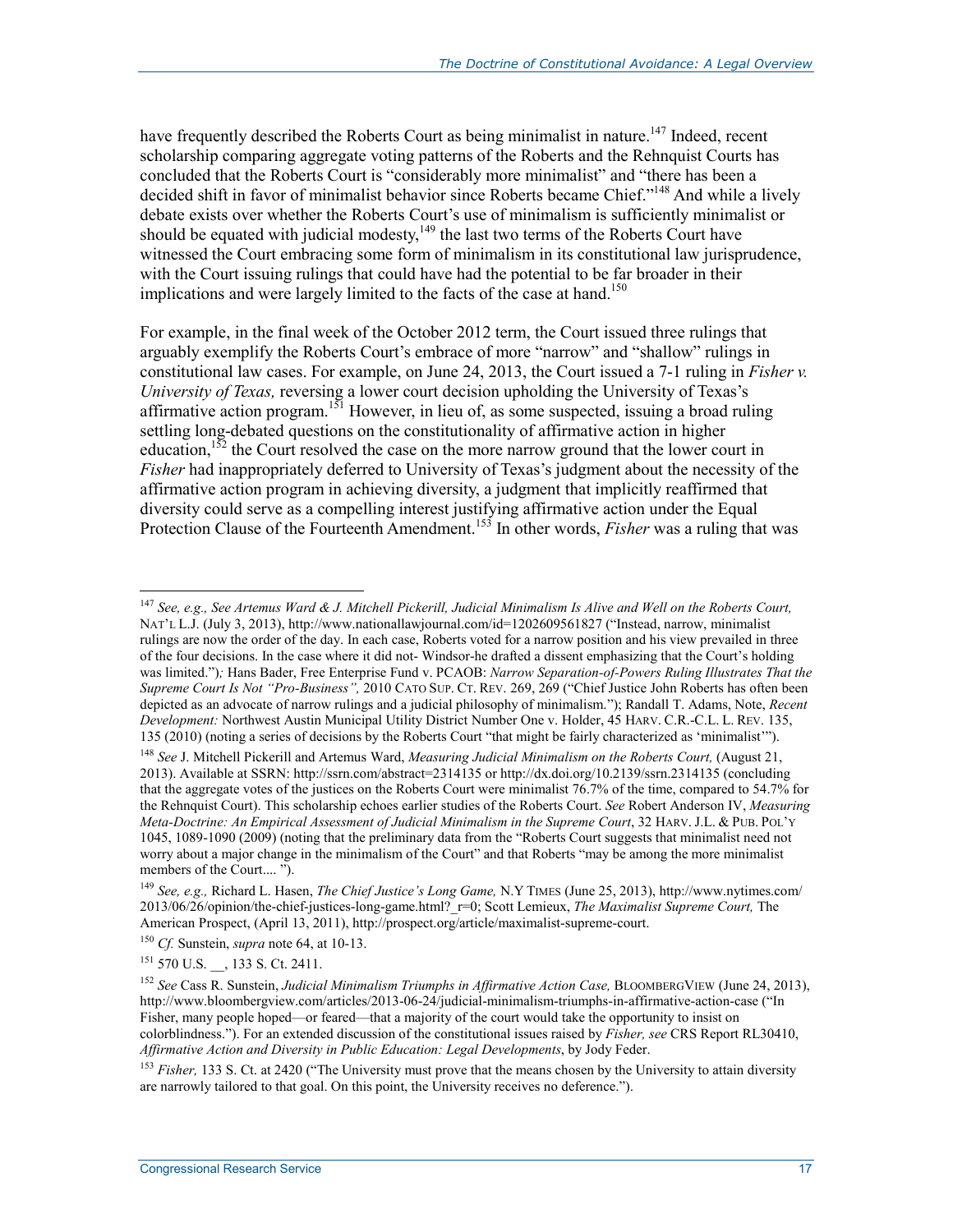both confined to the facts of the case and narrow in its holding, epitomizing Sunstein's minimalism.<sup>154</sup>

Three days later, the Court, in *Shelby County v. Holder,* struck down Section 4(b) of the Voting Rights Act (VRA),  $155$  a portion of the act that contains the coverage formula that determines what jurisdictions' voting laws are subject to preclearance by the federal government before a given law can go into effect.<sup>156</sup> While *Shelby County*'s holding has been criticized by some,<sup>157</sup> the decision did not go so far as some, such as Justice Thomas, would have wished.<sup>158</sup> Specifically, the Court declined to reach the question of whether Section 5 of the VRA, which establishes the preclearance formula, was constitutionally permissible.<sup>159</sup> Instead, the Court went so far as to invite Congress to reenact a more specific and updated version of the coverage formula.<sup>160</sup> As a result, an argument can be made that *Shelby County* can be viewed as a narrow opinion that does not wholly foreclose all democratic debate on the underlying constitutional issues, the hallmarks of a minimalist decision.<sup>161</sup>

A day later, the Court issued its ruling in *United States v. Windsor,* striking down Section 3 of DOMA, finding that the law's "traditional" definition for marriage amounted to a "deprivation of the equal liberty of persons that [is] protected by the Fifth Amendment."162 While the ruling in *Windsor* certainly will have implications for future litigation on same-sex marriage bans,  $163$  the *Windsor* Court confined its ruling to the specific issues posed by the case—the constitutionality of Section 3 of DOMA denying federal benefits to *married* same-sex couples.<sup>164</sup> In other words, the Court in *Windsor* declined to opine more broadly on the constitutional legitimacy of a state prohibition on same-sex marriage, leaving that issue for another day.<sup>165</sup>

<sup>154</sup> *See* Sunstein, *supra* note 151.

<sup>&</sup>lt;sup>155</sup> 570 U.S. , 133 S. Ct. 2612 (2013).

<sup>156</sup> *See* 42 U.S.C. § 1973b(b).

<sup>157</sup> *See, e.g.,* Richard L. Hasen, *Shelby County and the Illusion of Minimalism,* 22 WM. & MARY BILL OF RTS. J. 713 (2014) ("Despite the projected judicial modesty, the Shelby County Court was doing much more than calling balls and strikes and applying settled precedent to uncontested facts. Shelby County is an audacious opinion which ignores history, declines to engage the dissent's powerful argument that the VRA's bailout provisions solve any constitutional problem, and rejects the Roberts Court's stated commitment to judicial minimalism in its treatment of facial challenges and severability.").

<sup>158</sup> *See* 133 S. Ct. at 2631 (Thomas, J., concurring).

<sup>&</sup>lt;sup>159</sup> *Id.* at 2631 ("We issue no holding on §5 itself, only on the coverage formula. Congress may draft another formula based on current conditions.").

<sup>160</sup> *Id.*

<sup>161</sup> *Cf.* Sunstein, *supra* note 64, at 4; *but see* Hasen, *supra* note 156, at 713. For more on *Shelby County, see* CRS Report R42482, *Congressional Redistricting and the Voting Rights Act: A Legal Overview*, by L. Paige Whitaker, at pp.  $9 - 11$ .

<sup>&</sup>lt;sup>162</sup> 570 U.S. , 133 S. Ct. 2675, 2695 (2013).

<sup>163</sup> *See* Smith, *supra* note 125, at pp. 5-6.

<sup>&</sup>lt;sup>164</sup> *See* 133 S.Ct. at 2696 ("By seeking to displace this protection and treating those persons as living in marriages less respected than others, the federal statute is in violation of the Fifth Amendment. This opinion and its holding are confined to those lawful marriages.").

<sup>&</sup>lt;sup>165</sup> *See id.* at 2696 (Roberts, C.J., dissenting) ("I think it more important to point out that its analysis leads no further. The Court does not have before it, and the logic of its opinion does not decide, the distinct question whether the States, in the exercise of their "historic and essential authority to define the marital relation,".... may continue to utilize the traditional definition of marriage.").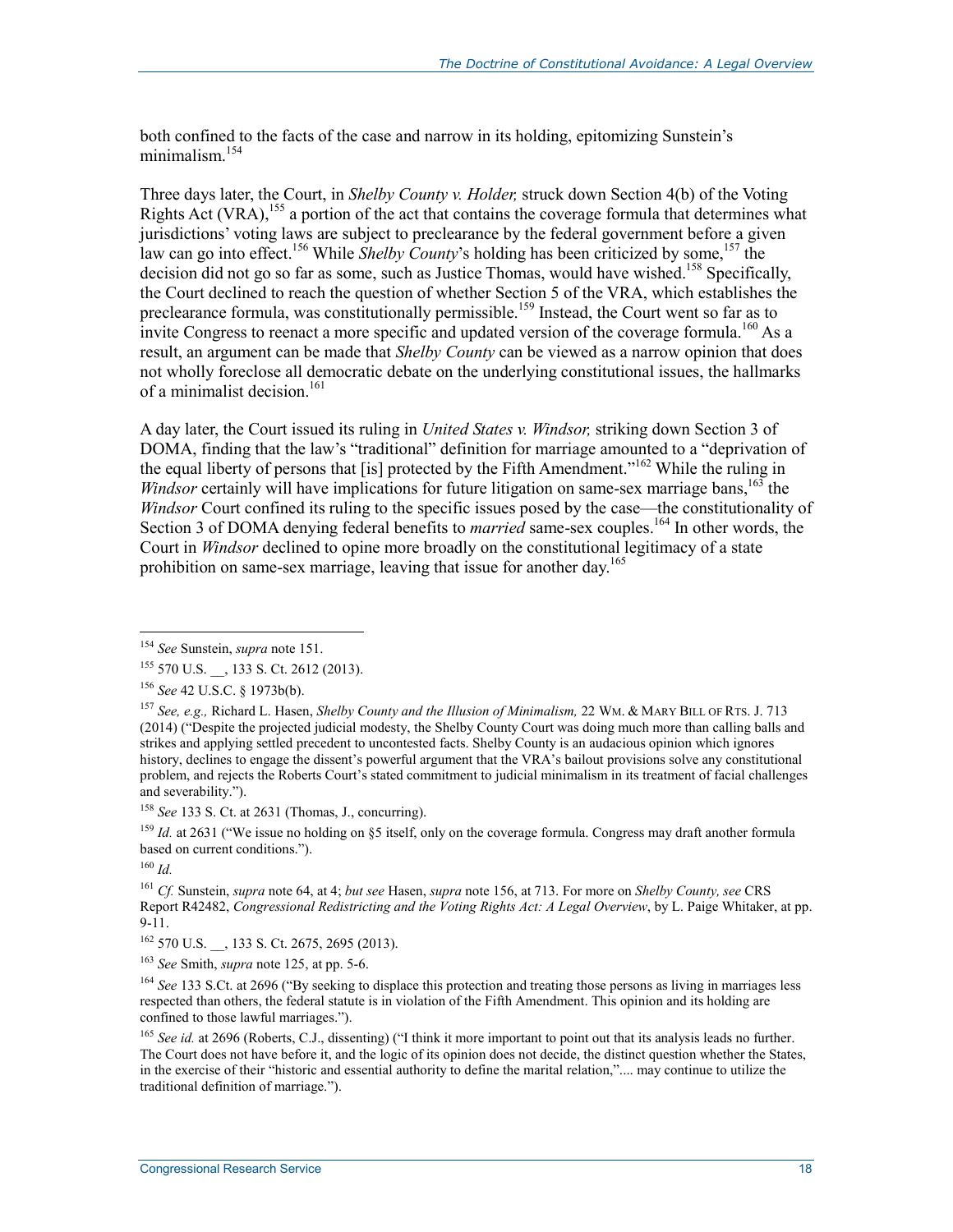The October 2013 term of the Roberts Court similarly showed a tendency toward minimalism in even the most controversial of the Court's rulings. For example, in *Schuette v. Coalition to Defend Affirmative Action,* the Court upheld the constitutionality of the state of Michigan's referendum prohibiting the use of race-based preferences as part of the admissions process for state universities.<sup>166</sup> In so doing, in contrast to the concurring opinion of Justice Scalia,<sup>167</sup> the controlling plurality of the Court refused to overturn nearly 50-year-old precedent holding that the Fourteenth Amendment prohibited restructuring the political process in such a way that diminished the participatory rights of minorities.<sup>168</sup> Instead, as noted in the concurring opinion of Justice Breyer, *Schuette* was distinguished from the so-called "political process doctrine" cases on the grounds that the Michigan referendum did not diminish the political participation of minority voters because the referendum merely moved decision-making authority from unelected actors (school administrators) and "placed it in the hands of the voters."169 Similarly, Justice Kennedy's plurality opinion confined the ruling to the unique facts presented by the Michigan referendum at issue in *Schuette* and refused to question the continued viability of the political process doctrine.<sup>170</sup>

Likewise in a public employee free speech case, *Lane v. Franks,*<sup>171</sup> Justice Sotomayor's unanimous opinion declined to question the validity of the much-debated<sup>172</sup> *Garcetti v. Ceballos* decision, a 2006 case that held that "when public employees make statements pursuant to their official duties, the employees are not speaking as citizens for First Amendment purposes, and the Constitution does not insulate their communications from employer discipline.<sup>"173</sup> Instead, in *Lane*, the Supreme Court narrowly tailored its opinion to the facts of the case before the Court, holding that the First Amendment "protects a public employee who provides truthful sworn testimony, compelled by subpoena, outside the scope of his ordinary job responsibilities."<sup>174</sup> In this sense, the ruling in *Lane* can be viewed as a narrow opinion tied to the particular facts of the case with limited import for the central holding of *Garcetti*. 175

On the final day of the October 2013 term, the Court issued another arguably minimalist opinion in *Harris v. Quinn*. In *Harris,* Justice Alito, in a 5-4 ruling, struck down on First Amendment

1

171 573 U.S. , 134 S. Ct. 2369.

<sup>172</sup> See, e.g., Julie A. Wenell, Garcetti v. Ceballos: *Stifling the First Amendment in the Public Workplace*, 16 WM. & MARY BILL OF RTS. J. 623 (2007); Kermit Roosevelt III, *Not as Bad as You Think: Why* Garcetti v. Ceballos *Makes Sense*, 14 U. PA. J. CONST. L. 631 (2012).

173 547 U.S. 410, 421 (2006).

174 134 S. Ct. at 2378.

<sup>166</sup> *See* 134 S. Ct. 1623.

 $167$  *Id.* at 1639 (Scalia, J., concurring).

<sup>168</sup> *Id.* at 1637-38; *see also id.* at 1650 (Breyer, J., concurring) ("*Hunter* and *Seattle* involved efforts to manipulate the political process in a way not here at issue.").

 $169$  *Id.* at 1650 (Brever, J., concurring).

<sup>170</sup> *Id.* at 1638 (distinguishing *Hunter* and *Seattle* on the grounds that those cases "were ones in which the political restriction in question was designed to be used, or was likely to be used, to encourage infliction of injury by reason of race."). For more on the constitutional issues raised by the *Schuette* decision, *see* CRS Report R43205, *Banning the Use of Racial Preferences in Higher Education: A Legal Analysis of Schuette v. Coalition to Defend Affirmative Action*, by Jody Feder.

<sup>&</sup>lt;sup>175</sup> *See id.* at 2383-84 (Thomas, J., concurring) ("This case presents a discrete question ... We accordingly have no occasion to address the quite different question whether a public employee speaks 'as a citizen' when he testifies in the course of his ordinary job responsibilities."). For a discussion of specific legal issues at play in *Lane*, *see* CRS Report WSLG983, *Reading the Fine Print: Why Footnotes Matter in Lane v. Franks*, by Andrew Nolan and Valerie Bieberich.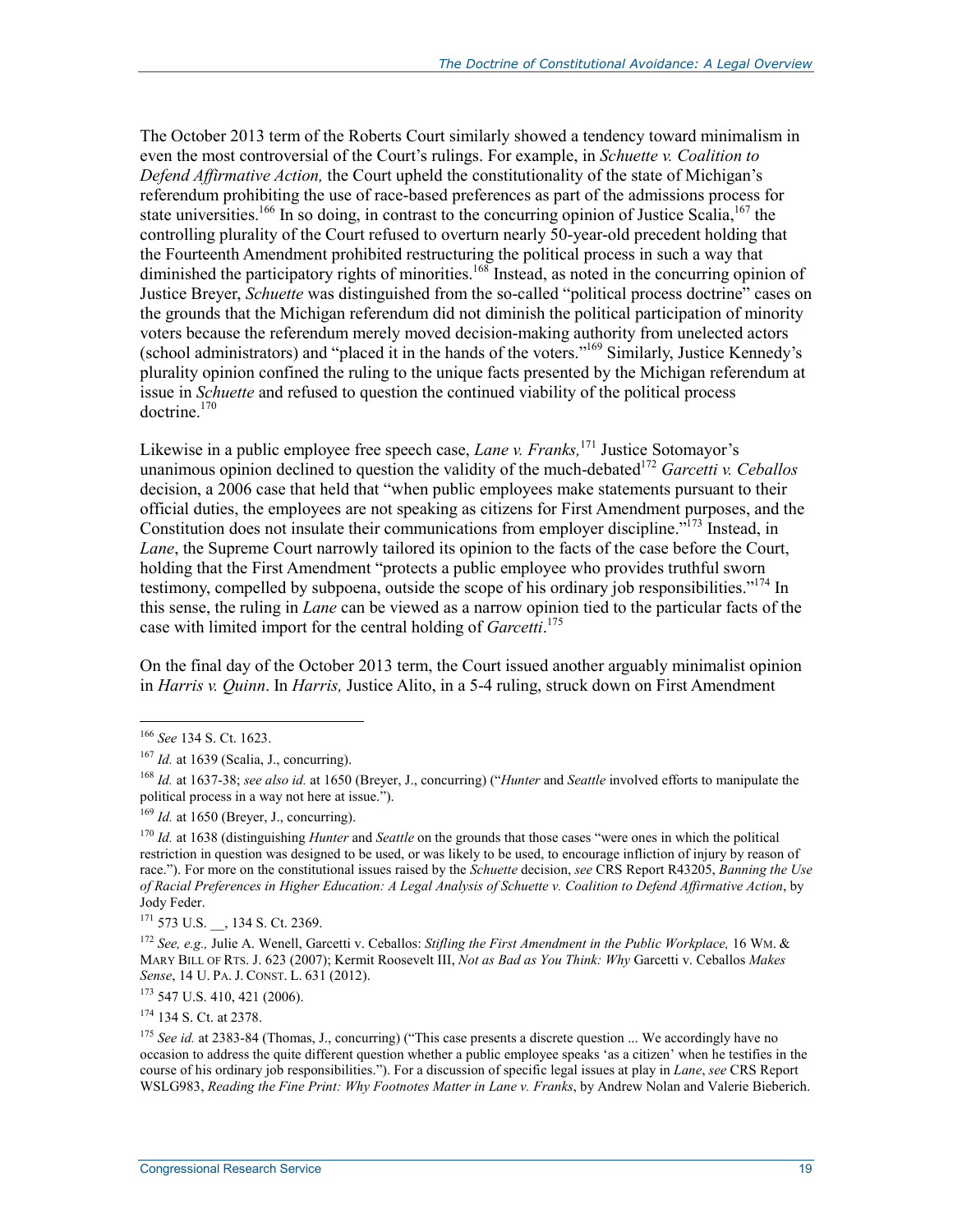grounds an Illinois law requiring personal health assistants paid under the state-run Medicaid program to pay the "fair share" of the due to a public employee union.<sup>176</sup> In so doing, the Court severely criticized *Abood v. Detroit Board of Education*,<sup>177</sup> the central precedent that generally allows state employees who choose not to join a public-sector union to be compelled to pay an agency fee to support union work related to the collective-bargaining process.<sup>178</sup> Nonetheless, the Court did not go so far as to formally overrule *Abood*,<sup>179</sup> keeping its decision confined to the "new situation ... before" the Court—that is, the question of whether "quasi-public employees" like the personal assistants in *Harris* could be compelled to pay public union dues.<sup>180</sup> In short, *Harris* mirrors themes from *Lane* and *Schuette*, by eschewing a broad constitutional ruling that overrules past precedent in favor of a more narrow and confined opinion.

# **Criticisms of Constitutional Avoidance**

Notwithstanding the near omnipresence of the constitutional avoidance doctrine at the Roberts Court, the doctrine and the work of Professors Bickel and Sunstein are not without their critics, both inside and outside of the Court. In fact, the doctrine has been attacked both with respect to its underlying assumptions and to how the doctrine has been deployed. In addition, the different strands of the constitutional avoidance doctrine, such as the rule counseling judicial minimalism and the constitutional avoidance canon, have been critically assessed by both legal scholars and jurists.

## **Criticisms Related to the Underlying Rationale of Constitutional Avoidance**

The idea that courts should actively avoid resolving constitutional disputes arguably stands in contrast to the role envisioned for the federal courts by Alexander Hamilton in the Federalist Papers and echoed by Chief Justice John Marshall in *Marbury.* In noting that interpreting the law is the "proper and peculiar province of the courts," Hamilton in *Federalist #78* argued that the federal courts have the "superior obligation" to prefer the "fundamental law" of the Constitution to any law passed by a legislature.<sup>181</sup> Echoing Hamilton's themes nearly 200 years later, Professor Herbert Wechsler wrote in what was once the second most cited law review article<sup>182</sup> that courts have "both the title and duty when a case is properly before them to review the actions of the other branches in light of constitutional provisions.... "183 For Wechsler and his disciples, courts "cannot escape the duty of deciding whether actions of the other branches of government are

<sup>176 573</sup> U.S. \_\_, 134 S. Ct. 2618, 2625 (2014).

<sup>177 431</sup> U.S. 209 (1977).

<sup>178 134</sup> S. Ct. at 2627-34 (noting that the "*Abood* Court's analysis is questionable on several grounds.").

<sup>&</sup>lt;sup>179</sup> *Id.* at 2638 n.19 ("It is therefore unnecessary for us to reach petitioners' argument that Abood should be overruled, and the dissent's extended discussion of stare decisis is beside the point.").

<sup>180</sup> *Id.* at 2638. For a brief discussion of the constitutional law issues raised by *Harris*, *see* CRS Report WSLG1004, *Court Rejects Agency Fees for "Quasi-Public" Employees*, by Jon O. Shimabukuro.

<sup>&</sup>lt;sup>181</sup> See THE FEDERALIST, No. 78, at 435 (Alexander Hamilton) (Clinton Rossiter ed., 1999).

<sup>182</sup> Fred R. Shapiro, *The Most-Cited Law Review Articles,* 73 CALIF. L. REV. 1540, 1549 (1985).

<sup>&</sup>lt;sup>183</sup> Herbert Wechsler, *Toward Neutral Principles of Constitutional Law*, 73 HARV. L. REV. 1, 19 (1959).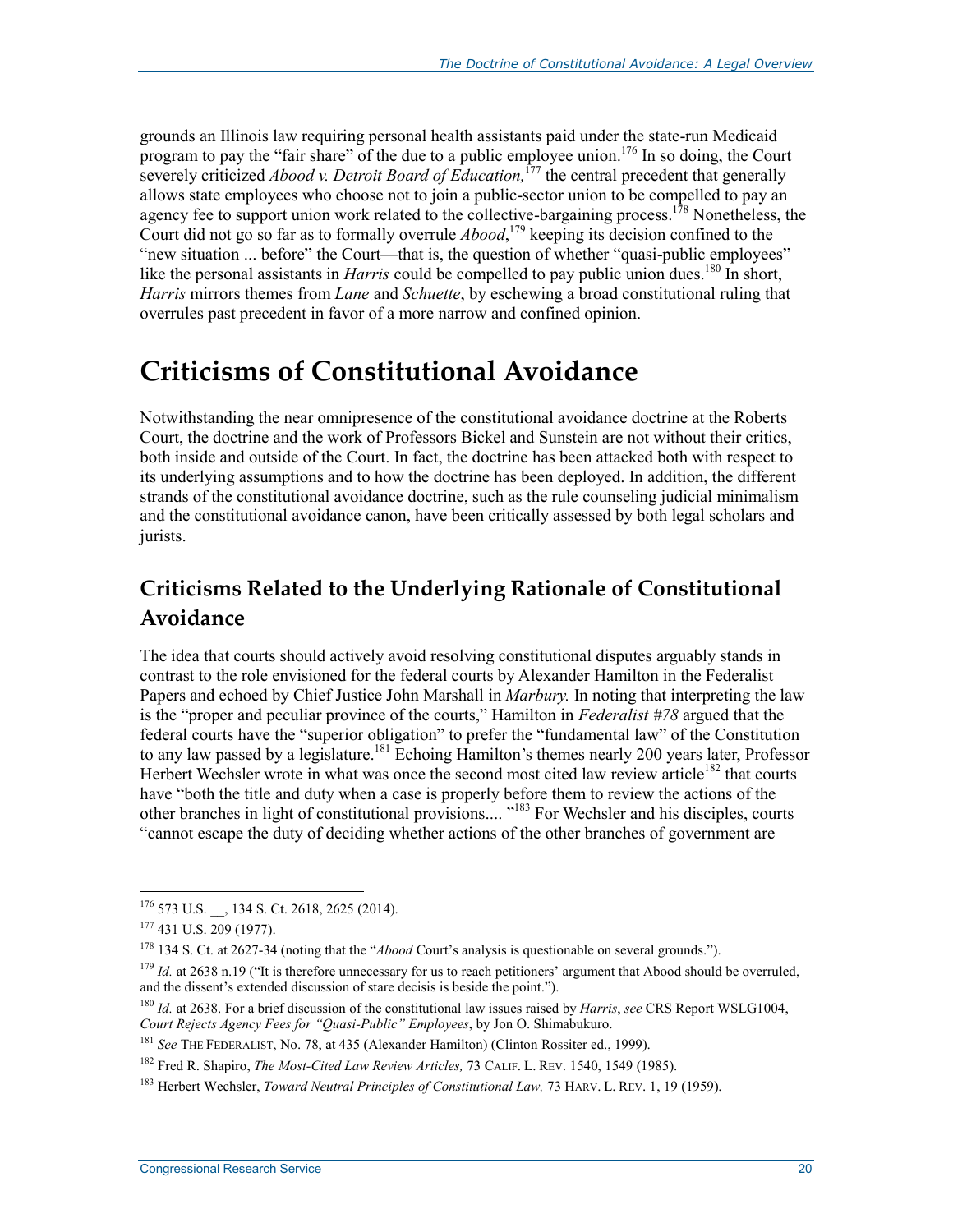consistent with the Constitution," raising the question of whether the avoidance doctrine is a means by which a court can evade its most basic constitutional duties.<sup>184</sup>

The criticism that constitutional avoidance is diametrically opposed to the Court's constitutional duties finds favor from both judicial conservatives and liberals. With respect to the former, jurists like Justice Antonin Scalia, in contrast to Professor Bickel's suggestion that the Supreme Court should protect fundamental principles of our society—including "the evolving morality of our tradition"—embrace a view that the Court should protect "permanent," as opposed to "evolving," values that are embodied in an understanding of the original intent of the Framers.<sup>185</sup> As a consequence, when a constitutional question is properly presented to the Court and the original understanding of the Constitution dictates a particular result, jurists like Justice Scalia reject the idea that the Court should "stay" its hand in answering the question presented.<sup>186</sup> In this vein, Justice Scalia's concurrence in *Bond* voiced his disagreement with the Chief Justice's majority opinion that avoided the constitutional question regarding the treaty power posed by the case, arguing that the Court "shirk[ed] its job" in failing to reach the constitution issue.<sup>187</sup>

Other jurists who envision the Supreme Court's constitutional role to be centered on improving the democratic character of the political process may voice slightly different disagreements with the avoidance doctrine. Such a judicial philosophy is perhaps best represented by the "most famous footnote in all of constitutional law,"188 footnote four of *United States v. Carolene Products.*<sup>189</sup> Footnote four discusses when the "presumption of constitutionality" should not stand and democratically enacted law should be subject to more "exacting judicial scrutiny."<sup>190</sup> Specifically, laws that violate rights that are preconditions for a functioning democracy and laws that uniquely prejudice groups that may be excluded from the democratic process "may call for" a "more searching judicial inquiry."<sup>191</sup> For jurists who embrace footnote four's view of judicial review, the constitutional avoidance doctrine can be seen as being contrary to the judiciary's central constitutional role, as avoiding a constitutional ruling or issuing a "minimalist" constitutional ruling in a case respecting the functioning of the democracy obviates the role of the judiciary in protecting core civil rights. As such, Justice Sotomayor, in her dissenting opinion in *Schuette*, decried the plurality's narrow reading of the political process doctrine, as she "firmly" believe[s]" that the role of judges includes broadly "policing the process of self-government and stepping in when necessary to secure the constitutional guarantee of equal protection."<sup>192</sup>

<u>.</u>

<sup>184</sup> *Id.* at 10.

<sup>185</sup> *See* Antonin Scalia, *Originalism: The Lesser Evil*, 57 U CIN. L. REV. 849, 862-64 (1989).

<sup>186</sup> *Id.* at 854 (criticizing nonoriginalism as incompatible with judicial review); *see also* Adrian Vermeule, LAW AND THE LIMITS OF REASON 5 (2009) (criticizing common law constitutionalism's tendency to raise judicially established precedent above both constitutional and statutory text and original meanings).

<sup>187 134</sup> S. Ct. at 2094 (Scalia, J., concurring).

<sup>188</sup> *See* Sunstein, *supra* note 64, at 7.

<sup>189 304</sup> U.S. 144, 153 n.4 (1938).

<sup>190</sup> *Id.*

<sup>191</sup> *Id.*

 $192$  134 S. Ct. at 1654 (Sotomayor, J., dissenting).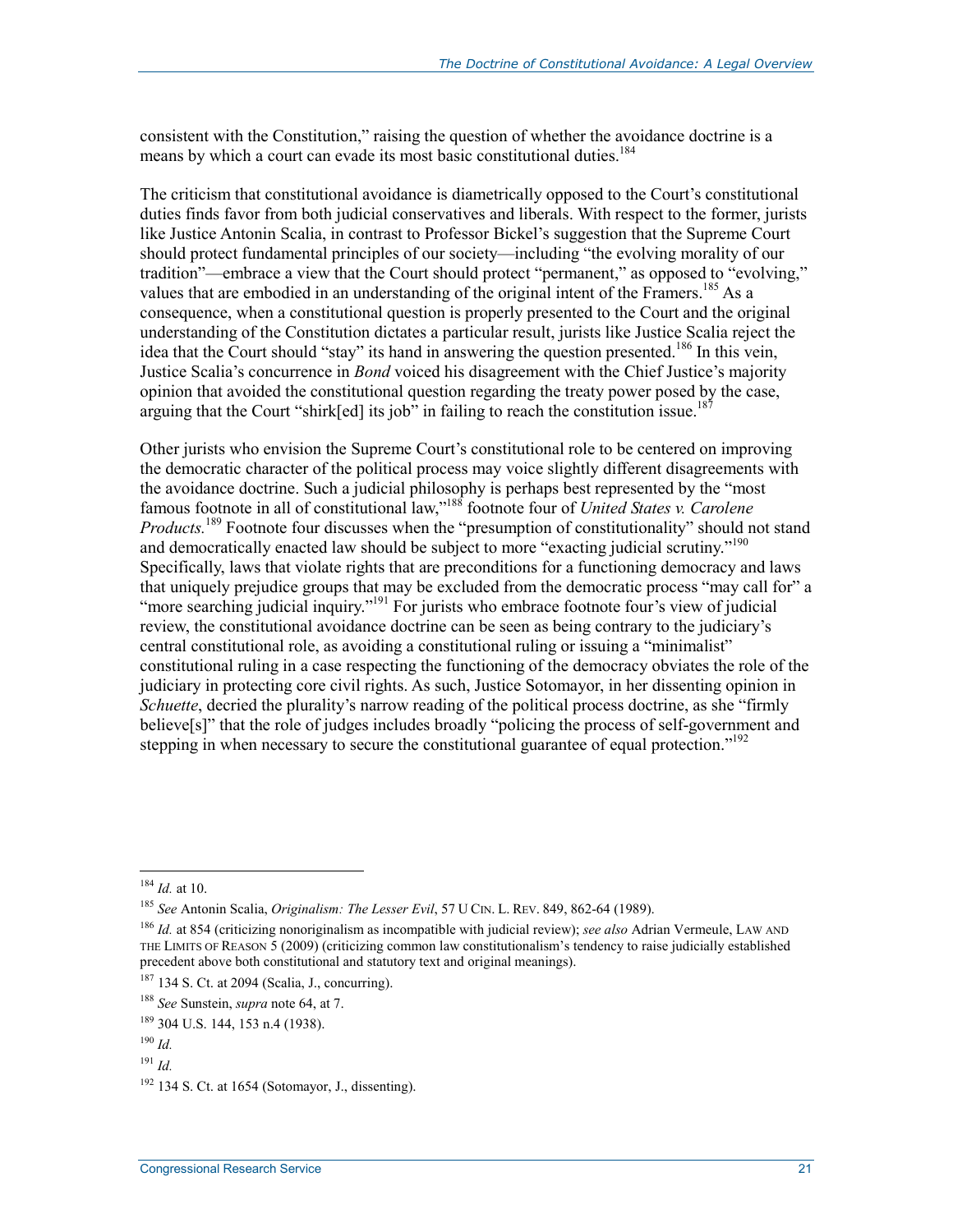### **Criticisms Related to How the Constitutional Avoidance Doctrine Is Used By Judges**

Beyond the critiques related to the theoretical bases for the avoidance doctrine, the *Ashwander*  doctrine has also been criticized because of the dangers in how the doctrine can be deployed by judges. Perhaps the most pointed criticism of Professor Bickel's work came from Professor Gerald Gunther in an article published two years after the release of the *Least Dangerous*  Branch.<sup>193</sup> For Gunther, Bickel's "passive virtues" "are 'passive in name and appearance only," as Bickel's theories encourage a "free-wheeling interventionism" that allows judges to manipulate the various rules counseling restraint in an effort toward a particular result.<sup>194</sup> The concern that the "passive virtues" can be manipulated to produce desired judicial results has certainly been voiced in the context of discussions regarding the Court's jurisprudence on standing.<sup>195</sup> And this criticism is echoed in both (1) Justice Breyer's dissent in *Amnesty International*, where he contends that the majority opinion's view on standing is in contrast to what "commonsense inference and ordinary knowledge of human nature" dictates;<sup>196</sup> and (2) Justice Kennedy's dissent in *Hollingsworth*, where he accuses the majority opinion of "misconstruing the principles of justiciability to avoid the subject" of ruling on the constitutionality of a same-sex marriage ban.<sup>197</sup>

Beyond the issue of whether the "passive virtues" can be manipulated by judges, another central concern with respect to constitutional avoidance is the doctrine's lack of clarity with respect to when a constitutional question should be affirmatively answered. Professor Bickel argued that a genuinely principled Court "will enforce as law only the most widely shared values,"<sup>198</sup> but it may be impossible for the Supreme Court to determine what truly are "widely shared values" and when the judiciary has truly engaged in principled judicial review protecting such values.<sup>199</sup> As a result, constitutional avoidance can at times lead to inconsistent results by the judiciary. For example, one may question why on the same day the Court in *Hollingsworth* refused to rule on the merits of Proposition 8, the Court did reach the merits of the constitutionality of Section 3 of DOMA, despite perhaps even stronger reasons counseling the Court to "stay its hand" in the *Windsor* case. Specifically, the fact that both the plaintiff and defendant in *Windsor* agreed on the

<sup>193</sup> Gerald Gunther, *The Subtle Vices of the "Passive Virtues" - A Comment on Principle and Expediency in Judicial Review*, 64 COLUM. L. REV. 1 (1964).

<sup>194</sup> *Id.* at 25.

<sup>&</sup>lt;sup>195</sup> See, e.g., Richard J. Pierce, Jr., Is Standing Law or Politics?, 77 N.C. L. REV. 1741 (1999) ("Five Supreme Court decisions issued between 1991 and 1998 illustrate the accuracy of the political scientist's description of the law of standing ... Liberals voted to grant access to the courts to environmentalists, employees, and prisoners, but not to banks. Conservatives voted to grant access to banks, but not to environmentalists, employees, or prisoners. Of course, in each case, all the Justices claimed to reach their politically preferred result through objective application of legal doctrines. The applicable doctrines are so malleable, however, that it is impossible to avoid the inference that the Justices manipulated the doctrines to rationalize their politically preferred results.").

<sup>196</sup> *See* 133 S. Ct. at 1155 (Breyer, J., dissenting). Indeed, arguably the Court walked back from its decision on the standing question in *Amnesty International* one year later in *Susan B. Anthony List v. Driehaus*, where the Court held that a "substantial risk that [a] harm will occur" suffices to establish the needed injury for standing. *See* 134 S. Ct. at 2341; *see also* CRS Report WSLG999, Imminent Threats to Election Speech: Standing and Susan B. Anthony List, by Valerie Bieberich and Andrew Nolan (conparing Susan B. Anthony List and Amnesty International).

<sup>197</sup> *See* 133 S. Ct. at 2674 (Kennedy, J., dissenting).

<sup>198</sup> Bickel, *supra* note 18, at 239.

<sup>199</sup> *See* J. Skelly Wright, *Professor Bickel, the Scholarly Tradition, and the Supreme Court*, 84 HARV. L. REV. 769, 778 (1971) ("If past Courts have also systematically failed to meet the requirements of principled decision making, does this not suggest that the requirements themselves ... are fatally unrealistic?").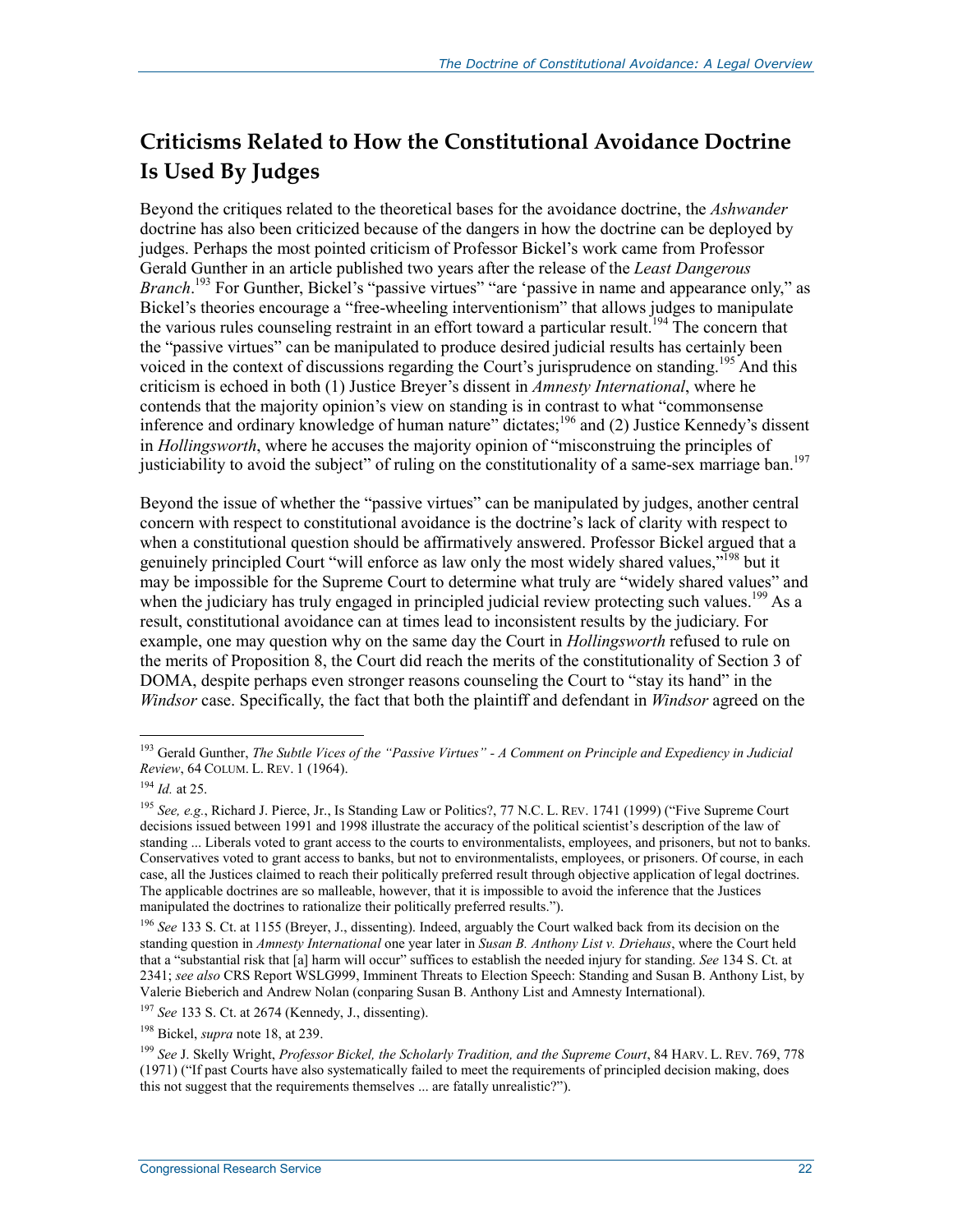outcome of the case arguably made the case one of the rare instances of "friendly, non-adversary, proceeding" reaching the High Court.<sup>200</sup> The net result of *Windsor* and *Hollingsworth* was that the Court on the same day held that the official proponents of Proposition 8 did not have the requisite interest in the litigation to ensure that there was an adverse lawsuit before the Court, but that the Department of Justice's wholehearted agreement with the plaintiff in *Windsor* regarding the merits of her lawsuit did not destroy the adversity necessary for the Court to hear the case, a seemingly bizarre result that can potentially be attributed to the often unpredictable applications of the various *Ashwander* rules.

In addition to the arguably bizarre outcomes of the "gay marriage" cases, inconsistency has been—at times—the hallmark of the Court's treatment of another one of the *Ashwander* rules, the last resort rule, as the Court has at times created doctrines that necessitate or encourage making non-outcome-determinative rulings on constitutional questions as an initial matter in a case. For example, under the "harmless error" doctrine, a court will generally first determine whether a violation of the Constitution during the course of a criminal conviction occurred and only then will proceed to determine whether the error was harmless.<sup>201</sup> Moreover, pursuant to the "good faith" exception to the Fourth Amendment's exclusionary rule, a court, having found that a police officer's search was obtained in violation of the Constitution, will then allow the introduction of evidence if the officer's mistake was the result of negligence.<sup>202</sup> Perhaps the most common exception to the last resort rule occurs in the context of the qualified immunity doctrine, where the Court's precedent dictates that it is "often appropriate" for a court to first look at whether a government officer has violated the Constitution and then proceed to determine whether the violated right was "clearly established" at the time of the alleged violation to determine liability.<sup>203</sup>

### **Specific Criticisms of the** *Ashwander* **Rules**

Beyond the various criticisms of the general concept of constitutional avoidance, many have voiced disagreements with specific *Ashwander* rules, including the rules promoting judicial minimalism and avoiding interpreting a law in a way that raises a constitutional issue.

### **Criticism of Judicial Minimalism**

Justice Brandeis's rule requiring constitutional rulings to be on the narrowest possible grounds and Professor Sunstein's work on judicial minimalism have generated a robust debate amongst academics, which, much like the criticisms of the avoidance doctrine as a whole, has centered on both the *logic* of minimalism and how minimalism can be *deployed* by judges. With respect to the logic of minimalism, critics of Professor Sunstein have questioned the value of the Court issuing narrow and shallow rulings. Professor Neil Devins, for example, has argued that minimalism is "flawed" because federal judges, having life tenure, are "less likely to be driven by political expediency" and, therefore, are more capable than any other institution in government to

<sup>200</sup> *See* 133 S. Ct. 2675, 2699 (2013) (Scalia, J., dissenting) ("As Justice Brandeis put it, we cannot 'pass upon the constitutionality of legislation in a friendly, non-adversary, proceeding'; absent a 'real, earnest and vital controversy between individuals,' we have neither any work to do nor any power to do it.") (citing *Ashwander*).

<sup>201</sup> Kotteakos v. United States, 328 U.S. 750, 765 (1946).

 $202$  Herring v. United States, 555 U.S. 135, 147 (2009).

<sup>203</sup> Pearson v. Callahan, 555 U.S. 223, 236 (2009).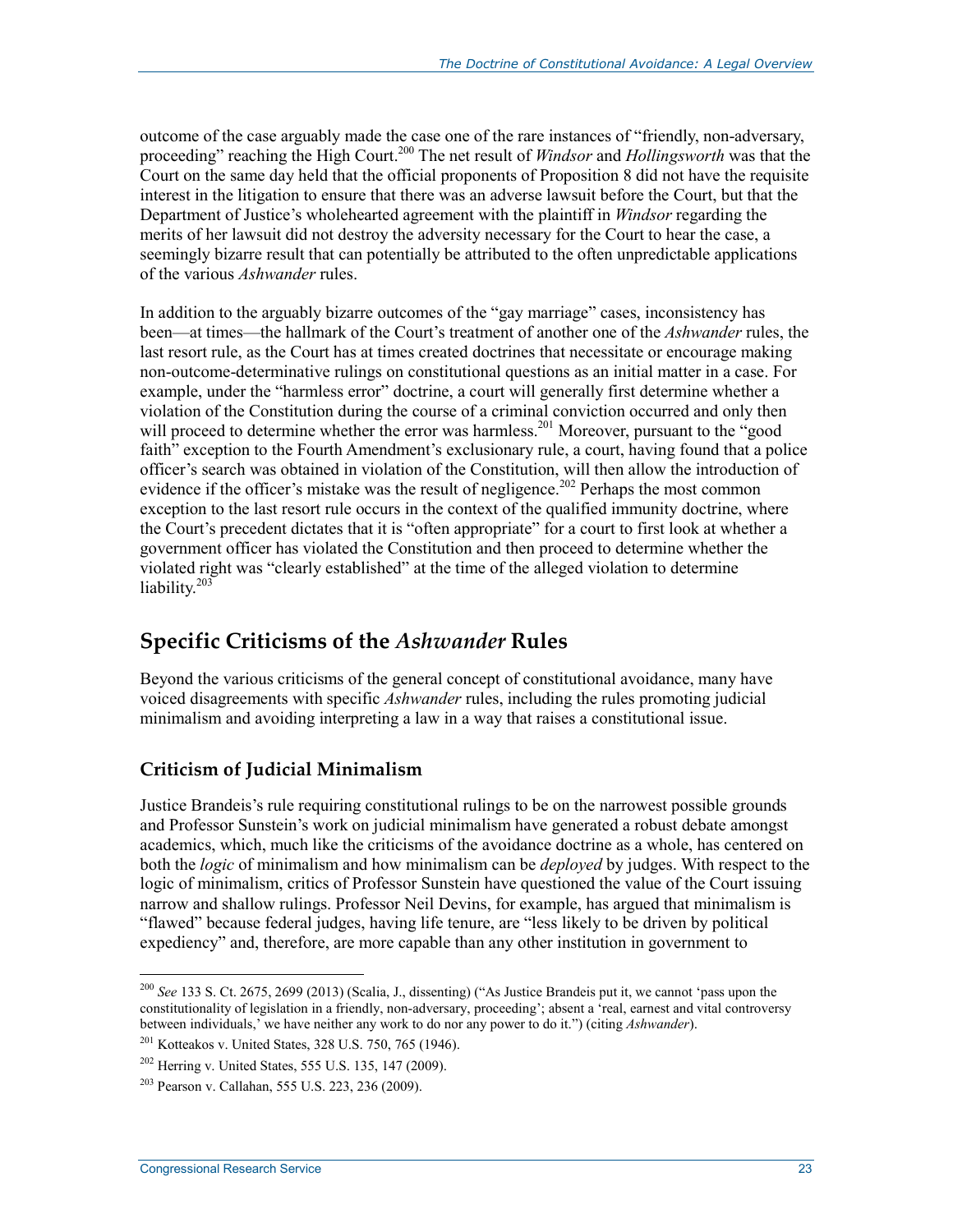articulate broad principles of law to guide the other branches of government and society as a whole.<sup>204</sup> In contrast, according to Professor Devins, minimalist decisions are often "ambiguous" and "fact-specific," and, as a result, such decisions "lack[] moral force" and fail to influence government decision making.<sup>205</sup> Put another way, as then-Professor Neal Katyal noted in a 1998 law review defending the role of the federal judiciary as "advicegivers," while minimalism may have the advantage of "leaving ... courts out of many political disputes," the doctrine can be potentially "problematic because it often offers no guidance to the other branches about what is and is not permissible."<sup>206</sup>

The criticism that minimalist Supreme Court decisions fail to provide needed guidance and clarity has been voiced at times by members of the High Court. For example, in a much quoted letter, Justice Harlan Fiske Stone wrote to then-Professor Felix Frankfurter criticizing a narrow ruling by the Hughes Court, stating,

I can hardly see the use of writing judicial opinions unless they are to embody methods of analysis and of exposition which will serve the profession as a guide to the decision of future cases. If they are not better than an excursion ticket, good for this day and trip only, they do not serve even as protective coloration for the writer of the opinion and would much better be left unsaid. $207$ 

Moreover, even when a Justice has agreed with the result in a particular case, that Justice may find fault with the narrow scope of the majority opinion. For example, in *NASA v. Nelson,* a 2011 decision rejecting that certain federal contract workers could voice constitutional objections to a "standard employment background investigation,"208 Justice Scalia concurred in the judgment, scolding the majority for "assuming without deciding" that a constitutional right to informational privacy existed.<sup>209</sup> For Justice Scalia, by not resolving the scope of the underlying constitutional right, the majority opinion was a "vague" one that "provide[d] no guidance for the lower courts."210 Justice Scalia closed his concurrence in *Nelson* by arguing that "Whatever the virtues of judicial minimalism, it cannot justify judicial incoherence" and by quoting from *Marbury's*  famous command that the "judicial department" must "say what the law is."<sup>211</sup>

<sup>204</sup> Neal Devins, *The Courts: The Democracy-Forcing Constitution*, 97 MICH. L. REV. 1971, 1990 (1999) <sup>205</sup> *Id.* 1990-91.

<sup>206</sup> Neal Kumar Katyal, *Judges as Advicegivers,* 50 STAN. L. REV. 1709, 1802 (1998). For a response to Katyal's work, *see* Abner Mikva, *Why Judges Should Not Be Advice-givers*, 50 STAN. L. REV. 1825 (1998). Some critics of minimalism would challenge Katyal's concession that minimalism allows the Supreme Court to avoid political disputes. For example, Professor Mark Tushnet, echoing Professor Gunther's criticisms of Bickel's work, has argued that minimalism is an "unsuitable doctrinal criterion" because if minimalism guides judicial decisionmaking, it necessitates the judges evaluating the "current state of public discussion" and determining "what decision will have the least impact on that discussion." *See* Mark Tushnet, *How To Deny a Constitutional Right: Reflections on the Assisted Suicide Cases*, 1 GREEN BAG 2D 55, 59-60 (1997); *see also* Mark Tushnet, *The Supreme Court 1998 Term Forward: The New Constitutional Order and the Chastening of Constitutional Aspiration,* 113 HARV. L. REV. 29, 95 (1999).

<sup>207</sup> *See* Justice Stone to Professor Frankfurter quoted in C. Miller, THE SUPREME COURT AND THE USES OF HISTORY 13 (1969).

 $208$  562 U.S. 134, 131 S. Ct. 746 (2011).

<sup>209</sup> *Id.* at 767 (Scalia, J., concurring).

<sup>210</sup> *Id.*

<sup>211</sup> *Id.* at 767-69 (quoting *Marbury*). Justice Scalia's *Nelson* concurrence echoes themes from an earlier concurrence where he similarly objected to what he viewed to be an unnecessarily minimalist majority opinion. *See* Hein v. Freedom from Religion Found., Inc., 551 U.S. 587, 633 (2007) (Scalia, J., concurring) ("Minimalism is an admirable judicial trait, but not when it comes at the cost of meaningless and disingenuous distinctions that hold the sure promise (continued...)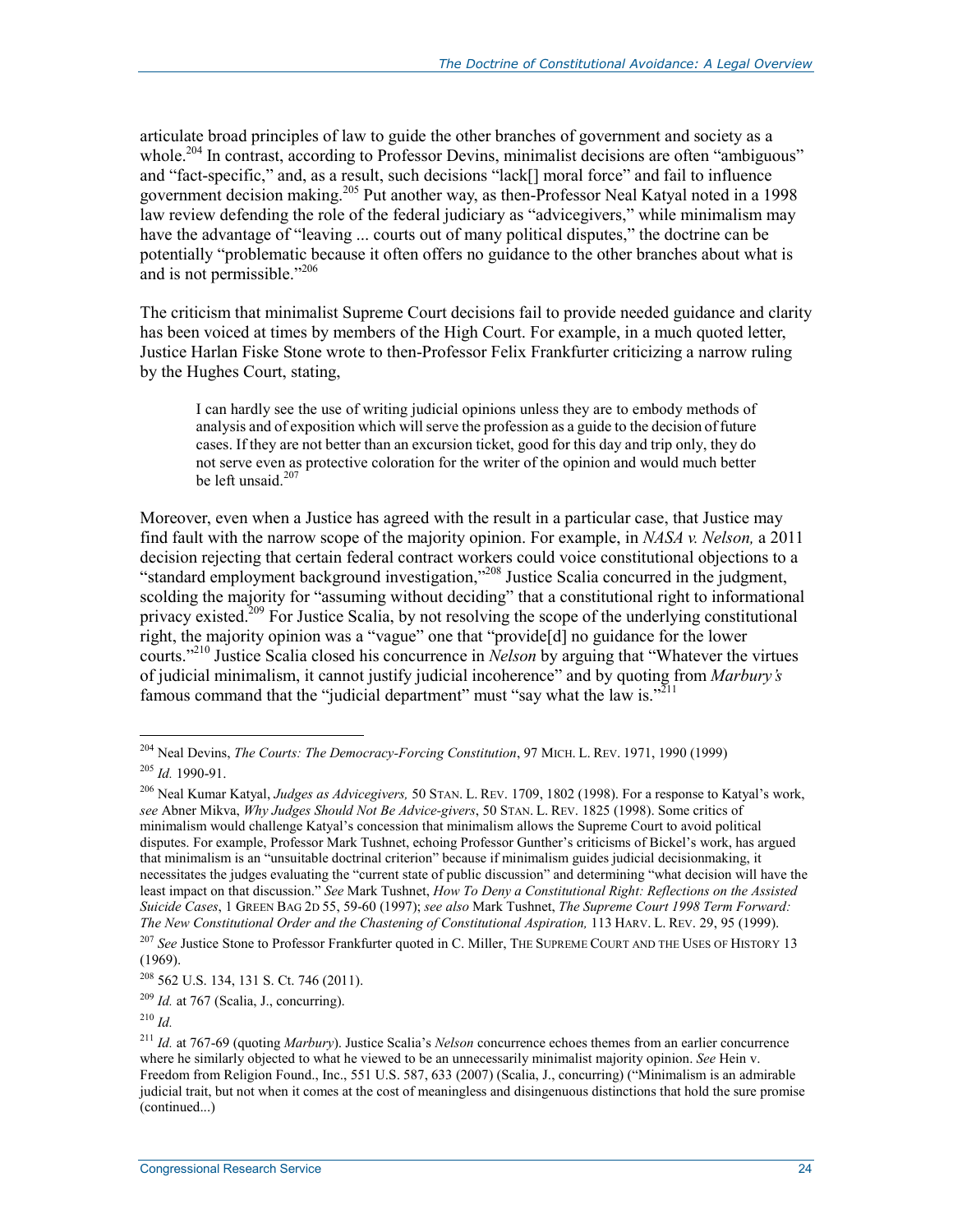Similarly, Justice Thomas has voiced concerns when an arguably minimalist majority opinion has provided insufficient guidance for the judiciary and the political branches. For example, in *Shelby County,* Justice Thomas concurred, arguing that the Court should not only have struck down the VRA's preclearance coverage *formula*, but that the Court should have taken the further step to invalidate Section 5 of the VRA that allows for federal preclearance of certain state election laws in the first place.212 For Justice Thomas, the Court's more narrow ruling in *Shelby County* striking down the preclearance formula demonstrated the "the inevitable conclusion" that the concept of preclearance in and of itself was unconstitutional.<sup>213</sup> As a consequence, Justice Thomas, in his *Shelby County* concurrence, voiced disappointment that the Court did not rule more broadly and instead, in his view, "needlessly prolong[ed] the demise of [the preclearance] provision" contained in Section 5 of the VRA  $^{214}$ 

Perhaps the most prevalent criticism of judicial minimalism focuses not so much on whether minimalism is a desirable goal for the Court, but instead centers on the consistency with which minimalism is applied and whether minimalism is used as a means toward certain political ends. Such criticism of minimalism has come from both ends of the political spectrum. Frequent Supreme Court practitioner Charles Cooper has condemned minimalism as a "litigation strategy designed to bring about judicial imposition of the liberal social agenda more gradually."<sup>215</sup> And Professor Sai Prakash has similarly argued that "[f]or many on the left minimalism and its respect for precedent is the flavor of the month" that will be discarded once a minimalist approach conflicts with the desired political outcome in a case.<sup>216</sup> At the same time, some legal progressives have been equally suspicious of judicial minimalism. Indeed, for many critics from the left, Chief Justice Roberts has "used the rhetoric of 'minimalism' and 'restraint' to" disguise what they see as deep substantive changes in constitutional law being pursued by the Court.<sup>217</sup> For example, in the wake of the *Shelby County* decision, Professor Richard Hasen wrote in an opinion piece in the *New York Times* arguing that Chief Justice Roberts's majority opinion "hides behind a cloak of judicial minimalism" an effort to "cripple<sup>[]</sup> Section 5 of the" VRA.<sup>218</sup> In this sense, in the view of Professor Hasen, the Chief Justice uses minimalism as a part of his "long game" to advance a conservative agenda on the Court.<sup>219</sup> Regardless of the truth of the criticisms of minimalism from

<sup>(...</sup>continued)

of engendering further meaningless and disingenuous distinctions in the future. The rule of law is ill served by forcing lawyers and judges to make arguments that deaden the soul of the law, which is logic and reason.").

 $212$  133 S. Ct. at 2631 (Thomas, J., concurring).

<sup>213</sup> *Id.* at 2632.

<sup>214</sup> *Id.*

<sup>215</sup> *See* Charles J. Cooper, "Debate on Radicals in Robes," in INTRODUCTION TO ORIGINALISM: A QUARTER-CENTURY OF DEBATE 303 (Steven G. Calabresi ed. 2007) ("But minimalism is liberal judicial activism on the installment plan.").

<sup>216</sup> *See* Saikrishna Prakash, *Radicals in Tweed Jackets: Why Extreme Left Wing Law Professors are Wrong for America*, 106 COLUM. L. REV. 2207 (2006) ("When enough undesirable precedents accumulate, we will no doubt hear that minimalism is a theory that pays too much respect to the dead or the doddering and too little attention to the needs of the present.").

<sup>217</sup> *See* Josh Benson, *The Past Does Not Repeat Itself, but It Rhymes: The Second Coming of the Liberal Anti-Court Movement*, 33 LAW & SOC. INQUIRY 1071, 1075 & 1104-05 (2008).

<sup>218</sup> *See* Hasen, *supra* note 149.

<sup>219</sup> *Id.; see also* Adam Liptak, *Roberts Pulls Supreme Court to the Right Step by Step*, N.Y. TIMES (June 27, 2013), http://www.nytimes.com/2013/06/28/us/politics/roberts-plays-a-long-game.html?pagewanted=all&r=0 ("The more meaningful way to look at the court is as a movie, one starring Chief Justice John G. Roberts Jr. as a canny strategist with a tough side, and his eyes on the horizon. He is just 58 and is likely to lead the court for another two decades or more.");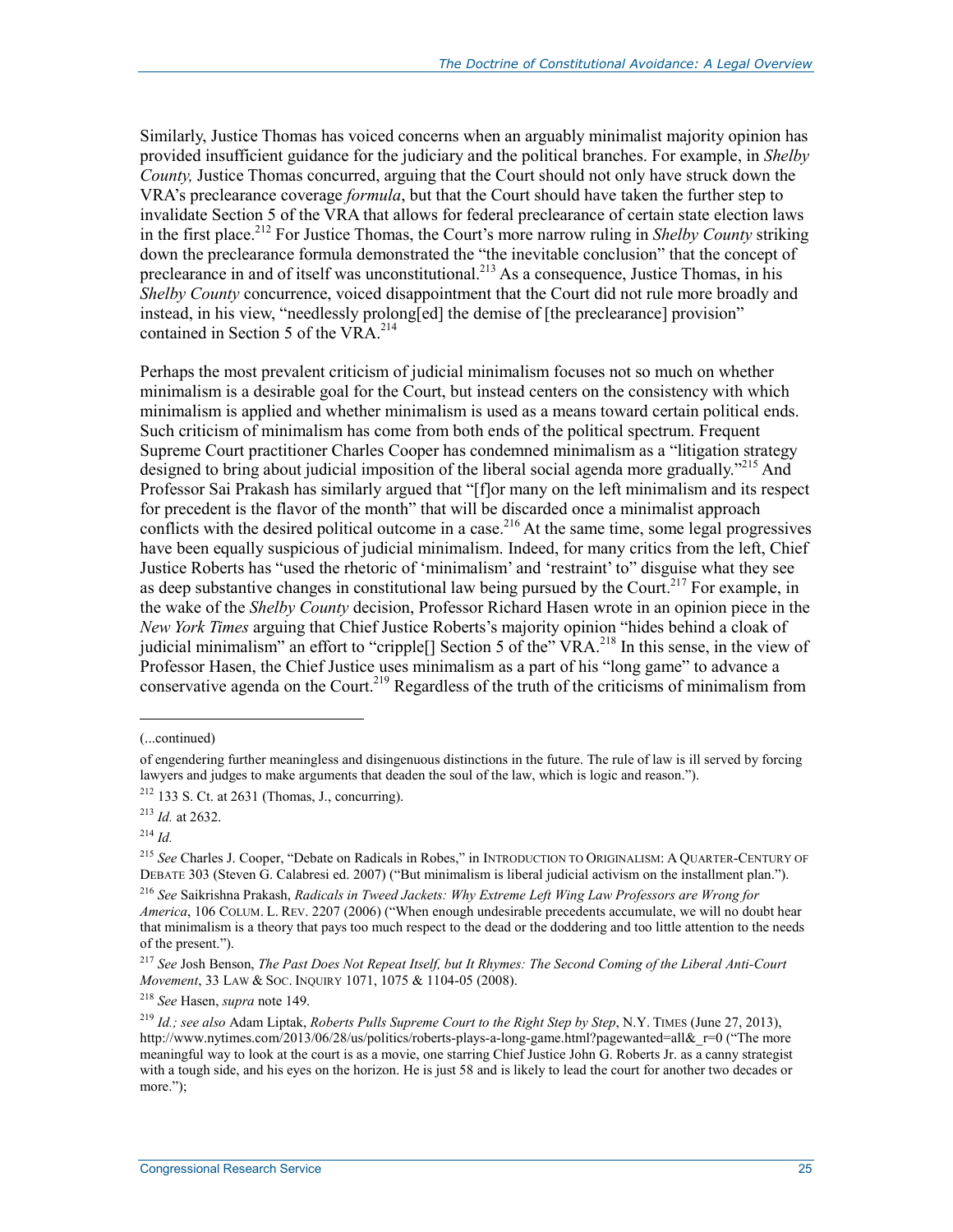both the left and the right, as Professor Tara Smith has argued, the political ubiquity of charges that minimalism can be and is deployed in "bad faith" may indicate a broader problem with the doctrine—namely that, while minimalism is founded on broad principles, the doctrine, at bottom, "lacks a definite identity," resulting in a failure "either to discipline or to guide its would-be practitioners."220

#### **Criticism of the Avoidance Canon**

The seventh rule of *Ashwander*—that a court should construe a statute to avoid a construction that raises constitutional problems<sup>221</sup>—has generated significant criticism, as well. First, legal scholars and jurists alike have questioned whether adherence to the constitutional avoidance canon is compatible with the central "objective" of statutory construction: to give effect to the intent of Congress.<sup>222</sup> Critics have argued that it is unrealistic to assume that Congress, in enacting a particular statute, both contemplated a reading of the law that would raise constitutional problems *and* wished to not test the limits of the potential constitutional issue.<sup>223</sup> In this sense, a court, in avoiding a construction of a statute that raises grave constitutional doubts, may adopt an interpretation of a law wholly unintended by the legislature that enacted the law.<sup>224</sup> As a result, the avoidance canon can lead to undemocratic results and can undermine its role as a "vehicle of judicial restraint.<sup>225</sup> For example, as Professor John Manning has argued, if a court misconstrues a statute using the avoidance canon, the interpretation of the statute will remain in place if either house of Congress or the President prefers the court's interpretation, "enshrin[ing] a result that could not have been adopted *ex ante*."<sup>226</sup> Such a criticism of the avoidance canon was provided by Justice Scalia in his concurring opinion in *Bond,* where he accused the majority of the Court of "performing Congress's" job by "rewrit[ing]" the CWCIA, even though—in Scalia's view—"it [was] clear beyond doubt that [the Act] covers what Bond did."<sup>227</sup>

Second, the avoidance canon has been criticized on the grounds that in avoiding to adopt a construction of a statute that raises constitutional doubts, the court must make some sort of pronouncement on a constitutional norm, defeating the entire purpose of the canon as a means toward avoiding answering broad constitutional questions. In this vein, Judge Richard Posner has argued that the avoidance canon's "practical effect" is to enlarge the reach of constitutional law to prevent Congress from legislating in an area that has the mere *potential* to raise serious constitutional questions, "creat[ing] a judge-made 'penumbra' that has much the same prohibitory effect" as a ruling on the underlying constitutional question itself.<sup>228</sup> This "penumbra" effect can

<u>.</u>

<sup>220</sup> *See* Tara Smith, *Reckless Caution: The Perils of Judicial Minimalism,* 5 NYU J.L. & LIBERTY 347, 352 (2010).

<sup>&</sup>lt;sup>221</sup> 297 U.S. at 348 (Brandeis, J., concurring) ("When the validity of an act of the Congress is drawn in question, and even if a serious doubt of constitutionality is raised, it is a cardinal principle that this Court will first ascertain whether a construction of the statute is fairly possible by which the question may be avoided.").

<sup>222</sup> Kirtsaeng v. John Wiley & Sons, Inc., 133 S. Ct. 1351, 1390 (2013).

<sup>223</sup> *See* William K. Kelley, *Avoiding Constitutional Questions as a Three-Branch Problem*, 86 CORNELL L. REV. 831, 846-60 (2001).

<sup>224</sup> *See* John F. Manning, *The Nondelegation Doctrine as a Canon of Avoidance,* 2000 SUP. CT. REV. 223, 254-55  $(2000).$ 

<sup>225</sup> *See* Frederick Schauer, *Ashwander Revisited*, 1995 Sup. Ct. Rev. 71, 98 (1995) (arguing that the avoidance canon permits judges to "substitute their judgment for that of Congress.").

<sup>226</sup> *Id.* at 255.

 $227$  134 S. Ct. at 2094 (Scalia, J., concurring).

<sup>228</sup> *See* Richard Posner, *Statutory Interpretation—in the Classroom and in the Courtroom,* U. CHI. L. REV. 800, 816 (continued...)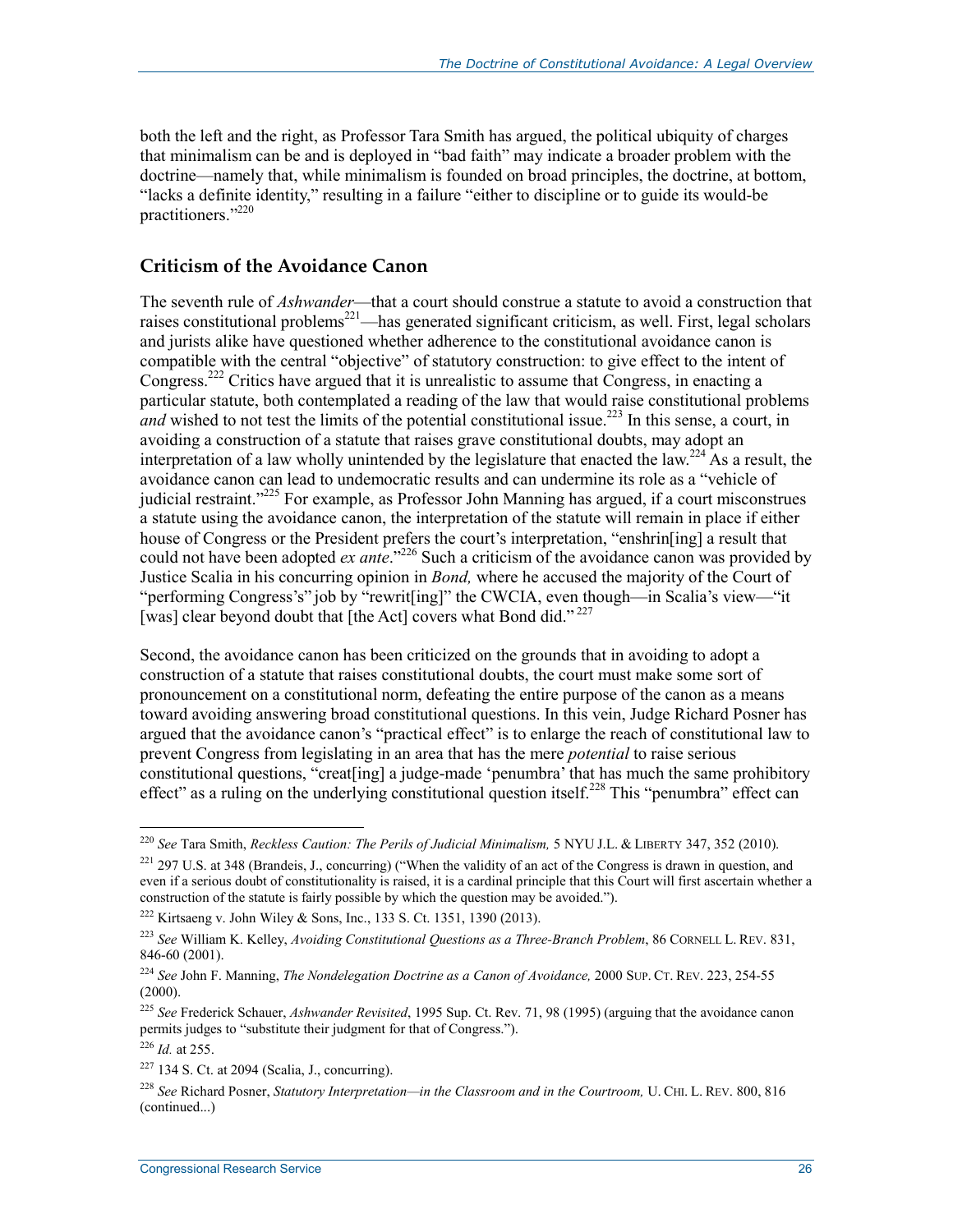potentially be seen in Chief Justice Roberts's majority opinion in *Bond*. The *Bond* ruling, while narrow in the sense that it only reached the statutory question posed by the case, is broad in the language it uses, stating that federal laws that criminalize purely local acts "would fundamentally upset the Constitution's balance between national and local power" and would "mark a dramatic departure from that constitutional structure and a serious reallocation of criminal law enforcement authority between the Federal Government and the States."229 The net result of the *Bond* decision, therefore, is that the Court was able to avoid the constitutional question regarding the scope of the treaty power by making arguably broad pronouncements on Congress's power to enact laws that criminalize local activity, resulting in *Bond* being a case with potentially broad import for constitutional law.230

# **Conclusion**

Regardless of the relative merits of constitutional avoidance as a judicial strategy and philosophy, the doctrine of constitutional avoidance appears to have a broad following at the Supreme Court, as demonstrated by the recent terms of the Roberts Court.<sup>231</sup> And the continued viability of the constitutional avoidance doctrine could have significant implications for Congress. In a world with increasing gridlock in Congress, the temptation may be for the legislative branch to draft legislation in a broad, and perhaps vague, manner or wholly ignore major legal questions, with the hopes that the unelected judiciary can help resolve the most pressing legal issues facing the country.<sup>232</sup> This temptation may be especially pronounced with respect to major questions of constitutional law, such as whether the Constitution protects the concept of marriage equality or the limits the Fourth Amendment provides on the ability of the President to conduct foreign intelligence gathering. Nearly 20 years ago, Senator Robert Byrd echoed these concerns during the midst of debate over the drafting of the line-item veto:

Why are we trying to pass a bill that raises such serious and substantial constitutional questions? We should be resolving those questions on our own. All of us take an oath of office to support and defend the Constitution. During the process of considering a bill, it is our duty to identify—and correct—constitutional problems. We cannot correct these here because we cannot amend the conference report. It is irresponsible to simply punt to the courts, hoping that the judiciary will somehow catch our mistakes.<sup>233</sup>

To the extent Congress "punts" to the Court on an issue of constitutional importance, the constitutional avoidance doctrines raises the possibility that the Court may send the "political football" back to the democratic arena and force the political branches to resolve major constitutional questions on their own. In this sense, the avoidance doctrine may be a means of reinforcing and correcting congressional intransigence on major legal issues, potentially casting

 $\overline{\phantom{a}}$ 

<sup>(...</sup>continued)

<sup>(1983).</sup> 

<sup>229 134</sup> S. Ct. at 2093-94.

<sup>230</sup> *See* CRS Report WSLG961, *Avoiding the Issue: The Constitutional Avoidance Doctrine and Bond v. United States*, by Andrew Nolan.

<sup>231</sup> *See supra "The Roberts Court and the Ashwander Doctrine."*

<sup>232</sup> *See* Michael J. Teter, *Congressional Gridlock's Threat to Separation of Powers,* 2013 WIS. L. REV. 1097, 1156 (2013).

<sup>233</sup> *See* 142 Cong. Rec. S. 6514 (1996) (statement of Sen. Byrd).